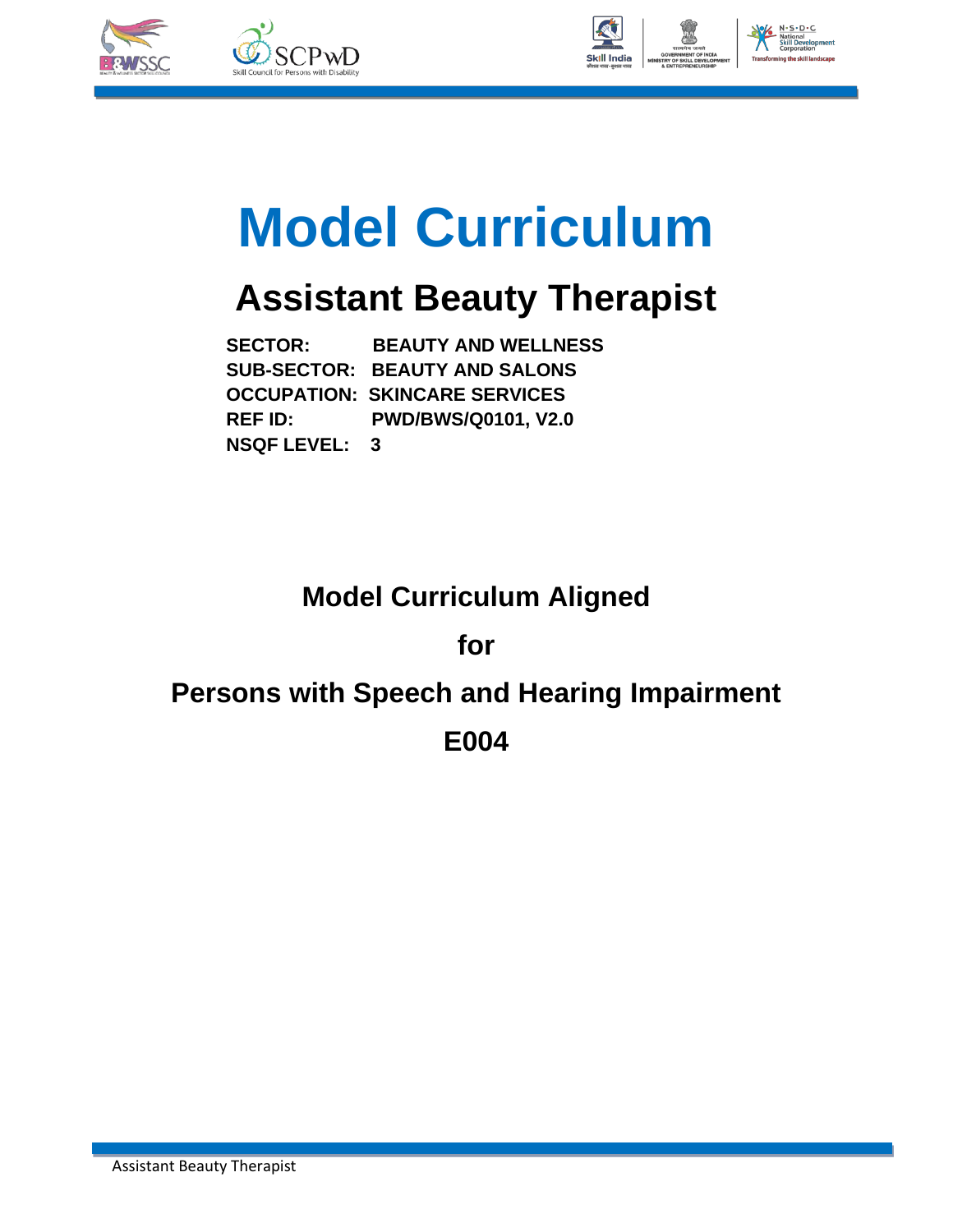



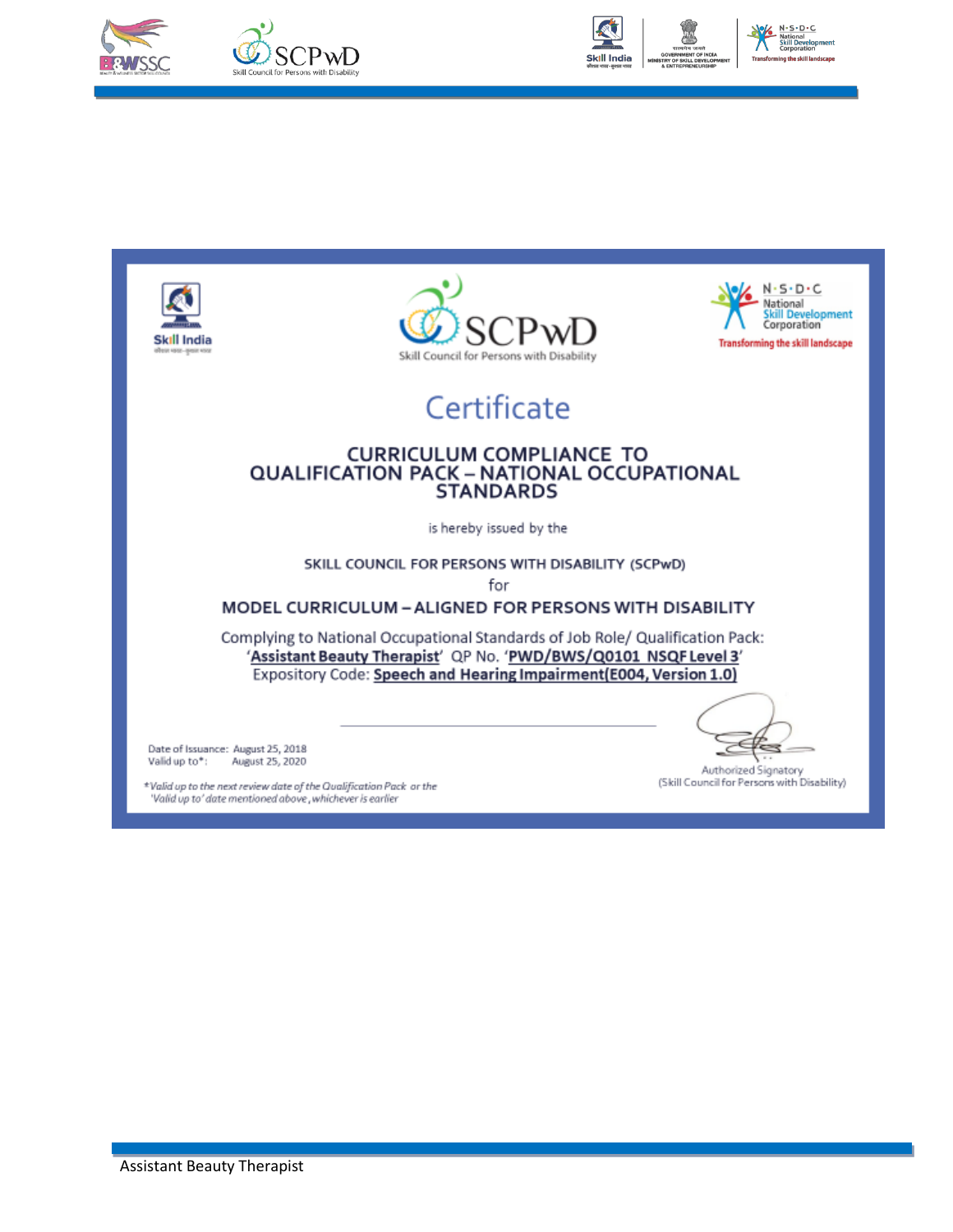



## **Table of Content**

| 1. Curriculum                                                 |    |
|---------------------------------------------------------------|----|
| 2. Trainer pre-requisites                                     | 15 |
| 3. Annexure: Assessment Criteria                              | 16 |
| 4. Accommodation Guideline recommended for Inclusive Trainers | 31 |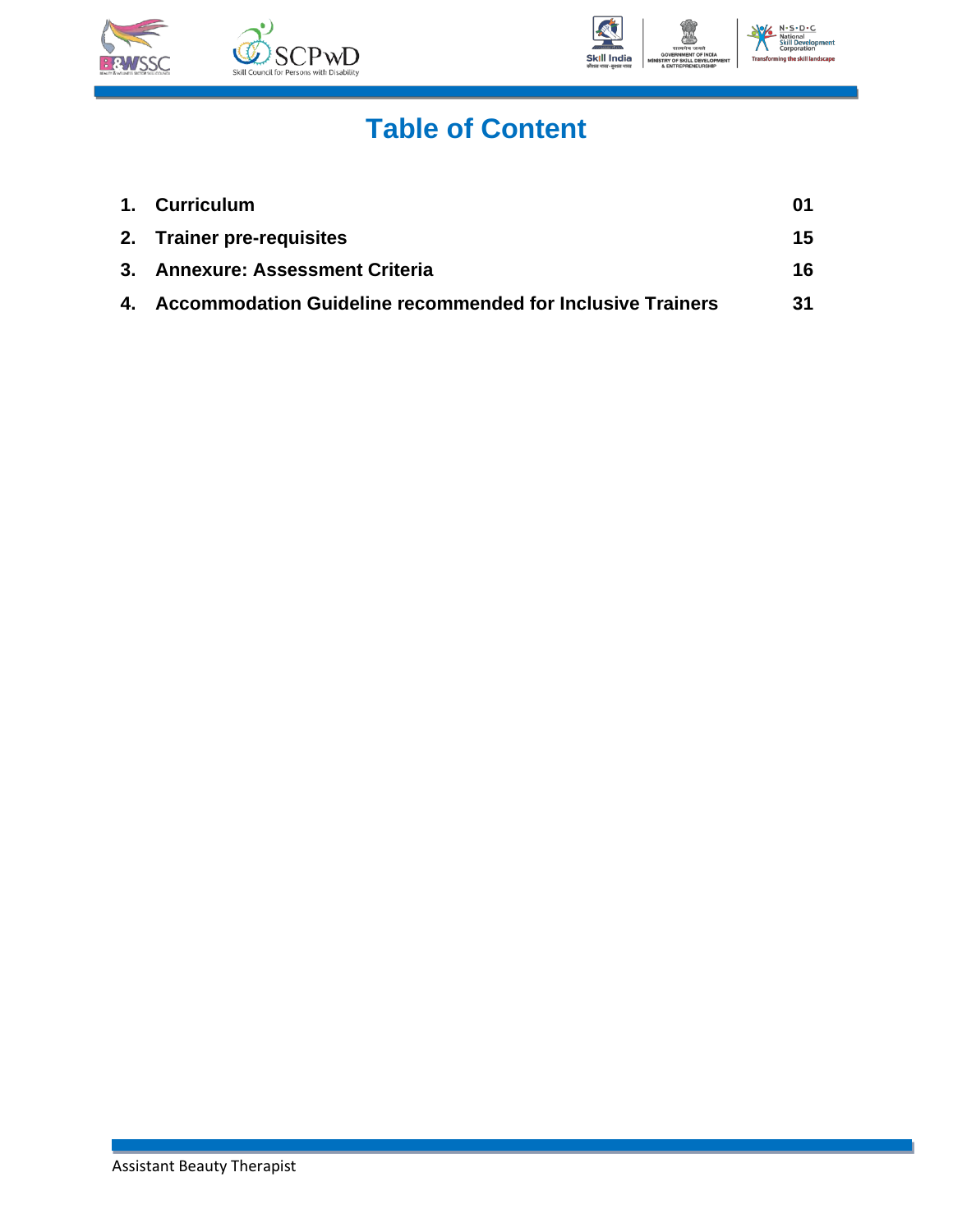



## **Assistant Beauty Therapist**

#### <span id="page-3-0"></span>**CURRICULUM / SYLLABUS**

This program is aimed at training candidates for the job of a "Assistant Beauty Therapist", in the "Beauty & Salons" Sub-Sector/Industry and aims at building the following key competencies amongst the learner.

| <b>Program Name</b>                               | <b>Assistant Beauty Therapist</b>                                                                                                                                                                                                         |                                                                                                                                                                                                                                                                           |            |  |  |  |
|---------------------------------------------------|-------------------------------------------------------------------------------------------------------------------------------------------------------------------------------------------------------------------------------------------|---------------------------------------------------------------------------------------------------------------------------------------------------------------------------------------------------------------------------------------------------------------------------|------------|--|--|--|
| <b>Qualification Pack Name</b><br>& Reference ID. |                                                                                                                                                                                                                                           | PWD/ BWS /Q0101, v2.0                                                                                                                                                                                                                                                     |            |  |  |  |
| <b>Version No.</b>                                | 2.0                                                                                                                                                                                                                                       | <b>Version Update Date</b>                                                                                                                                                                                                                                                | 16-01-2019 |  |  |  |
| <b>Pre-requisites to Training</b>                 | Preferably Class VIII                                                                                                                                                                                                                     |                                                                                                                                                                                                                                                                           |            |  |  |  |
|                                                   |                                                                                                                                                                                                                                           | After completing this programme, participants will be able to:                                                                                                                                                                                                            |            |  |  |  |
| <b>Training Outcomes</b>                          | Prepare and maintain work area: Prepare the equipment, products<br>and work area ahead of service delivery to ensure the efficiency and<br>effectiveness of conducting treatments considering the standards of<br>operation of the salon. |                                                                                                                                                                                                                                                                           |            |  |  |  |
|                                                   | Provide basic skin care services: Provide basic skin care services<br>$\bullet$<br>such as facials, cleansing, toning, moisturizing, exfoliations, skin<br>warming and blackhead extraction carried out in a beauty salon.                |                                                                                                                                                                                                                                                                           |            |  |  |  |
|                                                   | Carry out basic depilation services: Carry out basic depilation<br>$\bullet$<br>services, including waxing and threading as per client needs and<br>preferences.                                                                          |                                                                                                                                                                                                                                                                           |            |  |  |  |
|                                                   | Perform manicure and pedicure services: Clean and remove<br>dead skin and callous from hands and feet and improve the<br>appearance of nails.                                                                                             |                                                                                                                                                                                                                                                                           |            |  |  |  |
|                                                   | $\bullet$<br>and age-groups.                                                                                                                                                                                                              | Perform simple make-up services: Carry out simple make-up<br>services using basic range of make-up products to suit skin tones                                                                                                                                            |            |  |  |  |
|                                                   | $\bullet$<br>clients.                                                                                                                                                                                                                     | Provide simple hair dressing services to produce common hair<br>dos: Provide variety of simple, common hair dressing techniques for                                                                                                                                       |            |  |  |  |
|                                                   | $\bullet$                                                                                                                                                                                                                                 | Carry out application of simple mehendi/henna designs: Apply<br>simple mehndi designs as per client needs on hands & feet.                                                                                                                                                |            |  |  |  |
|                                                   | Maintain health and safety at the workplace: Maintain a safe and<br>٠<br>hygienic environment at the work area.                                                                                                                           |                                                                                                                                                                                                                                                                           |            |  |  |  |
|                                                   | $\bullet$                                                                                                                                                                                                                                 | Create a positive impression at the workplace: Create a positive<br>impression at workplace for individuals to meet the personal grooming<br>and behaviour requirements, execute tasks as per the organization's<br>standards and communicate/record information in order |            |  |  |  |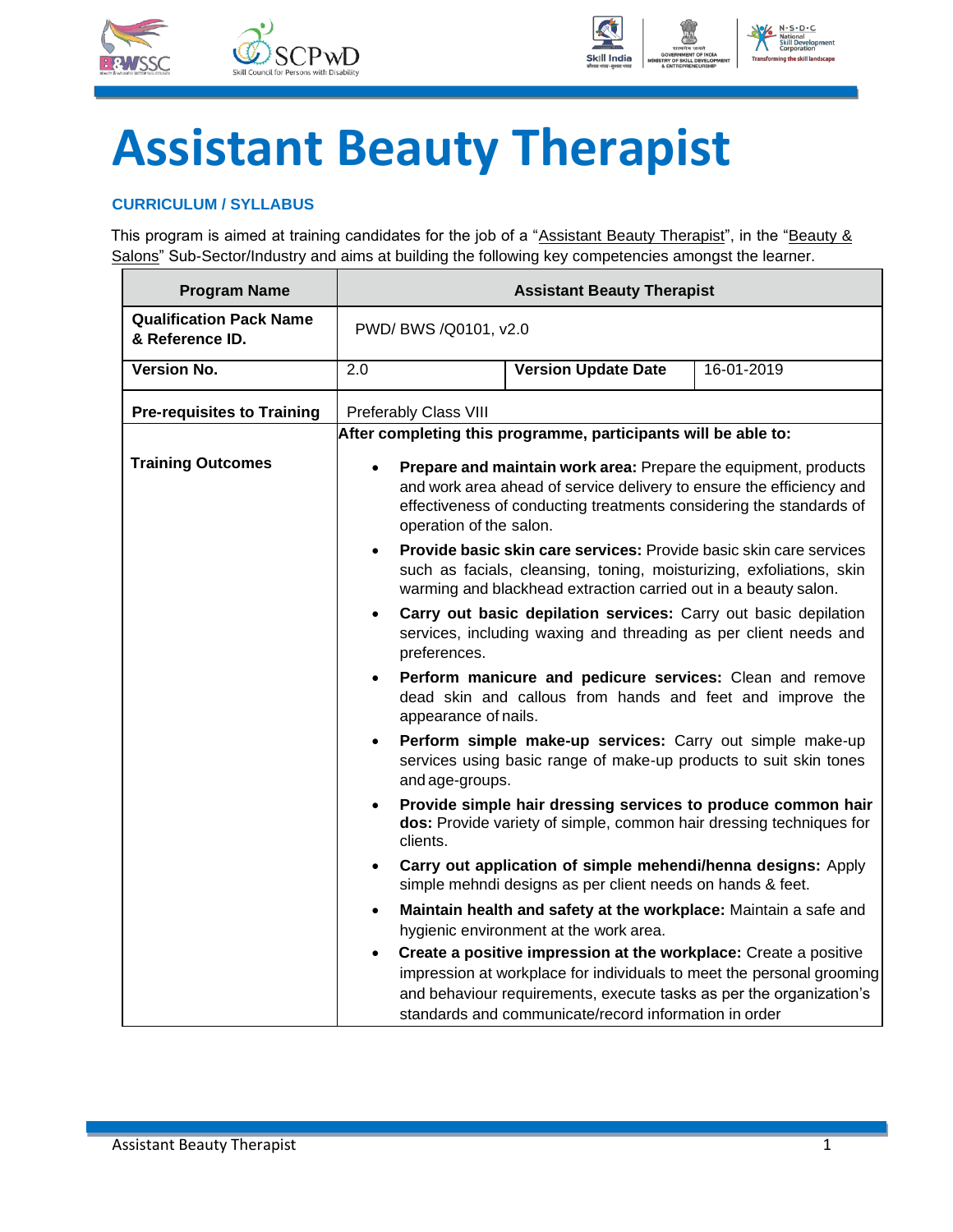



This course encompasses 9 out of 9 National Occupational Standards (NOS) of **"Assistant Beauty Therapist"** Qualification Pack issued by **"Beauty and Wellness Sector Skill Council"**. The Curriculum is Aligned by "Skill Council for Persons with Disability" for Persons with Speech and Hearing Impairment.

| Sr. | <b>Module</b>                                                                                                                                                                                | <b>Key Learning Outcomes</b>                                                                                                                                                                                                                                                                                                                                                                                                                                                        | <b>Equipment</b>                                         | <b>Disability-wise Training</b><br>Tools with reference to                                                                                                                                                                                                                               |
|-----|----------------------------------------------------------------------------------------------------------------------------------------------------------------------------------------------|-------------------------------------------------------------------------------------------------------------------------------------------------------------------------------------------------------------------------------------------------------------------------------------------------------------------------------------------------------------------------------------------------------------------------------------------------------------------------------------|----------------------------------------------------------|------------------------------------------------------------------------------------------------------------------------------------------------------------------------------------------------------------------------------------------------------------------------------------------|
| No. |                                                                                                                                                                                              |                                                                                                                                                                                                                                                                                                                                                                                                                                                                                     | <b>Required</b>                                          | <b>Expository for each NOS</b>                                                                                                                                                                                                                                                           |
| 1.  | <b>Communication and</b><br>fluency in ISL<br><b>Theory Duration</b><br>(hh:mm)<br>15:00<br><b>Practical Duration</b><br>(hh:mm)<br>15:00<br><b>Corresponding NOS</b><br>Bridge Module (PwD) | Identify features of Indian Sign<br>$\bullet$<br>Language<br>Use finger spelling<br>$\bullet$<br>Identify 100 signs<br><b>ISL</b><br>in<br>$\bullet$<br>essential for communication<br>such as greetings and sharing<br>information about self and<br>others.<br>numbers<br>Demonstrate<br>and<br>$\bullet$<br>currency in ISL<br>Demonstrate<br>using<br>sign<br>language:<br>$\circ$ Objective of the training<br>Tools<br>technology<br>and<br>$\circ$<br>required for training. | LCD TV, Visual<br>curricula, computer<br>and White board | Indian Sign Language (ISL)<br>Interpreter is mandatory for<br>both theory and practical<br>sessions.<br>Any of the following tools may<br>be used:<br><b>Assistive Aid/Service</b><br>Ai-Live<br><b>Captions First</b><br>$\bullet$<br>Captions 2020<br><b>Closed Capp</b><br>Let's Talk |
| 2.  | <b>Foundation Course</b><br>in English<br><b>Theory Duration</b><br>(hh:mm)<br>25:00<br><b>Practical Duration</b><br>(hh:mm)<br>15:00<br><b>Corresponding NOS</b><br>Bridge Module (PwD)     | Identify different parts of a<br>$\bullet$<br>sentence<br>Identify minimum 500 English<br>words to build vocabulary<br><b>Construct short English</b><br>$\bullet$<br>sentences (maximum 6 words<br>per sentences).<br>Use written communication to<br>$\bullet$<br>express feelings, concerns and<br>queries.<br>Describe themselves using 10<br>short sentences                                                                                                                   | LCD TV, Visual<br>curricula, computer<br>and White board | Indian Sign Language (ISL)<br>Interpreter is mandatory for<br>both theory and practical<br>sessions.<br>Any of the following tools may<br>be used:<br><b>Assistive Aid/Service</b><br>Ai-Live<br><b>Captions First</b><br>Captions 2020<br><b>Closed Capp</b><br>Let's Talk              |
| 3.  | <b>Understanding Self</b><br>and Environment<br><b>Theory Duration</b><br>(hh:mm)<br>10:00<br><b>Practical Duration</b><br>(hh:mm)<br>00:00                                                  | Demonstrate social etiquette<br>towards seniors & colleagues<br>Complete the task assigned in<br>its designated time<br>Identify the professional skills<br>and weaknesses<br>Identify ways to reduce stress.<br>$\bullet$<br>Distinguish<br>sympathy<br>from<br>empathy<br>Identify the characteristics of a<br>$\bullet$<br>good worker<br>Identify and recommend ways<br>to improve work                                                                                         | LCD TV, Visual<br>curricula, computer<br>and White board | Indian Sign Language (ISL)<br>Interpreter is mandatory for<br>both theory and practical<br>sessions.<br>Any of the following tools may<br>be used:<br><b>Assistive Aid/Service</b><br>Ai-Live<br><b>Captions First</b><br>Captions 2020<br><b>Closed Capp</b><br>Let's Talk              |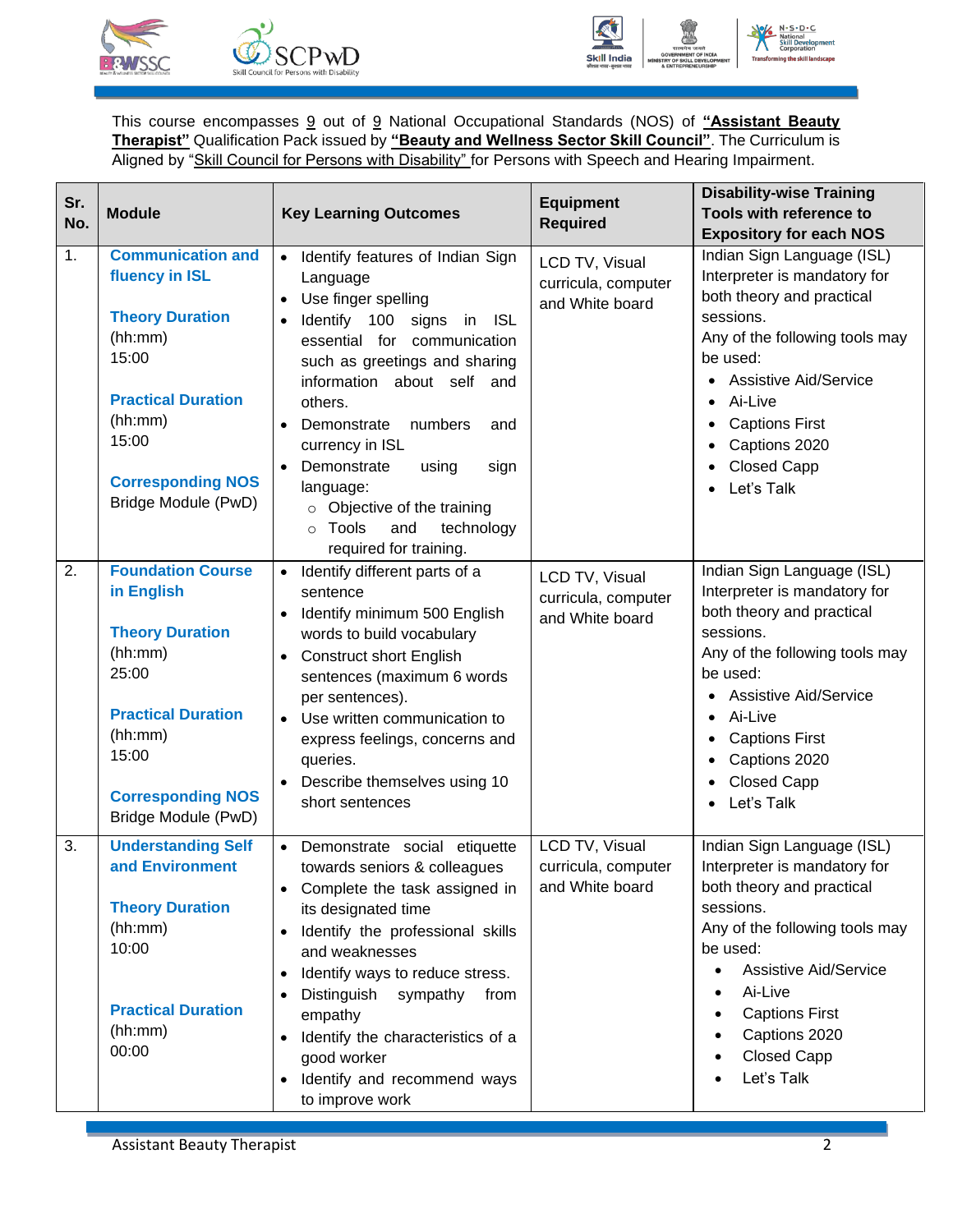





N.S.D.C.<br>National<br>Skill Developr<br>Corporation ent

| Sr.<br>No.       | <b>Module</b>                                                                                                                                                                                    | <b>Key Learning Outcomes</b>                                                                                                                                                                                                                               | <b>Equipment</b><br><b>Required</b>                      | <b>Disability-wise Training</b><br>Tools with reference to<br><b>Expository for each NOS</b>                                                                                                                                                                                                                                                                                                                                                                                                                                                         |
|------------------|--------------------------------------------------------------------------------------------------------------------------------------------------------------------------------------------------|------------------------------------------------------------------------------------------------------------------------------------------------------------------------------------------------------------------------------------------------------------|----------------------------------------------------------|------------------------------------------------------------------------------------------------------------------------------------------------------------------------------------------------------------------------------------------------------------------------------------------------------------------------------------------------------------------------------------------------------------------------------------------------------------------------------------------------------------------------------------------------------|
|                  | <b>Corresponding NOS</b><br>Bridge Module (PwD)                                                                                                                                                  | Distinguish individual task from<br>$\bullet$<br>a group task.<br>• Identify the designated person<br>to seek assistance from in case<br>of an emergency                                                                                                   |                                                          |                                                                                                                                                                                                                                                                                                                                                                                                                                                                                                                                                      |
| 4.               | <b>Work related</b><br>training<br><b>Theory Duration</b><br>(hh:mm)<br>10:00<br><b>Practical Duration</b><br>(hh:mm)<br>00:00<br><b>Corresponding NOS</b><br><b>Code</b><br>Bridge Module (PwD) | List 40-50 words associated<br>with the relevant sector.<br>Comply to the HR policy and<br>rules<br>Identify different positions in the<br>$\bullet$<br>organizational structures.<br>Identify the right attire suitable<br>$\bullet$<br>for the workplace | LCD TV, Visual<br>curricula, computer<br>and White board | Indian Sign Language (ISL)<br>Interpreter is mandatory for<br>both theory and practical<br>sessions.<br>Any of the following tools may<br>be used:<br><b>Assistive Aid/Service</b><br>Ai-Live<br>$\bullet$<br><b>Captions First</b><br>Captions 2020<br><b>Closed Capp</b><br>Let's Talk                                                                                                                                                                                                                                                             |
| $\overline{5}$ . | <b>Introduction</b><br><b>Theory Duration</b><br>(hh:mm)<br>01:00<br><b>Practical</b><br><b>Duration</b><br>(hh:mm)<br>00:00<br><b>Corresponding NOS</b><br><b>Code</b><br><b>Bridge Module</b>  | Identify the career opportunities<br>and working methods within the<br>beauty sector<br>Identify and list the beauty<br>services                                                                                                                           | • Laptop<br>• Projector                                  | Indian Sign Language (ISL)<br>Interpreter is mandatory for<br>both theory and practical<br>sessions.<br>Any of the following tools may<br>be used:<br><b>Assistive Aid/Service</b><br>Ai-Live<br>$\bullet$<br><b>Captions First</b><br>Captions 2020<br><b>Closed Capp</b><br>Let's Talk<br>Requirement on the basis of<br>mode of teaching:<br>• Oral: Indian Sign Language<br>(ISL) Interpreter will be able<br>to facilitate the<br>communication.<br>Written: Make sure that the<br>language of the text is<br>simple and easy to<br>understand. |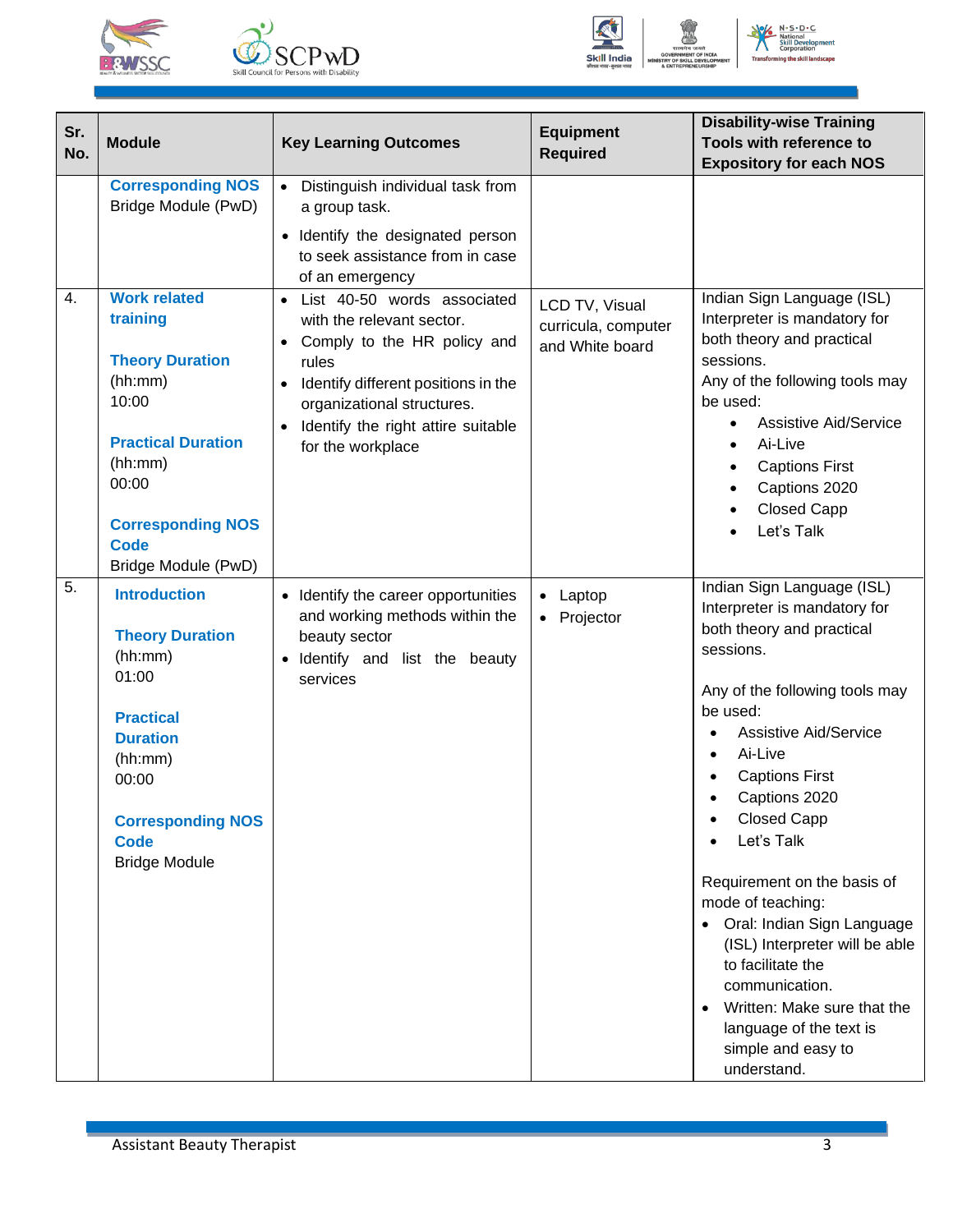







| Sr.<br>No. | <b>Module</b>                                                                                                                                                      | <b>Key Learning Outcomes</b>                                                                                                                                                                                                                                                    | <b>Equipment</b><br><b>Required</b>                                                                                                                                                                                                                                                                                                                                                    | <b>Disability-wise Training</b><br>Tools with reference to<br><b>Expository for each NOS</b>                                                                                                                                                                                                                                                                                                                                                                                                                                 |
|------------|--------------------------------------------------------------------------------------------------------------------------------------------------------------------|---------------------------------------------------------------------------------------------------------------------------------------------------------------------------------------------------------------------------------------------------------------------------------|----------------------------------------------------------------------------------------------------------------------------------------------------------------------------------------------------------------------------------------------------------------------------------------------------------------------------------------------------------------------------------------|------------------------------------------------------------------------------------------------------------------------------------------------------------------------------------------------------------------------------------------------------------------------------------------------------------------------------------------------------------------------------------------------------------------------------------------------------------------------------------------------------------------------------|
| 6.         | <b>Prepare and</b><br>maintain work                                                                                                                                | Prepare and maintain the work<br>$\bullet$<br>area                                                                                                                                                                                                                              | Laptop<br>$\bullet$<br>Projector                                                                                                                                                                                                                                                                                                                                                       | • Using a Projector: Make<br>sure that the video is well<br>captioned.<br>On a White Board: The<br>$\bullet$<br>trainer should not write on<br>the board while speaking<br>else the Person with<br>Hearing Impairment won't<br>be able to lip read.<br>• Self-Learning Material:<br>The Person with Hearing<br>Impairment can also refer<br>to the SLMs prepared in<br>the form of videos by<br>SCPwD for skill training<br>such candidates.<br>Any of the following tools may<br>be used:                                   |
|            | area<br><b>Theory Duration</b><br>(hh:mm)<br>02:00<br><b>Practical Duration</b><br>(hh:mm)<br>10:00<br><b>Corresponding NOS</b><br><b>Code</b><br><b>BWS/N9001</b> | Prepare client record cards<br>$\bullet$<br>Prepare clients for treatments<br>$\bullet$<br>Sterilize and disinfect the work<br>$\bullet$<br>area<br>Improve personal presentation<br>and ideal behaviour<br>Identify ways to dispose of<br>waste as per industrial<br>standards | <b>Therapy Bed</b><br><b>Beauty Trolley</b><br><b>First Aid Kit</b><br>$\bullet$<br>Fire<br>$\bullet$<br>Extinguishers<br><b>Sterilizers</b><br>$\bullet$<br><b>Hot Cabinets</b><br>Waste<br>$\bullet$<br>Disposal Bin<br><b>Record Book</b><br><b>Bowls</b><br>$\bullet$<br>Bed<br>$\bullet$<br><b>Basket</b><br>$\bullet$<br>Recliner<br>Chair<br>$\bullet$<br><b>Bowl</b><br>Cotton | <b>Assistive Aid/Service</b><br>$\bullet$<br>Ai-Live<br><b>Captions First</b><br>Captions 2020<br><b>Closed Capp</b><br>Let's Talk<br>Indian Sign Language (ISL)<br>Interpreter is mandatory for<br>both theory and practical<br>sessions.<br>The requirements on the basis<br>of teaching methodology have<br>been stated in Module 5.<br>The room should be well lit<br>and the Person with Speech<br>and Hearing Impairment<br>should be given a front seat<br>where they can view the<br>Trainer and interpreter easily. |
| 7.         | <b>Provide basic</b><br>skin care<br><b>services</b>                                                                                                               | Describe<br>the<br>anatomical<br>$\bullet$<br>structure of the skin: The layers<br>of the epidermis: the dermis, the<br>subcutaneous layer; the hair<br>follicle, the hair shaft, the                                                                                           | Anatomy and<br>Physiology<br>Charts<br><b>Therapy Bed</b>                                                                                                                                                                                                                                                                                                                              | Any of the following tools may<br>be used:<br><b>Assistive Aid/Service</b><br>Ai-Live<br><b>Captions First</b>                                                                                                                                                                                                                                                                                                                                                                                                               |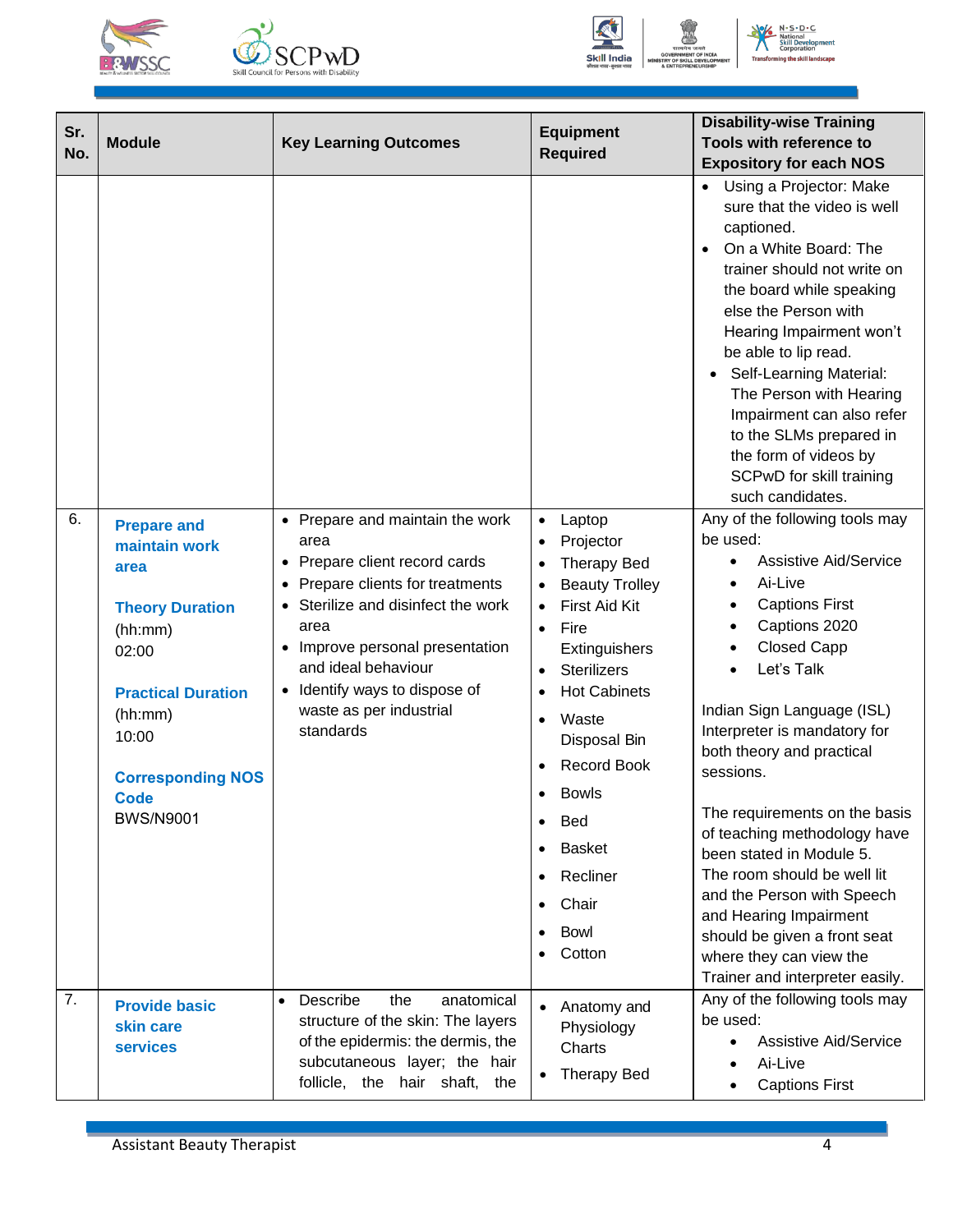





No Solutional<br>
Skill Developre

| Sr.<br>No. | <b>Module</b>                                                                                                                                                        | <b>Key Learning Outcomes</b>                                                                                                                                                                                                                                                                                                                                                                                                                                                                                                                                                                                                                                                                                                                                                                                                                                                                                                                                                                                                                                                                                                                                                                                                                                                                           | <b>Equipment</b><br><b>Required</b>                                  | <b>Disability-wise Training</b><br>Tools with reference to                                                                                                                                                                                                                                                                                                                                                                                     |
|------------|----------------------------------------------------------------------------------------------------------------------------------------------------------------------|--------------------------------------------------------------------------------------------------------------------------------------------------------------------------------------------------------------------------------------------------------------------------------------------------------------------------------------------------------------------------------------------------------------------------------------------------------------------------------------------------------------------------------------------------------------------------------------------------------------------------------------------------------------------------------------------------------------------------------------------------------------------------------------------------------------------------------------------------------------------------------------------------------------------------------------------------------------------------------------------------------------------------------------------------------------------------------------------------------------------------------------------------------------------------------------------------------------------------------------------------------------------------------------------------------|----------------------------------------------------------------------|------------------------------------------------------------------------------------------------------------------------------------------------------------------------------------------------------------------------------------------------------------------------------------------------------------------------------------------------------------------------------------------------------------------------------------------------|
|            | <b>Theory Duration</b><br>(hh:mm)<br>12:00<br><b>Practical</b><br><b>Duration</b><br>(hh:mm)<br>52:00<br><b>Corresponding</b><br><b>NOS Code</b><br><b>BWS/N0101</b> | sebaceous gland, arrector pili<br>muscle, sweat gland,<br>and<br>sensory nerve endings<br>• Identify the functions of the skin:<br>sensitivity,<br>heat<br>regulation,<br>absorption,<br>protection,<br>excretion, secretion and vitamin<br>D production<br>· Identify the characteristics of<br>the skin<br>• Identify the effect of the natural<br>ageing process on the skin,<br>facial muscles and muscle tone<br>facial<br>bleach<br>$\bullet$ Apply<br>and<br>techniques for clients<br>• Recognize the skin types and<br>skin conditions<br>· Identify various environmental<br>and lifestyle factors affecting<br>the skin<br>• Treat various skin conditions -<br>psoriasis, eczema, acne, etc.<br>• Recommend suitable course of<br>services and procedures for<br>skin<br>various<br>types<br>and<br>conditions, and recommended<br>frequency of service - daily,<br>weekly, monthly, etc.<br>• Use different products available<br>for facial and bleach services<br>· Differentiate between various<br>types of specialist skin products<br>and methods<br>• Recommend the benefits of<br>various beauty services<br>• Clean, exfoliate and tone the<br>skin<br>• Massage by applying masks<br>and skin care products<br>• Warm the skin using different<br>types of skin warming devices | • Beauty<br>Stool/Chair<br>• Trolley<br><b>Bowls</b><br>• Sterilizer | <b>Expository for each NOS</b><br>Captions 2020<br>$\bullet$<br><b>Closed Capp</b><br>$\bullet$<br>Let's Talk<br>$\bullet$<br>Indian Sign Language (ISL)<br>Interpreter is mandatory for<br>both theory and practical<br>sessions.<br>The requirements on the basis<br>of teaching methodology have<br>been stated in Module 5.<br>The orientation to the various<br>types of seeds should be<br>practically demonstrated to the<br>candidate. |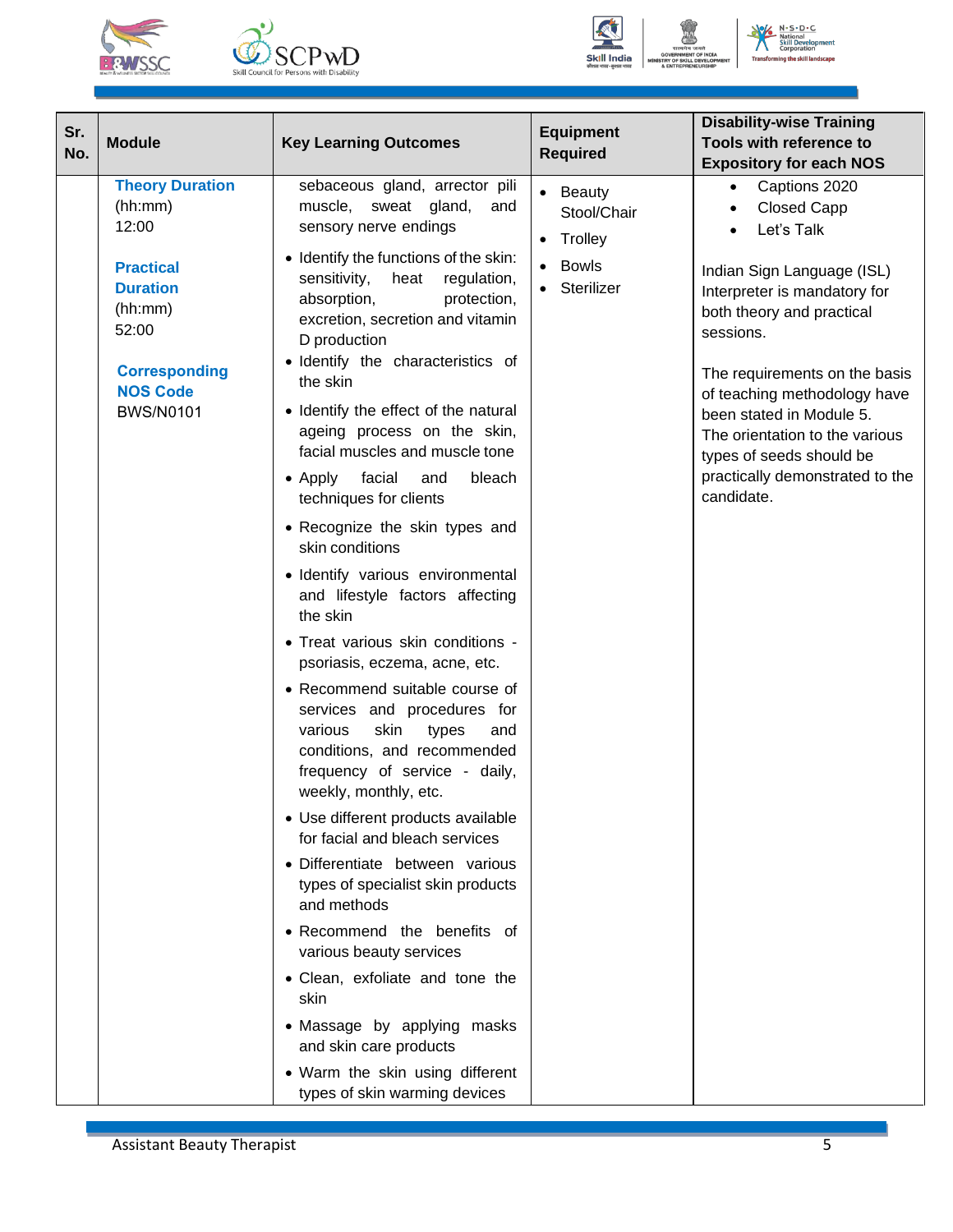





N.S.D.C.<br>National<br>Skill Developr<br>Corporation ent

| Sr.<br>No. | <b>Module</b>                                                                                                                                                                               | <b>Key Learning Outcomes</b>                                                                                                                                                                                                                                                                                                                                                                                                                                                                                                                                                                                                                                                                                                                                          | <b>Equipment</b><br><b>Required</b>                                                                                                                                                                                                                                                                  | <b>Disability-wise Training</b><br>Tools with reference to<br><b>Expository for each NOS</b>                                                                                                                                                                                                                                                                                                                                                                                                                                                                                    |
|------------|---------------------------------------------------------------------------------------------------------------------------------------------------------------------------------------------|-----------------------------------------------------------------------------------------------------------------------------------------------------------------------------------------------------------------------------------------------------------------------------------------------------------------------------------------------------------------------------------------------------------------------------------------------------------------------------------------------------------------------------------------------------------------------------------------------------------------------------------------------------------------------------------------------------------------------------------------------------------------------|------------------------------------------------------------------------------------------------------------------------------------------------------------------------------------------------------------------------------------------------------------------------------------------------------|---------------------------------------------------------------------------------------------------------------------------------------------------------------------------------------------------------------------------------------------------------------------------------------------------------------------------------------------------------------------------------------------------------------------------------------------------------------------------------------------------------------------------------------------------------------------------------|
| 8.         | <b>Carry out basic</b>                                                                                                                                                                      | · Perform safe manual<br>black<br>extraction<br>using<br>head<br>comedone extractor<br>• Recommend different types of<br>masks and their effects on the<br>skin like cream, warm oil, clay,<br>peel off, thermal, etc.<br>• Identify erythema and its causes<br>• Identify<br>contra-indications<br>which may occur during the<br>facial and bleach services<br>• Recommend basic home care<br>routine for skin protection<br>· Inform the time intervals or<br>frequency for facial and bleach<br>services<br>• Consult,<br>plan and<br>prepare                                                                                                                                                                                                                      | <b>Therapy Bed</b><br>$\bullet$                                                                                                                                                                                                                                                                      | Any of the following tools may                                                                                                                                                                                                                                                                                                                                                                                                                                                                                                                                                  |
|            | depilation services<br><b>Theory Duration</b><br>(hh:mm)<br>08:00<br><b>Practical</b><br><b>Duration</b><br>(hh:mm)<br>52:00<br><b>Corresponding</b><br><b>NOS Code</b><br><b>BWS/N0102</b> | clients for waxing treatments<br>• Select equipment, materials,<br>products,<br>techniques<br>and<br>treatment for waxing<br>Identify contra-indications that<br>affect<br>restrict<br>or<br>waxing<br>treatments<br>• Work safely and<br>effectively<br>when<br>providing<br>waxing<br>treatments<br>• Use safe and effective methods<br>of working when waxing<br>various<br>Identify<br>techniques<br>$\bullet$<br>associated<br>with<br>working<br>different<br>for<br>temperatures<br>waxing methods<br>Identify different types of hot<br>$\bullet$<br>wax and warm wax based on<br>hair and skin types<br>• Select methods of application<br>and removal of waxing products<br>in relation to the direction of hair<br>growth<br>• Take precautions during the | <b>Beauty Trolley</b><br>$\bullet$<br>Wax Heater<br><b>Wax Strips</b><br>$\bullet$<br>Wax Knife<br>$\bullet$<br>Spatula<br>$\bullet$<br><b>Bowls</b><br>Dustbin<br>$\bullet$<br>Bed/Recliner<br>Chair<br>Bowl<br>Cotton<br>$\bullet$<br>Mirror<br><b>Tissues</b><br><b>Towels</b><br><b>Trolleys</b> | be used:<br><b>Assistive Aid/Service</b><br>Ai-Live<br><b>Captions First</b><br>Captions 2020<br><b>Closed Capp</b><br>Let's Talk<br>Indian Sign Language (ISL)<br>Interpreter is mandatory for<br>both theory and practical<br>sessions.<br>The requirements on the basis<br>of teaching methodology have<br>been stated in Module 5.<br>Few Persons with Speech and<br>Hearing Impairment can lip<br>read. For such candidates, the<br>trainer should speak in a<br>simple and clear language to<br>ensure maximum<br>understanding of the Person<br>with Hearing Impairment. |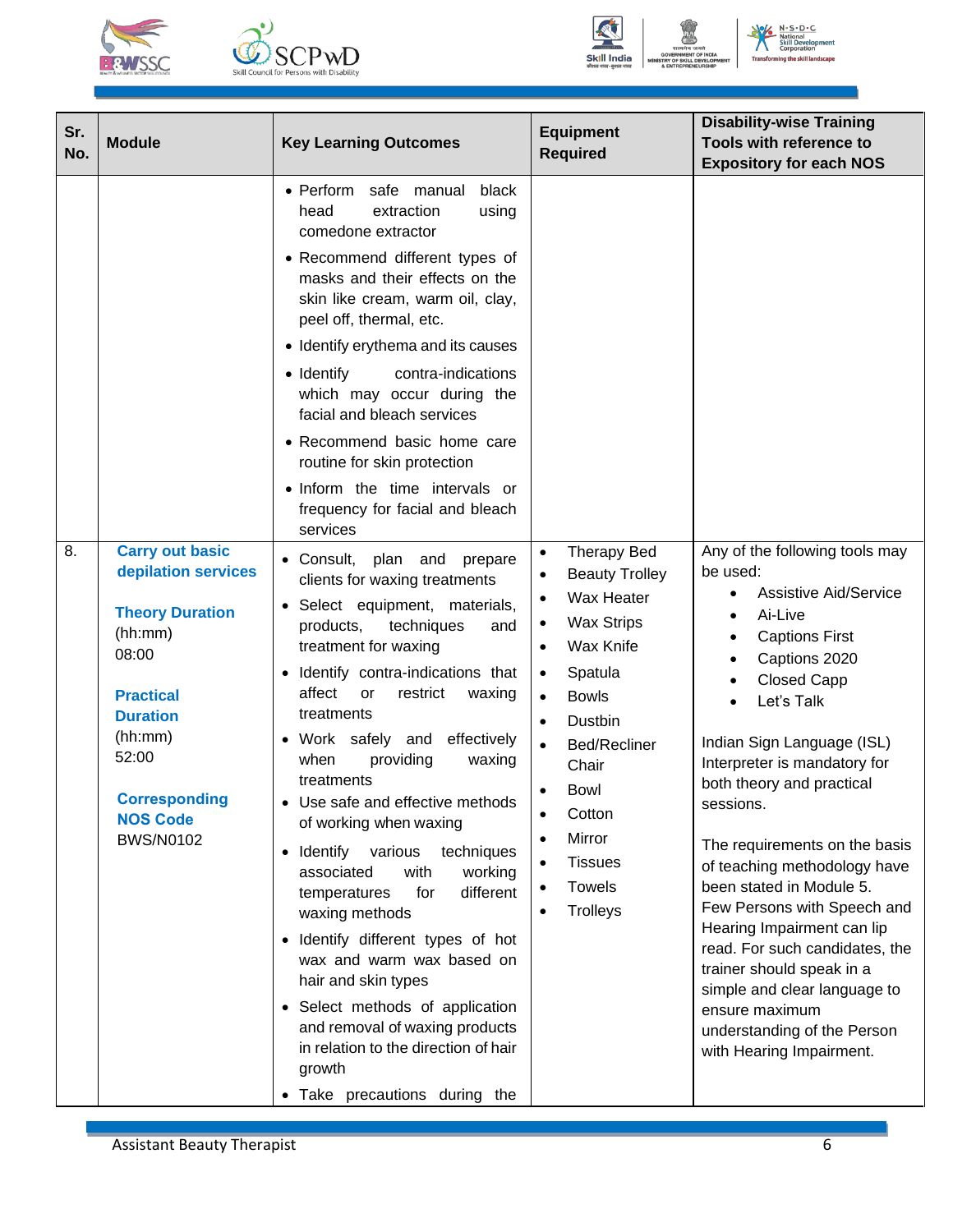





N.S.D.C.<br>National<br>Skill Developr<br>Corporation

| Sr.<br>No. | <b>Module</b> | <b>Key Learning Outcomes</b>                                                                                                                                                                                                | <b>Equipment</b><br><b>Required</b> | <b>Disability-wise Training</b><br>Tools with reference to<br><b>Expository for each NOS</b> |
|------------|---------------|-----------------------------------------------------------------------------------------------------------------------------------------------------------------------------------------------------------------------------|-------------------------------------|----------------------------------------------------------------------------------------------|
|            |               | waxing process                                                                                                                                                                                                              |                                     |                                                                                              |
|            |               | • Identify<br>the<br>advantages,<br>disadvantages and limitations of<br>facial waxing and suitable<br>alternative facial hair removal<br>procedures                                                                         |                                     |                                                                                              |
|            |               | • Apply various methods of hair<br>removal and their effects like<br>threading, sugaring, tweezing,<br>shaving, depilatory creams,<br>electrical depilatory, abrasive<br>mitts, depilation, intensive pulse<br>light, laser |                                     |                                                                                              |
|            |               | Recommend intervals between<br>waxing services                                                                                                                                                                              |                                     |                                                                                              |
|            |               | • Mention the activities to avoid<br>after waxing services i.e.,<br>possible contra-actions<br>that<br>may occur after waxing services                                                                                      |                                     |                                                                                              |
|            |               | • Select<br>threading<br>tools,<br>materials and equipment                                                                                                                                                                  |                                     |                                                                                              |
|            |               | Identify different types of tools<br>and<br>materials<br>used<br>for<br>threading,<br>scissors,<br>e.g.,<br>disposable<br>eyebrow<br>brush,<br>thread                                                                       |                                     |                                                                                              |
|            |               | Use products suitable for pre<br>and post threading services                                                                                                                                                                |                                     |                                                                                              |
|            |               | different<br>• Apply<br>οf<br>types<br>threading techniques                                                                                                                                                                 |                                     |                                                                                              |
|            |               | • Explain the advantages and<br>disadvantages of threading as<br>per the shape and proportion of<br>the eyebrows in relation to facial<br>features and existing eyebrow<br>shape                                            |                                     |                                                                                              |
|            |               | • List the methods to carry out the<br>threading techniques                                                                                                                                                                 |                                     |                                                                                              |
|            |               | • Apply safe, quick and effective<br>threading techniques                                                                                                                                                                   |                                     |                                                                                              |
|            |               | • Adapt threading techniques to                                                                                                                                                                                             |                                     |                                                                                              |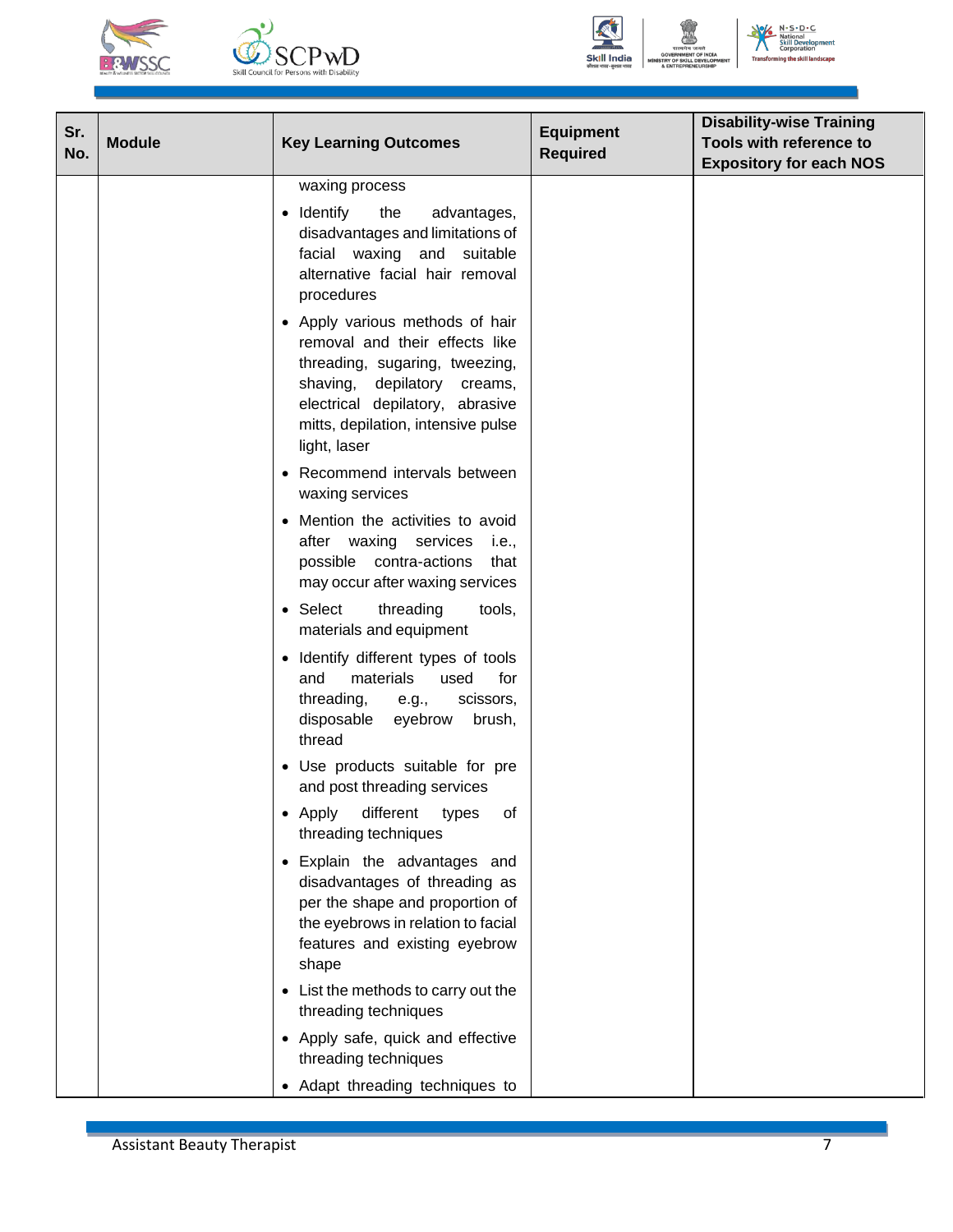





N.S.D.C.<br>National<br>Skill Developr<br>Corporation

| Sr.<br><b>Module</b><br>No.                                                                                                                                                                                                       | <b>Key Learning Outcomes</b>                                                                                                                                                                                                                                                                                                                                                                                                                                                                                                                                                                                                                                                                                                                                                                                                                                                                                         | <b>Equipment</b><br><b>Required</b>                                                                                                                                                                                                                                                                                                                                      | <b>Disability-wise Training</b><br>Tools with reference to<br><b>Expository for each NOS</b>                                                                                                                                                                                                                                                                                                                                                                                                                                |
|-----------------------------------------------------------------------------------------------------------------------------------------------------------------------------------------------------------------------------------|----------------------------------------------------------------------------------------------------------------------------------------------------------------------------------------------------------------------------------------------------------------------------------------------------------------------------------------------------------------------------------------------------------------------------------------------------------------------------------------------------------------------------------------------------------------------------------------------------------------------------------------------------------------------------------------------------------------------------------------------------------------------------------------------------------------------------------------------------------------------------------------------------------------------|--------------------------------------------------------------------------------------------------------------------------------------------------------------------------------------------------------------------------------------------------------------------------------------------------------------------------------------------------------------------------|-----------------------------------------------------------------------------------------------------------------------------------------------------------------------------------------------------------------------------------------------------------------------------------------------------------------------------------------------------------------------------------------------------------------------------------------------------------------------------------------------------------------------------|
|                                                                                                                                                                                                                                   | suit male client requirements,<br>e.g. removing external hair on<br>ears and nose<br>• Provide aftercare procedures<br>for threading services<br>Maintain<br>customer<br>service<br>principles including privacy and<br>protection to modesty of the<br>customers<br>Record services, and product<br>usage (inventory)                                                                                                                                                                                                                                                                                                                                                                                                                                                                                                                                                                                               |                                                                                                                                                                                                                                                                                                                                                                          |                                                                                                                                                                                                                                                                                                                                                                                                                                                                                                                             |
| 9.<br><b>Provide</b><br>manicure and<br>pedicure<br><b>services</b><br><b>Theory Duration</b><br>(hh:mm)<br>08:00<br><b>Practical Duration</b><br>(hh:mm)<br>52:00<br><b>Corresponding</b><br><b>NOS Code</b><br><b>BWS/N0401</b> | Describe<br>the<br>anatomical<br>structure of nails<br>• Explain the<br>functions<br>and<br>characteristics of nails<br>Describe the process of nail<br>growth<br>Explain the anatomical structure<br>of the skin<br>• Understand the bone structure<br>Apply massage on the muscles<br>on the lower leg, foot, hand and<br>arms<br>Inform the clients about nail<br>diseases and disorders<br>Analyse the nail and skin by<br>visual/manual examination to<br>identify treatable conditions and<br>contra-indications restricting or<br>preventing service<br>Mention the products and tools<br>suitable to carry the procedure -<br>exfoliant,<br>products:<br>enamel<br>remover, nail enamels, cuticle<br>cream; tools: pedicure clipper,<br>foot scrapper, nail brush, nail<br>file, cuticle nippers, cuticle knife,<br>emery boards, nail scissors, nail<br>clippers<br>Apply various pedicure and<br>$\bullet$ | • Anatomy and<br>Physiology<br>Charts<br>• Manicure<br>Chair<br>• Manicure<br>Stool<br>• Sterilizer<br>• Bowls<br>• Manicure<br><b>Brush</b><br>• Nail Cutter<br>• Cuticle<br>Pusher<br>• Cuticle<br>• Nipper<br>• Orange Stick<br>• Nail Filer<br>• Pack Brush<br>• Dustbin<br>• Pedicure<br>Chair<br>• Pedicure<br>Stool<br>• Sterilizer<br>• Bowls<br>• Foot Scrapper | Any of the following tools may<br>be used:<br><b>Assistive Aid/Service</b><br>Ai-Live<br><b>Captions First</b><br>Captions 2020<br><b>Closed Capp</b><br>Let's Talk<br>Indian Sign Language (ISL)<br>Interpreter is mandatory for<br>both theory and practical<br>sessions.<br>The requirements on the basis<br>of teaching methodology have<br>been stated in Module 5.<br>The trainer should ensure that<br>they maintain eye contact with<br>the Person with Speech and<br>Hearing Impairment and not<br>the Interpreter |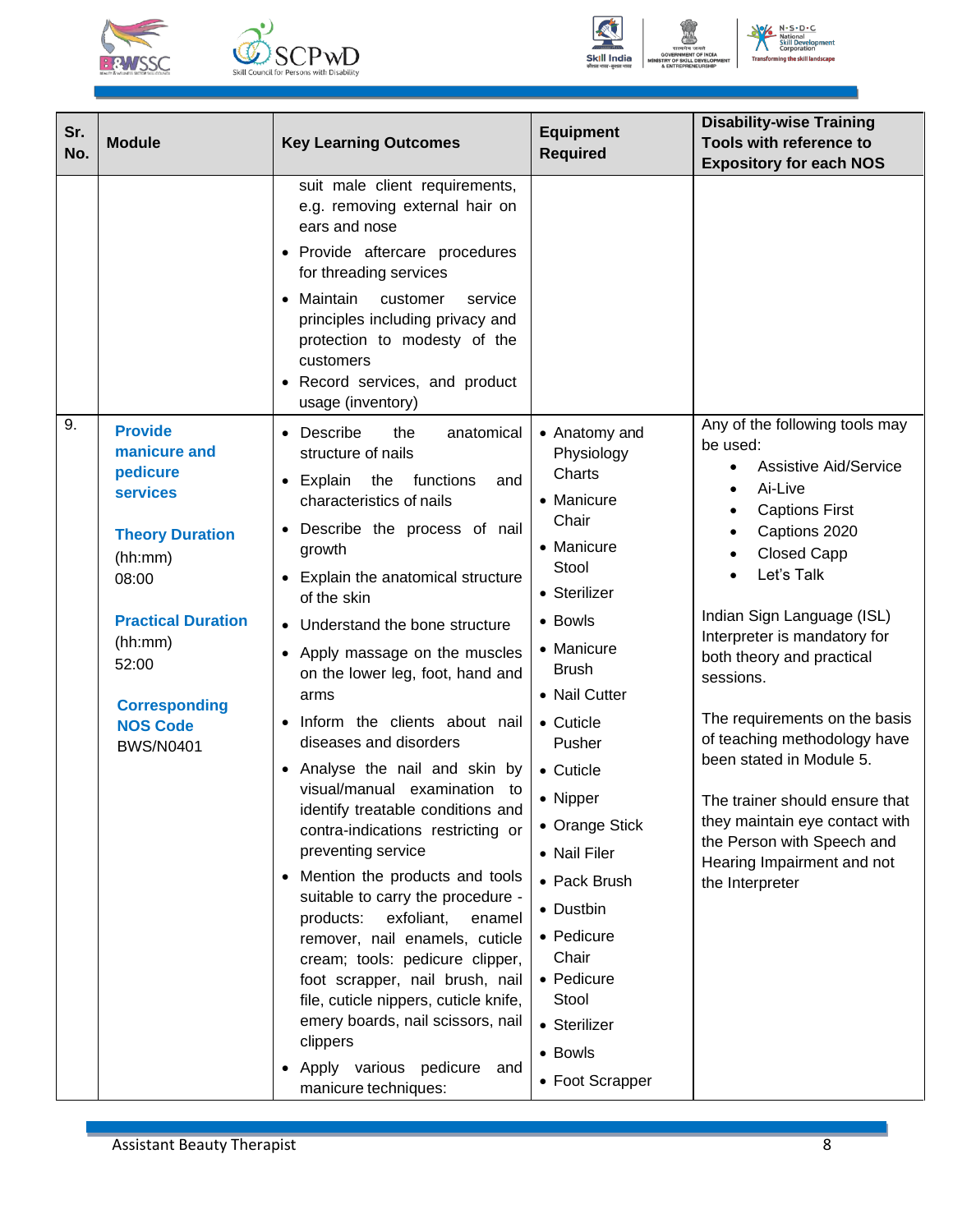





N.S.D.C.<br>National<br>Skill Developr<br>Corporation ent

| Sr.<br>No. | <b>Module</b>                                                                                                                                                                            | <b>Key Learning Outcomes</b>                                                                                                                                                                                                                                                                                                                                                                                                                                                                                                                                                                                                                                                                                                                                                                                                                                                                                                                                                                                          | <b>Equipment</b><br><b>Required</b>                                                                                                                                                                                                                                                               | <b>Disability-wise Training</b><br>Tools with reference to<br><b>Expository for each NOS</b>                                                                                                                                                                                                                                                                                                                                                                                                                                                       |
|------------|------------------------------------------------------------------------------------------------------------------------------------------------------------------------------------------|-----------------------------------------------------------------------------------------------------------------------------------------------------------------------------------------------------------------------------------------------------------------------------------------------------------------------------------------------------------------------------------------------------------------------------------------------------------------------------------------------------------------------------------------------------------------------------------------------------------------------------------------------------------------------------------------------------------------------------------------------------------------------------------------------------------------------------------------------------------------------------------------------------------------------------------------------------------------------------------------------------------------------|---------------------------------------------------------------------------------------------------------------------------------------------------------------------------------------------------------------------------------------------------------------------------------------------------|----------------------------------------------------------------------------------------------------------------------------------------------------------------------------------------------------------------------------------------------------------------------------------------------------------------------------------------------------------------------------------------------------------------------------------------------------------------------------------------------------------------------------------------------------|
| 10.        | <b>Perform simple</b>                                                                                                                                                                    | filing, buffing, application<br>of<br>$\bullet$<br>cuticle cream, removal of cuticle,<br>cuticle pushing, polishing<br>Mention the contra-actions and<br>respective necessary actions<br>Perform<br>the<br>make-up<br>$\bullet$                                                                                                                                                                                                                                                                                                                                                                                                                                                                                                                                                                                                                                                                                                                                                                                       | • Emery Board<br>• Pumice Stone<br>• Nail Cutter<br>• Toe Separator<br>• Pedicure<br><b>Brush</b><br>• Pack Brush<br>• Dustbin<br>• Make-up                                                                                                                                                       | Any of the following tools may                                                                                                                                                                                                                                                                                                                                                                                                                                                                                                                     |
|            | make-up<br><b>services</b><br><b>Theory Duration</b><br>(hh:mm)<br>08:00<br><b>Practical Duration</b><br>(hh:mm)<br>52:00<br><b>Corresponding</b><br><b>NOS Code</b><br><b>BWS/N0125</b> | materials,<br>procedures<br>using<br>equipment<br>techniques<br>and<br>correctly and safely to meet the<br>needs of the client<br>Identify basic skin types and<br>skin tone correctly<br>Mention<br>suitable<br>beauty<br>$\bullet$<br>services plan to meet the<br>client's needs, based on skin<br>types, constraints and client<br>preferences<br>Select suitable skin care and<br>$\bullet$<br>make-up products to meet the<br>client's needs<br>make-up<br>Use<br>$\bullet$<br>removers,<br>cleansers and toners to remove<br>make-up<br>Make different bindi designs<br>Clean, tone and moisturize the<br>skin to suit the client's skin type<br>and needs in the<br>correct<br>sequence,<br>applying<br>correct<br>techniques<br>Select the correct make-up<br>$\bullet$<br>products to enhance facial<br>features, to suit the client's<br>needs and achieve the desired<br>effect, using make-up products:<br>foundation, powder, blusher,<br>mascara, eye shadows, eye<br>liner, eyebrow pencil, lip liner | Chair<br>• Trolley<br><b>Mirrors</b><br>Lighting<br>Foundations<br>• Concealer<br>• Powder<br>• Blusher<br>• Eyeshadow<br>Mascara<br>• Eye pencil<br>• Liquid liner<br>• Lip liner<br>• Lipstick<br>• Lip gloss<br>Corrective<br>makeup/<br>Colored<br>concealer<br><b>Brushes</b><br>Applicators | be used:<br><b>Assistive Aid/Service</b><br>$\bullet$<br>Ai-Live<br>$\bullet$<br><b>Captions First</b><br>$\bullet$<br>Captions 2020<br>$\bullet$<br><b>Closed Capp</b><br>Let's Talk<br>Indian Sign Language (ISL)<br>Interpreter is mandatory for<br>both theory and practical<br>sessions.<br>The requirements on the basis<br>of teaching methodology have<br>been stated in Module 5.<br>If some immediate information<br>has to be communicated, the<br>trainer may give the details to<br>the Person with Hearing<br>Impairment in written. |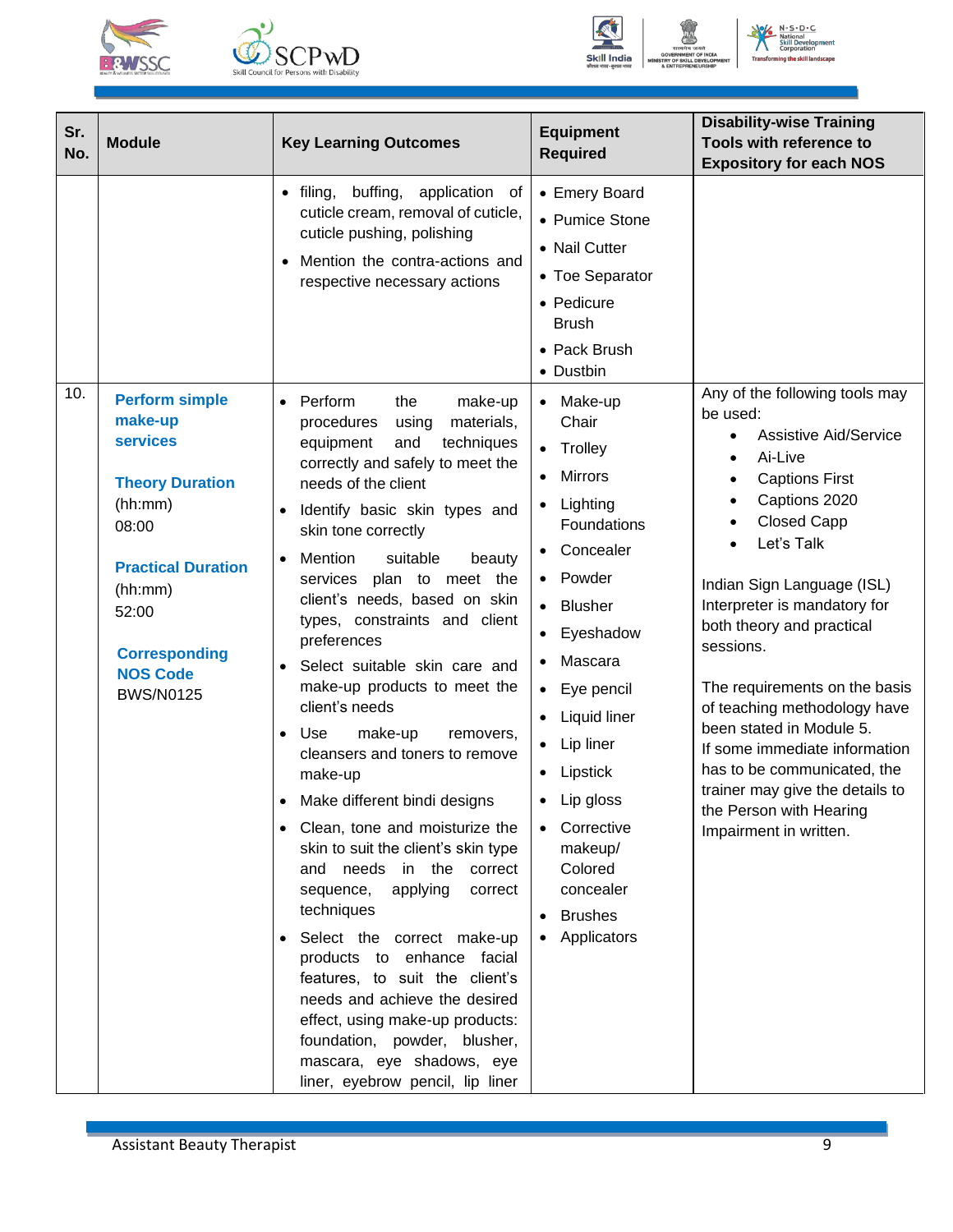





No Solutional<br>
Skill Developre ent

| Sr.<br>No. | <b>Module</b> | <b>Key Learning Outcomes</b>                                                                                                                                           | <b>Equipment</b><br><b>Required</b> | <b>Disability-wise Training</b><br>Tools with reference to<br><b>Expository for each NOS</b> |
|------------|---------------|------------------------------------------------------------------------------------------------------------------------------------------------------------------------|-------------------------------------|----------------------------------------------------------------------------------------------|
|            |               | and lip stick/gloss, etc.                                                                                                                                              |                                     |                                                                                              |
|            |               | Adapt the make-up procedure<br>$\bullet$<br>using materials, equipment and<br>techniques correctly and safely<br>to meet the needs of the client,<br>wherever required |                                     |                                                                                              |
|            |               | Check the client's comfort and<br>$\bullet$<br>well-being<br>throughout<br>the<br>service                                                                              |                                     |                                                                                              |
|            |               | Reassure<br>client<br>with<br>the<br>$\bullet$<br>information<br>and<br>necessary<br>positive comments, as required                                                    |                                     |                                                                                              |
|            |               | Complete the procedure to the<br>$\bullet$<br>satisfaction of the client in a<br>commercially acceptable time<br>and as per organisational<br>standards                |                                     |                                                                                              |
|            |               | Dispose waste materials as per<br>organisational standards in a<br>safe and hygienic manner                                                                            |                                     |                                                                                              |
|            |               | Record details of the procedure<br>$\bullet$<br>accurately as per organisational<br>policy and approved practice                                                       |                                     |                                                                                              |
|            |               | Store information securely in<br>line with the salon's policies                                                                                                        |                                     |                                                                                              |
|            |               | Provide<br>specific<br>after-<br>$\bullet$<br>procedure, homecare advice<br>recommendations<br>for<br>and<br>product use and further beauty<br>services to the client  |                                     |                                                                                              |
|            |               | Handle the costume safely,<br>$\bullet$<br>avoiding any additional wrinkles<br>or crumpling (costume: saree,<br>lehenga, mekhla,<br>Christian<br>gown, dupatta etc.)   |                                     |                                                                                              |
|            |               | Highlight any damage to the<br>$\bullet$<br>costume, to the customer, on<br>receiving the costume                                                                      |                                     |                                                                                              |
|            |               | Ensure the costume is ironed,<br>steamed and /or prepared, in<br>line with company policy and<br>procedures                                                            |                                     |                                                                                              |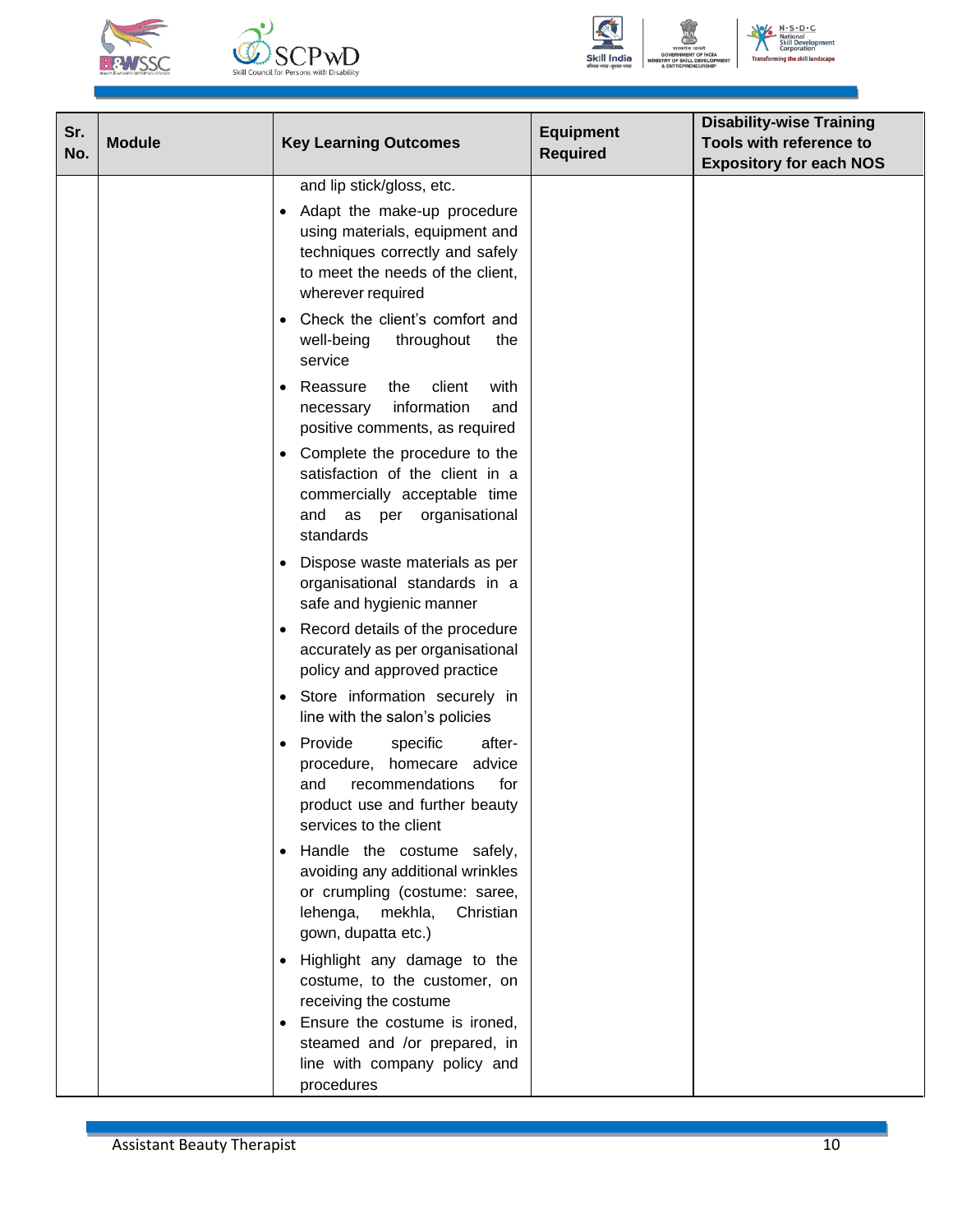





NE N.S.D.C **National<br>Skill Devertion** ent

| Sr.<br>No. | <b>Module</b>                                                                                                                                                                                                                              | <b>Key Learning Outcomes</b>                                                                                                                                                                                                                                                                                                                                                                                                                                                                                                                                                                                                                                                                                                                                                                                                          | <b>Equipment</b><br><b>Required</b>                                                                                                                | <b>Disability-wise Training</b><br>Tools with reference to<br><b>Expository for each NOS</b>                                                                                                                                                                                                                                                                                                                                                                                                                                                                                        |
|------------|--------------------------------------------------------------------------------------------------------------------------------------------------------------------------------------------------------------------------------------------|---------------------------------------------------------------------------------------------------------------------------------------------------------------------------------------------------------------------------------------------------------------------------------------------------------------------------------------------------------------------------------------------------------------------------------------------------------------------------------------------------------------------------------------------------------------------------------------------------------------------------------------------------------------------------------------------------------------------------------------------------------------------------------------------------------------------------------------|----------------------------------------------------------------------------------------------------------------------------------------------------|-------------------------------------------------------------------------------------------------------------------------------------------------------------------------------------------------------------------------------------------------------------------------------------------------------------------------------------------------------------------------------------------------------------------------------------------------------------------------------------------------------------------------------------------------------------------------------------|
|            |                                                                                                                                                                                                                                            | Drape costumes on customer<br>using correct techniques and<br>without discomfort to<br>the<br>customer<br>Maintain<br>their privacy<br>and<br>modesty<br>Adjust costumes as per type<br>$\bullet$<br>and customer preferences<br>Provide the customer guidance<br>on handling, maintenance of the<br>of<br>look<br>the<br>costume<br>movements,<br>safety,<br>etc.<br>relevant to the costume<br>Ensure the draped costume<br>$\bullet$<br>achieves best fit and is safe to<br>wear                                                                                                                                                                                                                                                                                                                                                   |                                                                                                                                                    |                                                                                                                                                                                                                                                                                                                                                                                                                                                                                                                                                                                     |
| 11.        | <b>Provide simple</b><br>hair dressing<br>services to<br>produce common<br>hair dos<br><b>Theory Duration</b><br>(hh:mm)<br>07:00<br><b>Practical Duration</b><br>(hh:mm)<br>42:00<br><b>Corresponding NOS</b><br>Code<br><b>BWS/N0126</b> | Describe the hair structure and<br>hair shaft structure: arrector pili<br>muscle, hair follicle, inner root<br>sheath, cuticle layer), outer root<br>sheath, vitreous membrane,<br>connective<br>tissue<br>sheath,<br>gland<br>shaft:<br>sebaceous<br>medulla, cortex, cuticle<br>Check the hair and<br>scalp<br>$\bullet$<br>conditions<br>Ensure the contra-indications<br>for hair processes and relevant<br>necessary action<br>Plan the style according to the<br>occasion<br>Check factors like previous<br>$\bullet$<br>history, hair cut/style, texture,<br>length, density, growth patterns,<br>skin tone, face shape, lifestyle,<br>existing curl<br>Select various hair accessories:<br>$\bullet$<br>Pins, clips, false hair, parandas,<br>nets, veils, fresh flowers (gajra),<br>etc.<br>Make various hair styles: Plait, | $\bullet$ Pins<br>$\bullet$ Clips<br>False Hair<br>• Parandas<br>$\bullet$ Nets<br>• Veils<br><b>Fresh Flowers</b><br>(gajra)<br><b>Blow Dryer</b> | Any of the following tools may<br>be used:<br><b>Assistive Aid/Service</b><br>$\bullet$<br>Ai-Live<br>$\bullet$<br><b>Captions First</b><br>Captions 2020<br><b>Closed Capp</b><br>Let's Talk<br>Indian Sign Language (ISL)<br>Interpreter is mandatory for<br>both theory and practical<br>sessions<br>The requirements on the basis<br>of teaching methodology have<br>been stated in Module 5.<br>Arrange the work station<br>$\bullet$<br>in such a way that the<br>Person with Speech and<br>Hearing impairment can<br>readily see where<br>everyone is seated around<br>them. |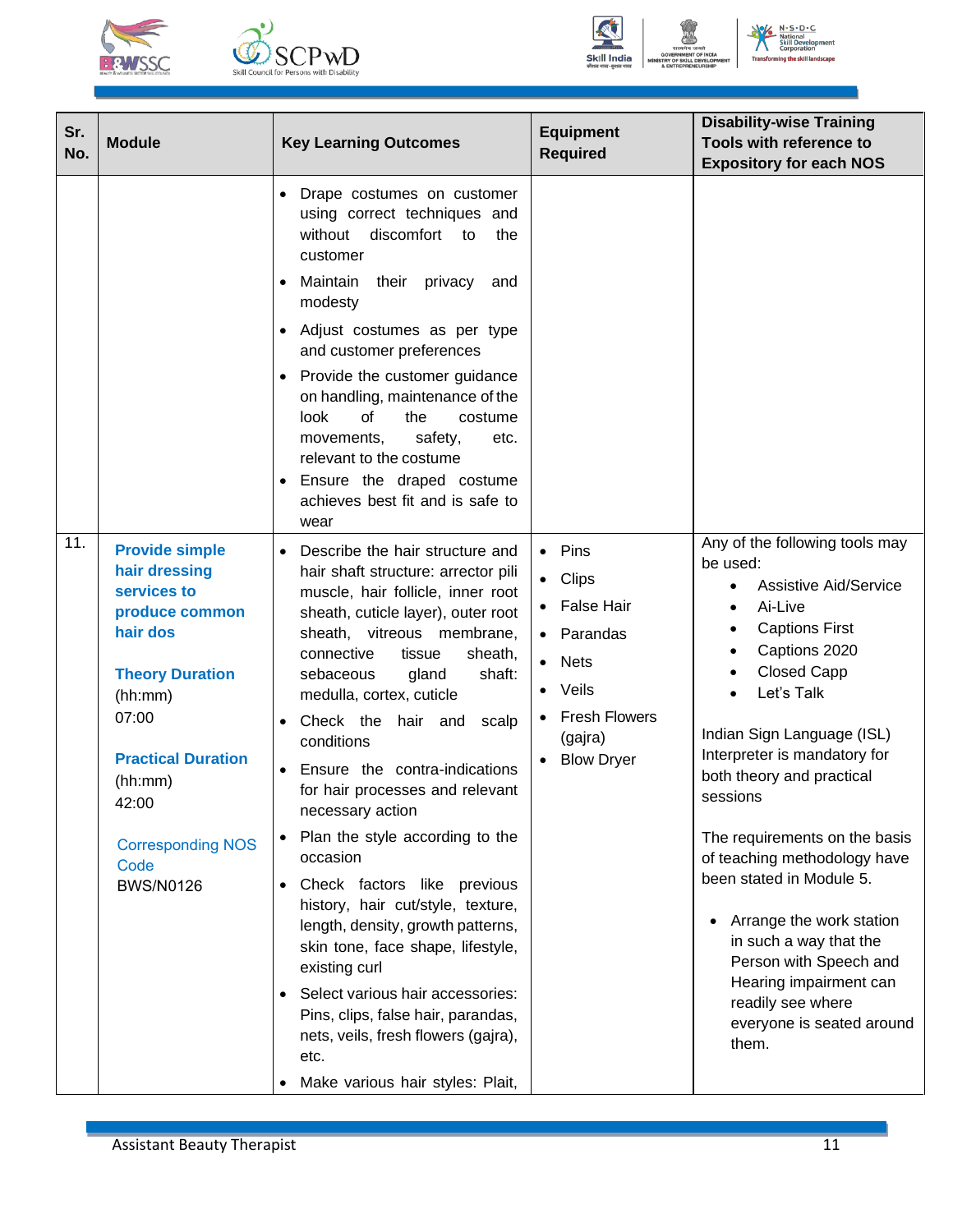





NE N.S.D.C **National<br>Skill Develo<br>Corporation** 

| Sr.<br>No. | <b>Module</b>                                                                                                                                                                                                                   | <b>Key Learning Outcomes</b>                                                                                                                                                                                                                                                                                                                                                                                                                                                                                                                                                                                                                                                                                                                    | <b>Equipment</b><br><b>Required</b>                                     | <b>Disability-wise Training</b><br>Tools with reference to<br><b>Expository for each NOS</b>                                                                                                                                                                                                                                                                                                                                                                                                                                      |
|------------|---------------------------------------------------------------------------------------------------------------------------------------------------------------------------------------------------------------------------------|-------------------------------------------------------------------------------------------------------------------------------------------------------------------------------------------------------------------------------------------------------------------------------------------------------------------------------------------------------------------------------------------------------------------------------------------------------------------------------------------------------------------------------------------------------------------------------------------------------------------------------------------------------------------------------------------------------------------------------------------------|-------------------------------------------------------------------------|-----------------------------------------------------------------------------------------------------------------------------------------------------------------------------------------------------------------------------------------------------------------------------------------------------------------------------------------------------------------------------------------------------------------------------------------------------------------------------------------------------------------------------------|
|            |                                                                                                                                                                                                                                 | twists, braids, knots, chignon,<br>pleat, rolls, ringlets, smooth<br>dry, curly blow dry,<br>blow<br>client's<br>tonging;<br>as<br>per<br>requirement<br>Straighten or blow dry hair as<br>٠<br>per requirement<br>Use styling products, tools and<br>$\bullet$<br>equipment as per need<br>Mention<br>the<br>range<br>and<br>$\bullet$<br>application of finishing products<br>Inform the procedures to be<br>$\bullet$<br>followed while attending to<br>minors<br>Ensure<br>customer<br>service<br>$\bullet$<br>principles including privacy and<br>protection<br>Maintain customer privacy and<br>modesty in the salon                                                                                                                      |                                                                         |                                                                                                                                                                                                                                                                                                                                                                                                                                                                                                                                   |
| 12.        | <b>Carry out</b><br>application of<br>simple<br>mehendi/henna<br>designs<br><b>Theory Duration</b><br>(hh:mm)<br>04:00<br><b>Practical Duration</b><br>(hh:mm)<br>14:00<br><b>Corresponding NOS</b><br>Code<br><b>BWS/N0127</b> | Appreciate the importance<br>of right consistency of<br>mehendi mixture<br>Identify contra-indications and<br>$\bullet$<br>contra-actions for mehendi<br>application<br>Carry out the procedure to<br>$\bullet$<br>prepare and store mehendi<br>Carry out a skin sensitivity test<br>$\bullet$<br>• Make simple design elements<br>used in mehendi design<br>Identify the risks of using sub-<br>$\bullet$<br>standard products<br>Identify various parts of the<br>body commonly<br>used<br>for<br>mehendi application<br>List factors impacting customer<br>$\bullet$<br>comfort and satisfaction while<br>undergoing the process of<br>mehendi application<br>Identify factors impacting the<br>$\bullet$<br>resultant colour of the applied | Mehendi<br>Cones<br>Mehendi<br>Powder<br>Mehendi Oil<br>Mehendi Designs | Any of the following tools may<br>be used:<br><b>Assistive Aid/Service</b><br>$\bullet$<br>Ai-Live<br>٠<br><b>Captions First</b><br>Captions 2020<br><b>Closed Capp</b><br>Let's Talk<br>Indian Sign Language (ISL)<br>Interpreter is mandatory for<br>both theory and practical<br>sessions.<br>The requirements on the basis<br>of teaching methodology have<br>been stated in Module 5.<br>All the ground rules,<br>instructions and general<br>guidelines should be<br>strategically pasted or<br>placed in the setup so that |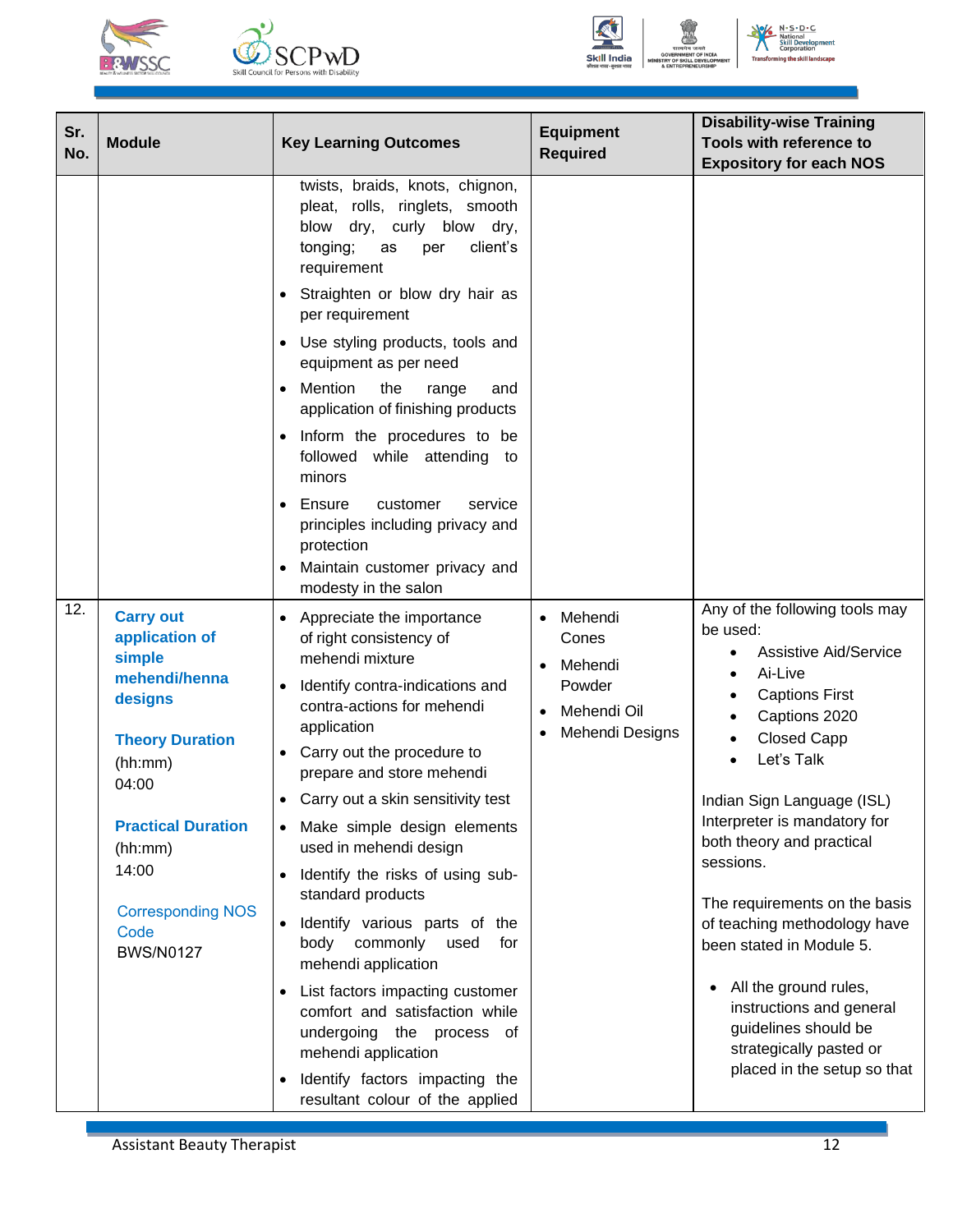





NE N.S.D.C **National<br>Skill Devertion** ent

| Sr.<br>No. | <b>Module</b>                                                                                                                                       | <b>Key Learning Outcomes</b>                                                                                                                                                                                                                                                                                                                                                                                                                                                                                                                                                                                                                                                                                                                                             | <b>Equipment</b><br><b>Required</b>                                               | <b>Disability-wise Training</b><br>Tools with reference to<br><b>Expository for each NOS</b>                                                                                                                                                                                                                              |
|------------|-----------------------------------------------------------------------------------------------------------------------------------------------------|--------------------------------------------------------------------------------------------------------------------------------------------------------------------------------------------------------------------------------------------------------------------------------------------------------------------------------------------------------------------------------------------------------------------------------------------------------------------------------------------------------------------------------------------------------------------------------------------------------------------------------------------------------------------------------------------------------------------------------------------------------------------------|-----------------------------------------------------------------------------------|---------------------------------------------------------------------------------------------------------------------------------------------------------------------------------------------------------------------------------------------------------------------------------------------------------------------------|
| 13.        | <b>Maintain health</b><br>and safety at the<br>workplace                                                                                            | mehendi<br>Provide aftercare advice to<br>improve mehendi service<br>Ensure<br>customer<br>service<br>principles including privacy and<br>protection of modesty of the<br>customers<br>Identify<br>contra-indications<br>$\bullet$<br>related to beauty treatments<br>Follow<br>the<br>process<br>and<br>$\bullet$                                                                                                                                                                                                                                                                                                                                                                                                                                                       | First Aid Kit<br>Fire<br>$\bullet$<br>Extinguishers                               | the candidate can read<br>them anytime.<br>Any of the following tools may<br>be used:<br><b>Assistive Aid/Service</b><br>$\bullet$                                                                                                                                                                                        |
|            | <b>Theory Duration</b><br>(hh:mm)<br>03:00<br><b>Practical Duration</b><br>(hh:mm)<br>10:00<br><b>Corresponding NOS</b><br>Code<br><b>BWS/N9002</b> | sterilize<br>products<br>to<br>and<br>disinfect equipment/ tools<br>Understand the manufacturer's<br>instructions<br>related<br>to<br>equipment and product use and<br>cleaning<br>knowledge<br>Develop<br>of<br>$\bullet$<br>applicable legislation relating to<br>the workplace (for example,<br>health and safety, workplace<br>of<br>regulations,<br>work<br>use<br>of<br>equipment,<br>control<br>substances<br>hazardous<br>to<br>health, etc.)<br>Develop knowledge of cautions<br>$\bullet$<br>use of<br>of<br>products,<br>fire<br>precautions, hygiene practice,<br>disposal<br>οf<br>waste,<br>environmental protection<br>Understand how to handle, use<br>and store products, tools and<br>equipment safely to meet with<br>the manufacturer's instructions | <b>Sterilizers</b><br><b>Hot Cabinets</b><br><b>Waste Disposal</b><br><b>Bins</b> | Ai-Live<br>$\bullet$<br><b>Captions First</b><br>٠<br>Captions 2020<br>$\bullet$<br><b>Closed Capp</b><br>Let's Talk<br>Indian Sign Language (ISL)<br>Interpreter is mandatory for<br>both theory and practical<br>sessions.<br>The requirements on the basis<br>of teaching methodology have<br>been stated in Module 5. |
| 14.        | <b>Create a positive</b><br>impression at the<br>workplace<br><b>Theory Duration</b><br>(hh:mm)<br>03:00                                            | Behave<br>in a professional<br>when dealing with<br>manner<br>clients<br>Manage<br>client<br>expectations<br>properly<br>$\bullet$ Adapt<br>methods<br>0f<br>communication to suit different<br>situations and client needs<br>effective<br>Use<br>consultation<br>$\bullet$                                                                                                                                                                                                                                                                                                                                                                                                                                                                                             | Laptop<br>Projector                                                               | Any of the following tools may<br>be used:<br><b>Assistive Aid/Service</b><br>Ai-Live<br><b>Captions First</b><br>Captions 2020<br><b>Closed Capp</b><br>Let's Talk                                                                                                                                                       |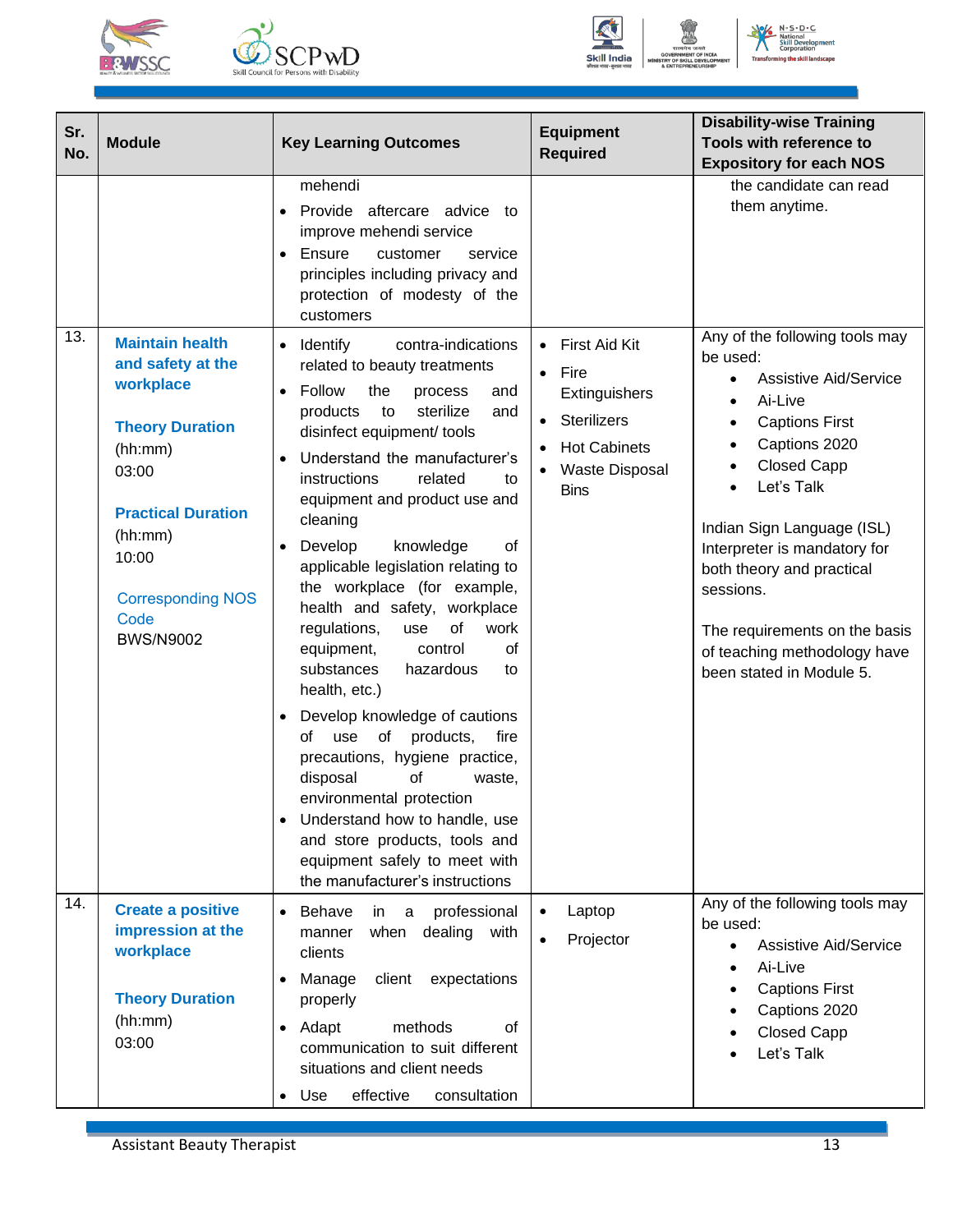





 $N \cdot S \cdot D \cdot C$ 

| Sr.<br>No. | <b>Module</b>                                                                                                                                                                                         | <b>Key Learning Outcomes</b>                                                                                                                                                                                                                                                                                                                                                                                                                                                                                                                                                                                                                                                                                                                                                     | <b>Equipment</b><br><b>Required</b> | <b>Disability-wise Training</b><br>Tools with reference to<br><b>Expository for each NOS</b>                                                                                                      |
|------------|-------------------------------------------------------------------------------------------------------------------------------------------------------------------------------------------------------|----------------------------------------------------------------------------------------------------------------------------------------------------------------------------------------------------------------------------------------------------------------------------------------------------------------------------------------------------------------------------------------------------------------------------------------------------------------------------------------------------------------------------------------------------------------------------------------------------------------------------------------------------------------------------------------------------------------------------------------------------------------------------------|-------------------------------------|---------------------------------------------------------------------------------------------------------------------------------------------------------------------------------------------------|
|            | <b>Practical Duration</b><br>(hh:mm)<br>10:00<br><b>Corresponding</b><br><b>NOS Code</b><br><b>BWS/N9003</b>                                                                                          | techniques to identify treatment<br>objectives<br>Provide clear recommendations<br>to the client<br>Maintain client confidentiality<br>$\bullet$<br>Use retail sales techniques to<br>$\bullet$<br>meet client requirements<br>Organise<br>service<br>feedback<br>$\bullet$<br>files/documents<br>Manage work routine based on<br>salon procedure                                                                                                                                                                                                                                                                                                                                                                                                                                |                                     | Indian Sign Language (ISL)<br>Interpreter is mandatory for<br>both theory and practical<br>sessions.<br>The requirements on the basis<br>of teaching methodology have<br>been stated in Module 5. |
|            |                                                                                                                                                                                                       | Manage the client scheduling<br>and bookings<br>Maintain<br>the<br>work<br>area.<br>equipment and product stocks<br>to meet the schedule<br>Maintain accurate records of<br>clients, treatments and product<br>stock levels<br>Accept feedback in a positive<br>$\bullet$<br>manner and<br>work on the<br>shortcomings                                                                                                                                                                                                                                                                                                                                                                                                                                                           |                                     |                                                                                                                                                                                                   |
|            | <b>Total Duration</b><br><b>Theory Duration</b><br>56:00+ 60:00 hours<br><b>(Additional hours</b><br>for Persons with<br><b>Speech and Hearing</b><br><b>Impairment)</b><br><b>Practical Duration</b> | Unique Equipment Required: Manicure Chair, Manicure Stool, Sterilizer, Bowls, Manicure<br>Brush, Nail Cutter, Cuticle Pusher, Cuticle Nipper, Orange Stick, Nail Filer, Pack Brush,<br>Dustbin, Pedicure - Pedicure Chair, Pedicure Stool, Sterilizer, Bowls, Foot Scrapper, Emery<br>Board, Pumice Stone, Nail Cutter, Cuticle Pusher, Cuticle Nipper, Orange Stick, Nail Filer,<br>Toe Separator, Pedicure Brush, Pack Brush, Dustbin, Table lamp-nail Station, Client Chair,<br>Technician Stool, Safety Glasses, Dust Mask-Apron- Metal bin with lid and lined, Towels,<br>Disposable Paper Roll, Wipes-Cuticle Pusher- Cuticle Nippers-Nail Scissors-Stiff-bristled<br>Nail Brush- Product Application Brush- Selection of files- Block Buffers- Tip Cutters- Nail<br>Forms |                                     |                                                                                                                                                                                                   |
|            | 294:00+ 30:00 hours<br><b>(Additional hours</b><br>for Persons with<br><b>Speech and Hearing</b><br>Impairment)                                                                                       |                                                                                                                                                                                                                                                                                                                                                                                                                                                                                                                                                                                                                                                                                                                                                                                  |                                     |                                                                                                                                                                                                   |

Grand Total Course Duration: **440 Hours, 0 Minutes**

*(This syllabus/ curriculum has been approved by Beauty & Wellness Sector Skill Council)*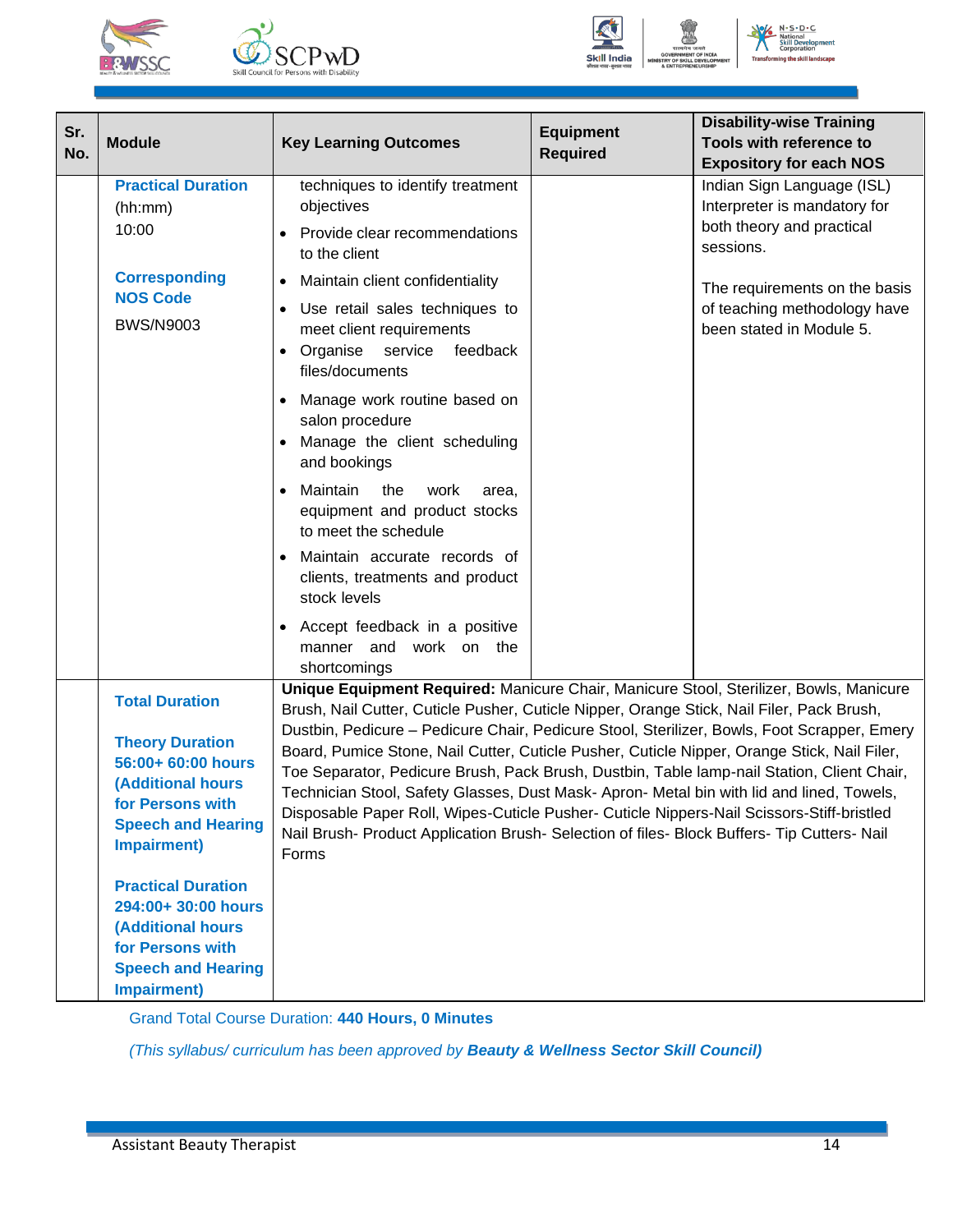



#### <span id="page-17-1"></span><span id="page-17-0"></span>**Trainer Prerequisites for Job role: "Assistant Beauty Therapist" mapped to Qualification Pack: "PWD/BWS/Q0101" Version 2.0**

| Sr. No.        | Area                           | <b>Details</b>                                                                                                                                             |
|----------------|--------------------------------|------------------------------------------------------------------------------------------------------------------------------------------------------------|
| 1              | <b>Job Description</b>         | To deliver accredited training service, mapping to the curriculum detailed<br>above in accordance with the Qualification Pack PWD/BWS/Q0101<br>Version 2.0 |
|                |                                | The Sign Language Interpreter for Persons with Speech and Hearing                                                                                          |
|                |                                | Impairment should be fluent in ISL, have necessary knowledge, skill and                                                                                    |
|                |                                | competencies to teach using ISL to Deaf persons who have nil to varying                                                                                    |
|                |                                | educational qualifications. This could either be a Hearing resource or a<br>Deaf Person                                                                    |
| $\overline{2}$ | <b>Personal Attributes</b>     | Aptitude for conducting training, and pre/ post work to ensure competent,                                                                                  |
|                |                                | employable candidates at the end of the training. Strong communication                                                                                     |
|                |                                | skills, interpersonal skills, ability to work as part of a team; a passion for<br>quality and for developing others; well- organized and focused, eager to |
|                |                                | learn and keep oneself updated with the latest in the mentioned field.                                                                                     |
|                |                                | Sign Language Interpreter should have necessary patience, empathy                                                                                          |
|                |                                | and sensitivity towards Persons with Speech and Hearing Impairment                                                                                         |
|                |                                | and should also be proficient in ISL                                                                                                                       |
| 3              | <b>Minimum Educational</b>     | Graduate with cosmetology/Beauty & Wellness certificate or Diploma in                                                                                      |
|                | <b>Qualifications</b>          | beauty /any international diploma of 6 months duration with 1 year of                                                                                      |
|                |                                | experience as a beautician; OR 10th pass with 5 years of experience in<br>requisite domain; OR 12th pass with 5 years of experience in requisite           |
|                |                                | domain.                                                                                                                                                    |
| 4a             | <b>Domain Certification</b>    | Certified for Job Role: "Assistant Beauty Therapist" mapped to QP:                                                                                         |
|                |                                | "BWS/Q0101". Minimum accepted score is 70%.                                                                                                                |
|                |                                |                                                                                                                                                            |
| 4 <sub>b</sub> | <b>Platform Certification</b>  | Recommended that the Trainer is certified for the Job Role: "Trainer",                                                                                     |
|                |                                | mapped to the Qualification Pack: "MEP/Q2601". Minimum accepted<br>score is 80%.                                                                           |
| 4c             | <b>Disability specific Top</b> | The Inclusive Trainer should be certified in Disability Orientation and                                                                                    |
|                | Up module (SHI)                | Sensitization /Disability Specific Top Up training for Speech and Hearing                                                                                  |
|                |                                | Impairment conducted by SCPwD with minimum accepted score of 80%                                                                                           |
|                |                                | as per SCPwD guidelines.                                                                                                                                   |
| 4d             | <b>Specific Requirement</b>    | The Indian Sign Language Interpreter should be mandatory during the                                                                                        |
|                | for persons with               | training, counselling and placement of Persons with Speech and Hearing                                                                                     |
|                | <b>Speech and Hearing</b>      | Impairment. A Certification by Indian Sign Language Research and                                                                                           |
|                | Impairment                     | Training Centre (ISLRTC) or Ali Yavar Jung National Institute of Speech                                                                                    |
|                |                                | and Hearing Disabilities (Divyangjan) (AYJNISHD(D)) will be desirable.                                                                                     |
| 5              | <b>Experience</b>              | Graduate or 12th pass with Advanced diploma in beauty therapy or                                                                                           |
|                |                                | equivalent certificates in Beauty Therapy.                                                                                                                 |
|                |                                | 3 years' work experience as Beauty Therapist/Senior beauty therapist.                                                                                      |
|                |                                | For Sign Language Interpreter 2/3 Years of experience in their own field                                                                                   |
|                |                                | of training will be desirable                                                                                                                              |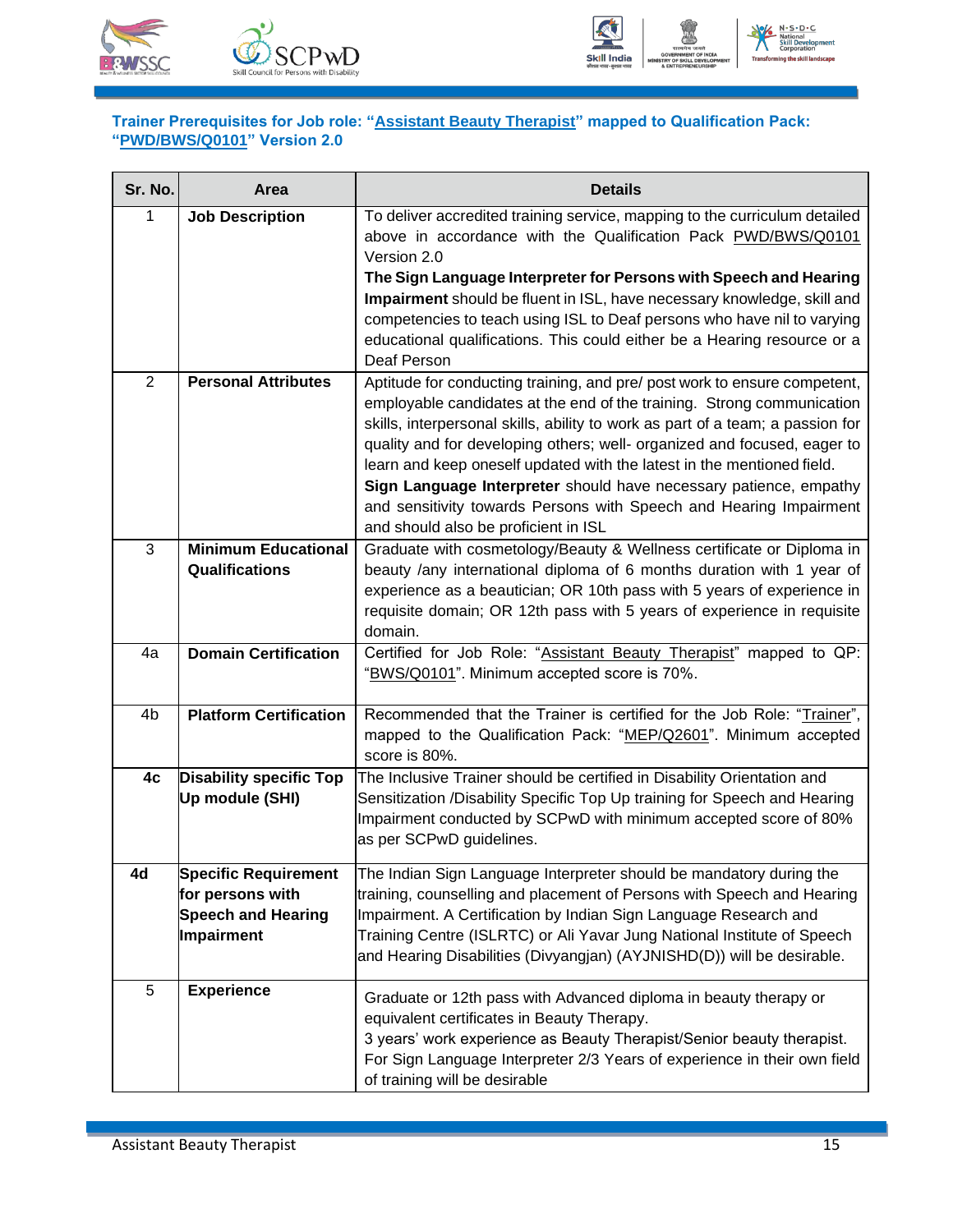



#### Annexure: Assessment Criteria

| <b>Job Role</b>             | <b>Assistant Beauty Therapist</b>                                 |
|-----------------------------|-------------------------------------------------------------------|
| <b>Qualification Pack</b>   | <b>PWD/BWS/Q0101</b>                                              |
| <b>Expository</b>           | Speech and Hearing Impairment (E004)                              |
| <b>Sector Skill Council</b> | Skill Council for Persons with Disability and Beauty and Wellness |

| Sr.<br>No. | <b>Guidelines for Assessment</b>                                                                                                                                                                                                                                                            |
|------------|---------------------------------------------------------------------------------------------------------------------------------------------------------------------------------------------------------------------------------------------------------------------------------------------|
| 1.         | Criteria for assessment for each Qualification Pack will be created by the Sector Skill Council.<br>Each Performance Criteria (PC) will be assigned marks proportional to its importance in NOS.<br>SSC will also lay down proportion of marks for Theory and Skills practical for each PC. |
| 2.         | The assessment for the theory part will be based on knowledge bank of questions created by<br>the SSC.                                                                                                                                                                                      |
| 3.         | Assessment will be conducted for all compulsory NOS, and where applicable, on the selected<br>elective/option NOS/set of NOS.                                                                                                                                                               |
| 4.         | Individual assessment agencies will create unique question papers for theory part for each<br>candidate at each examination/training center (as per assessment criteria below).                                                                                                             |
| 5.         | Individual assessment agencies will create unique evaluations for skill practical for every<br>student at each examination/training center based on this criteria.                                                                                                                          |
| 6.         | To pass the Qualification Pack, every trainee should score a minimum of 50% in aggregate.                                                                                                                                                                                                   |
| 7.         | In case of unsuccessful completion, the trainee may seek reassessment on the Qualification<br>Pack.                                                                                                                                                                                         |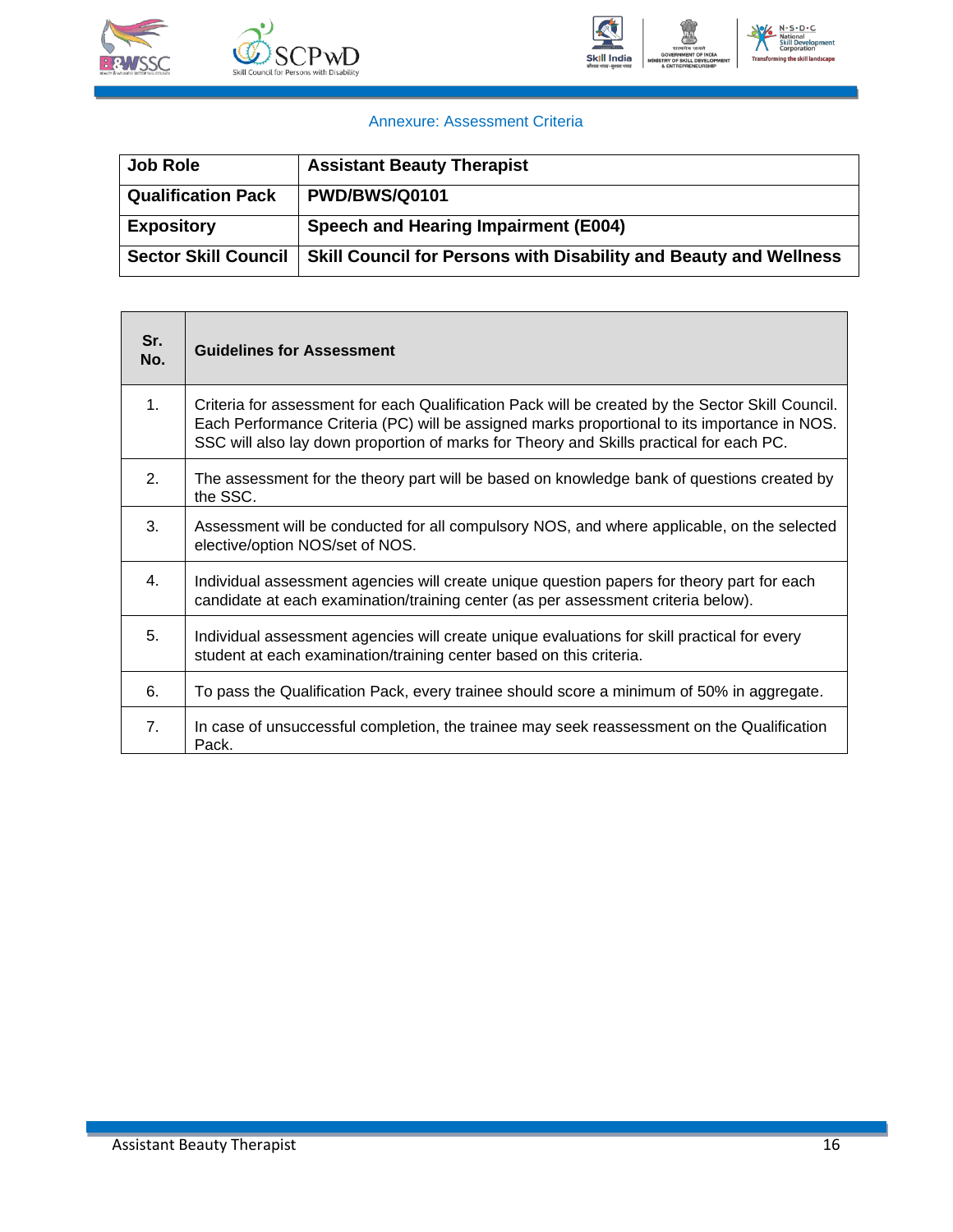





No Solutional<br>
Skill Developre ent

| <b>Assessable</b>                                      |                   |                                                                                                                                                                              | <b>Total</b> | Out<br>Of | <b>Marks Allocation</b> |                                   |  |
|--------------------------------------------------------|-------------------|------------------------------------------------------------------------------------------------------------------------------------------------------------------------------|--------------|-----------|-------------------------|-----------------------------------|--|
| <b>Outcomes</b>                                        |                   | <b>Assessment Criteria</b>                                                                                                                                                   | <b>Marks</b> |           | <b>Theory</b>           | <b>Skills</b><br><b>Practical</b> |  |
|                                                        | PC <sub>1</sub>   | ensure that ambient conditions are<br>suitable for the client and the service<br>procedures to be carried out in a hygienic<br>and safe environment                          |              | 12        | 2                       | 10                                |  |
|                                                        | PC <sub>2</sub> . | identify and select suitable equipment<br>and products required for the respective<br>services                                                                               |              | 16        | 3                       | 13                                |  |
|                                                        | PC <sub>3</sub> . | set up the equipment and prepare the<br>products for services in adherence to the<br>salon<br>procedures<br>and<br>product/<br>equipment guidelines                          |              | 19        | 4                       | 15                                |  |
|                                                        | PC4.              | place and organize the products in a<br>trolley or area convenient and efficient for<br>service delivery                                                                     |              | 10        | 1                       | 9                                 |  |
| 1. BWS/N9001<br>(Prepare and<br>maintain work<br>area) | PC <sub>5</sub> . | prepare sterilisation solution as per<br>organisational standards using approved<br>products and as per manufacturer's<br>instructions                                       | 100          | 16        | 4                       | 12                                |  |
|                                                        | PC <sub>6</sub> . | sterilize, disinfect and place the tools on<br>the tray as per organisational standards<br>using<br>recommended solutions<br>and<br>conditions                               |              | 13        | 4                       | 9                                 |  |
|                                                        | PC7.              | dispose waste materials in adherence to<br>the salon's and industry requirements                                                                                             |              | 6         | 1                       | 5                                 |  |
|                                                        | PC8.              | store records, materials and equipment<br>securely in line with the salon's policies                                                                                         |              | 8         | $\overline{2}$          | 6                                 |  |
|                                                        |                   |                                                                                                                                                                              | <b>Total</b> | 100       | 21                      | 79                                |  |
|                                                        | PC1.              | comply with health and safety standards<br>and processes laid out by manufacturer<br>and organization and based on client<br>needs                                           |              | 5         | 1                       | 4                                 |  |
| 2. BWS/N0101                                           | PC <sub>2</sub> . | carry out basic facial care / face clean-up<br>process using the tools and materials and<br>as per process laid down by the<br>organization                                  |              | 6         | $\overline{2}$          | 4                                 |  |
| (Provide basic<br>skin care<br>services)               | PC <sub>3</sub> . | ask relevant and effective questions to<br>check<br>and<br>establish<br>the<br>client's<br>understanding and expectation prior to<br>commencement and clarify doubts, if any | 100          | 5         | 1                       | 4                                 |  |
|                                                        | PC4.              | clean the skin free of all traces of make-<br>up by using suitable deep cleansing<br>techniques                                                                              |              | 5         | 1                       | 4                                 |  |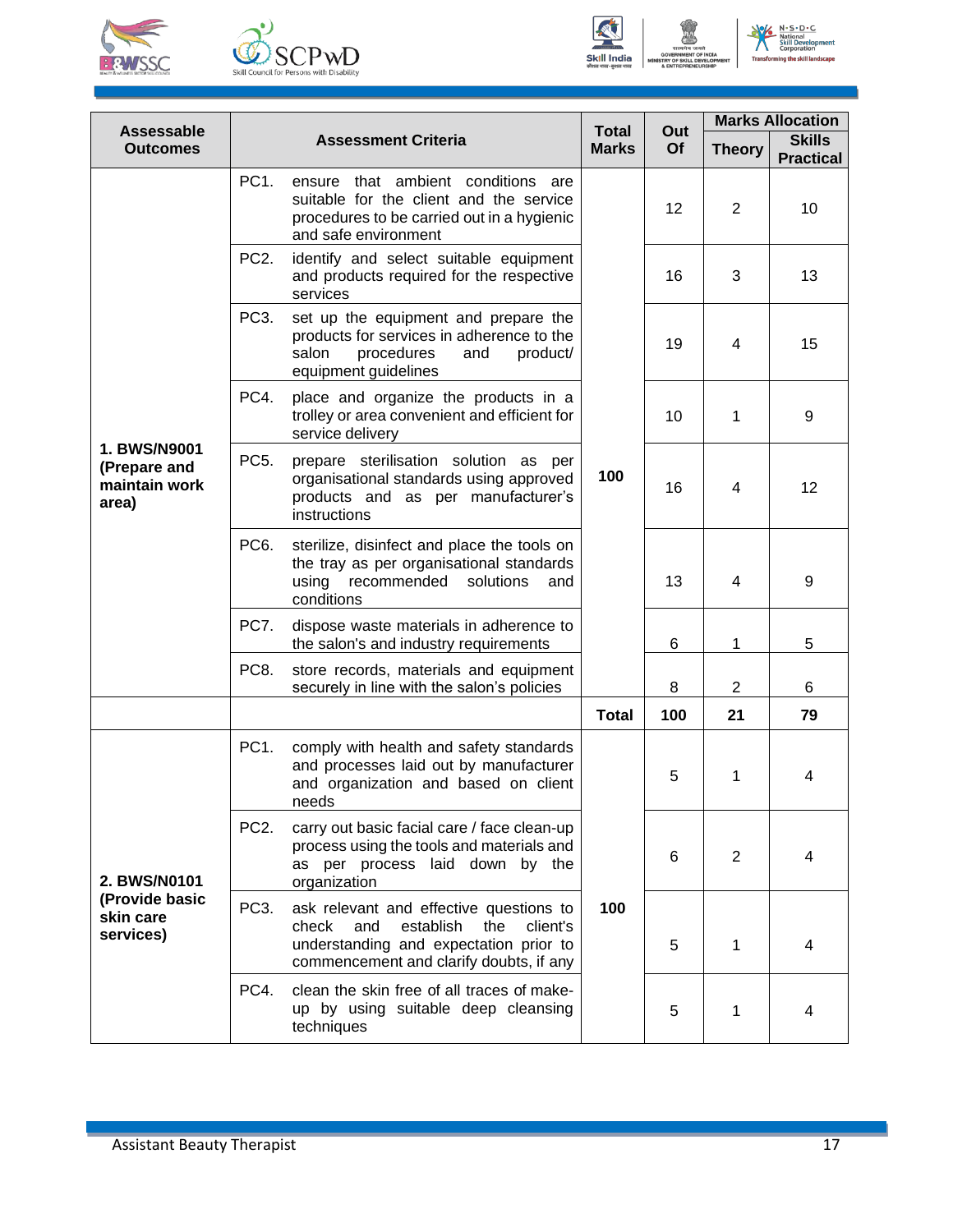





**Assessable Outcomes Assessment Criteria Total Marks Out Of Marks Allocation Theory Skills Practical** PC5. use an exfoliation technique suitable for the client's skin type and skin condition  $\begin{vmatrix} 1 & 7 & 2 & 5 \end{vmatrix}$ PC6. use a suitable skin warming technique relevant to the client's needs safely 6 2 4 PC7. use a steamer following manufacturer's instructions in a safe manner  $\begin{array}{ccc} 1 & 5 & 1 & 1 & 4 \end{array}$ PC8. position the steam at a safe and effective distance away from the face of the client  $\begin{array}{|c|c|c|c|c|c|c|c|c|} \hline 5 & 1 & 1 & 4 \ \hline \end{array}$ PC9. carry out any necessary extraction, when required as per standard procedure 7 2 5 PC10. apply applicable mask procedures evenly and neatly, ensuring that the area to be  $\frac{1}{2}$  and neally, ensuring that the area to be  $\frac{1}{2}$  7  $\frac{2}{5}$ PC11. remove masks after the recommended time frame has elapsed using approved methods, without discomforting the customer 7 | 2 | 5 PC12. carry out cleaning of the application area to ensure skin is left clean, toned and suitably moisturized, using suitable products and as per standard procedures 5 1 4 PC13. provide specific after-process advice to the client pertaining to actions that may help maintain and protect the skin from damage, as part of the service experience 6 | 2 | 4 PC14. ensure the work area is kept clean and tidy  $\begin{array}{|c|c|c|c|c|c|c|c|c|} \hline \end{array}$   $\begin{array}{|c|c|c|c|c|} \hline 2 & 0 & 2 \end{array}$ PC15. dispose waste materials as per organisational standards in a safe and hygienic manner 3 1 2 PC16. record details of the procedure accurately as per organisational policy and approved practice 5 | 2 | 3 PC17. store information securely in line with the salon's policies <sup>5</sup> <sup>2</sup> <sup>3</sup> PC18. ask questions to check with the client their satisfaction with the finished result 4 1 3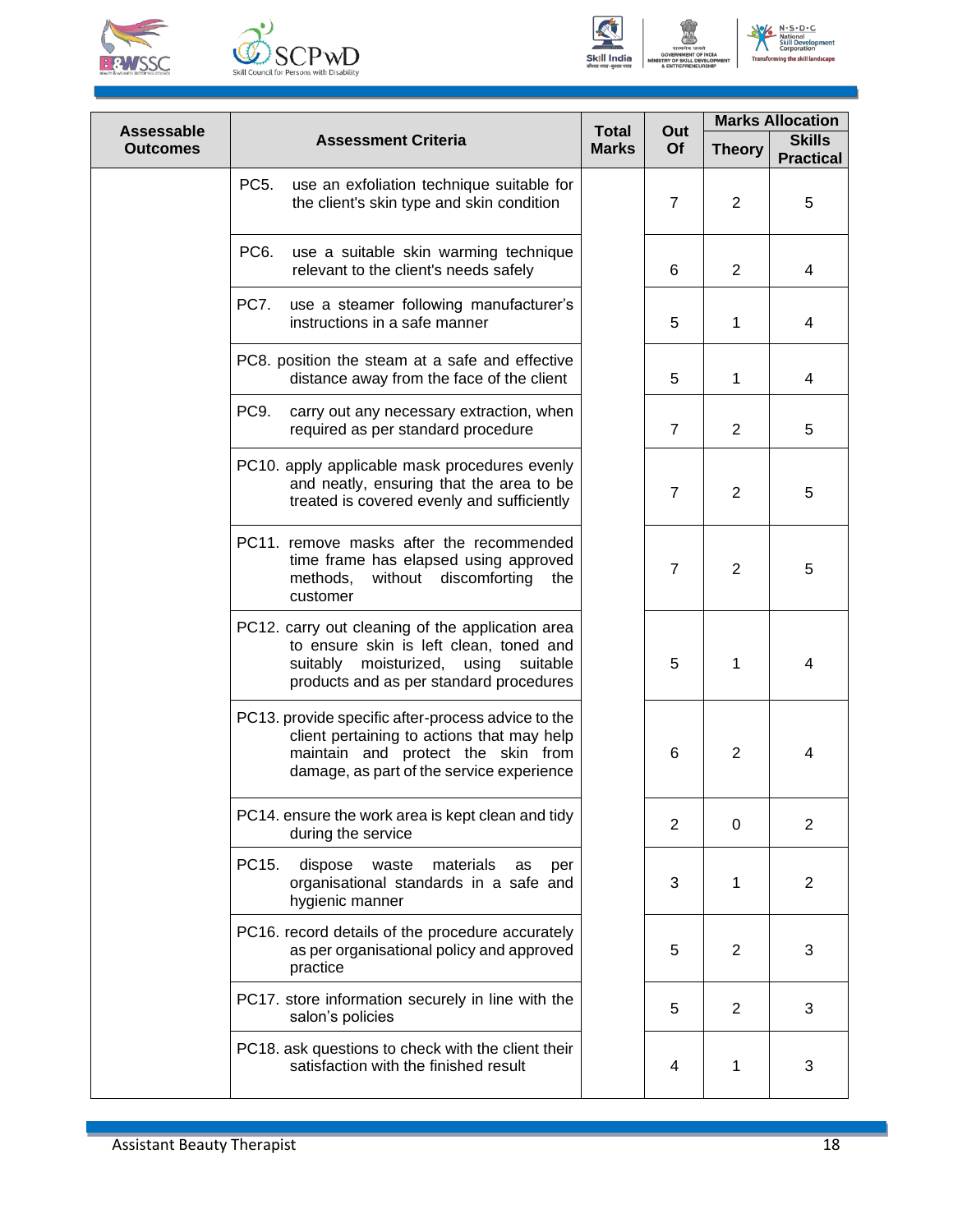





No Solutional<br>
Skill Developre ent

| Assessable                                  |                   | <b>Total</b>                                                                                                                                                                                                       | Out          | <b>Marks Allocation</b> |                |                                   |
|---------------------------------------------|-------------------|--------------------------------------------------------------------------------------------------------------------------------------------------------------------------------------------------------------------|--------------|-------------------------|----------------|-----------------------------------|
| <b>Outcomes</b>                             |                   | <b>Assessment Criteria</b>                                                                                                                                                                                         | <b>Marks</b> | <b>Of</b>               | <b>Theory</b>  | <b>Skills</b><br><b>Practical</b> |
|                                             |                   | PC19. thank customer for feedback post-service,<br>where customer is not satisfied with<br>service take actions to resolve matter to<br>customer satisfaction or apologise for the<br>same and refer to supervisor | <b>Total</b> | 5                       | $\overline{2}$ | 3                                 |
|                                             |                   |                                                                                                                                                                                                                    |              | 100                     | 28             | 72                                |
|                                             | PC1.              | comply with health and safety standards<br>and processes laid out by manufacturer<br>and organization ensuring safety of client,<br>co- workers, self and organisation                                             |              | 4                       | 1              | 3                                 |
|                                             | PC <sub>2</sub> . | identify any contra indications and take<br>respective necessary action                                                                                                                                            |              | 3                       | 1              | 2                                 |
|                                             | PC <sub>3</sub> . | carry out depilation processes using the<br>appropriate tools and materials and as<br>per process laid down by the organization                                                                                    |              | 5                       | 2              | 3                                 |
|                                             | PC4.              | ask relevant and effective questions to<br>check<br>and<br>establish<br>the<br>client's<br>understanding,<br>requirements<br>and<br>expectation prior to commencement and<br>clarify doubts, if any                |              | 4                       | 1              | 3                                 |
| 3. BWS/N0102                                | PC <sub>5</sub> . | prepare the client suitably for the<br>respective service procedure and provide<br>relevant required personal protective<br>equipment                                                                              |              | 5                       | 1              | 4                                 |
| (Carry out basic<br>depilation<br>services) | PC <sub>6</sub> . | select and apply the correct pre-wax<br>products prior to waxing based on<br>manufacturers' instructions and client<br>requirements                                                                                | 100          | 5                       | 1              | 4                                 |
|                                             | PC7.              | conduct a patch test and skin sensitivity<br>test as per approved procedure ahead of<br>the waxing service to establish any contra<br>actions that may restrict the service                                        |              | 5                       | 1              | 4                                 |
|                                             | PC8.              | apply and remove the depilation products<br>on client skin correctly<br>based<br><b>on</b><br>manufacturer's instructions                                                                                          |              | 5                       | $\mathbf 1$    | 4                                 |
|                                             | PC9.              | maintain the client's modesty and privacy<br>at all times by taking suitable precautions<br>and actions                                                                                                            |              | 3                       | 0.5            | 2.5                               |
|                                             |                   | PC10. follow work techniques that minimize<br>discomfort to the client                                                                                                                                             |              | 3                       | 1              | $\overline{2}$                    |
|                                             |                   |                                                                                                                                                                                                                    |              |                         |                |                                   |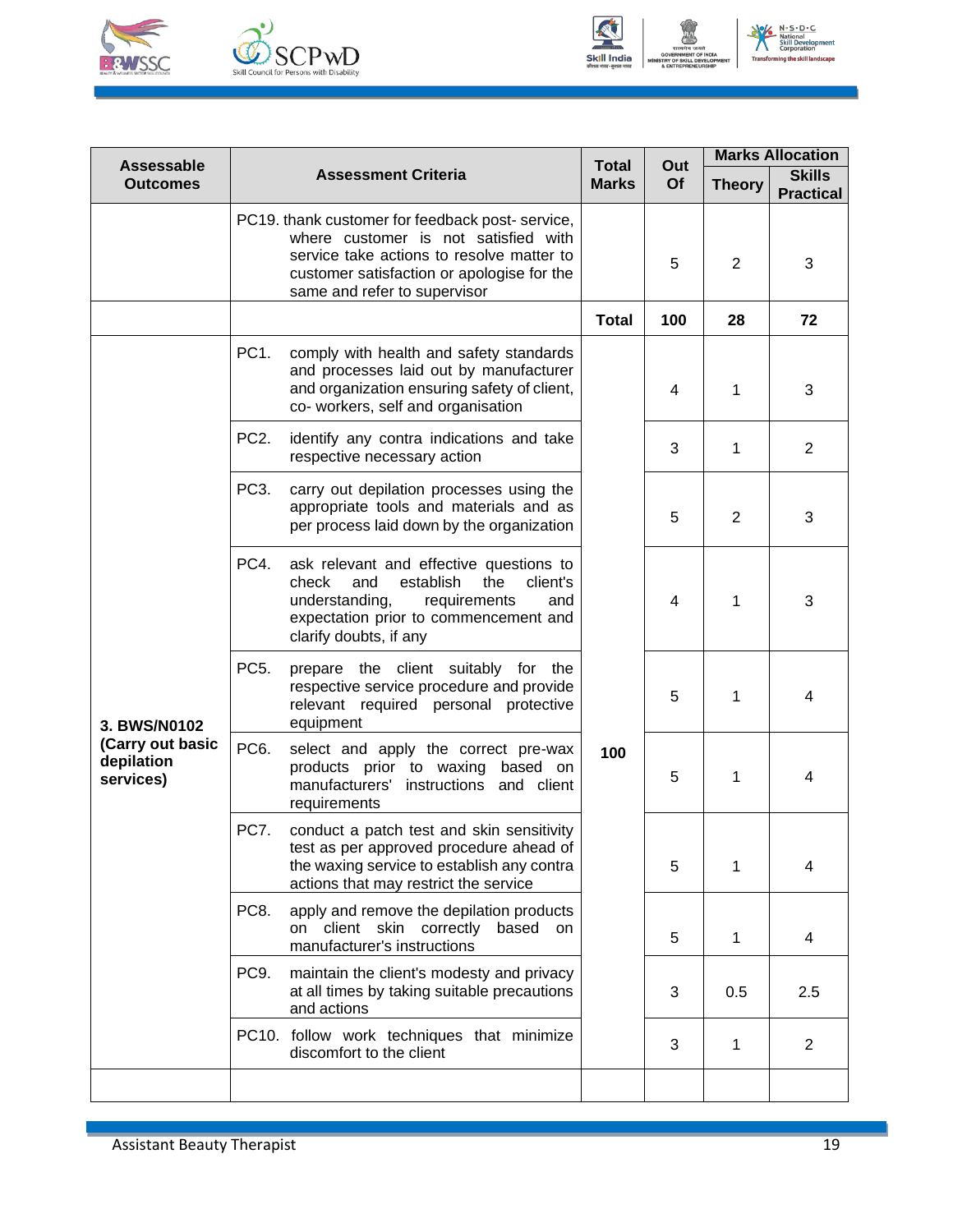





N.S.D.C.<br>National<br>Skill Developr<br>Corporation

| Assessable      | <b>Total</b>                                                                                                                                                                                                      |              | Out            | <b>Marks Allocation</b> |                                   |
|-----------------|-------------------------------------------------------------------------------------------------------------------------------------------------------------------------------------------------------------------|--------------|----------------|-------------------------|-----------------------------------|
| <b>Outcomes</b> | <b>Assessment Criteria</b>                                                                                                                                                                                        | <b>Marks</b> | <b>Of</b>      | <b>Theory</b>           | <b>Skills</b><br><b>Practical</b> |
|                 | PC11. stop the waxing procedure and providing<br>relevant advice if contra- actions occur                                                                                                                         |              | 3              | 0.5                     | 2.5                               |
|                 | PC12. comply with health and safety standards<br>and processes laid out by manufacturer<br>and organization and based on client<br>needs                                                                          |              | 3              | 0.5                     | 2.5                               |
|                 | PC13. carry out the threading process using<br>correct tools and materials and as per<br>standards laid down by the organization                                                                                  |              | 5              | 1.5                     | 3.5                               |
|                 | PC14. adjust the client's position to meet the<br>needs of the service                                                                                                                                            |              | 3              | 0.5                     | 2.5                               |
|                 | PC15. ensure safe and quick hair removal<br>methods are carried out to minimize<br>discomfort to the client                                                                                                       |              | $\overline{2}$ | 0.5                     | 1.5                               |
|                 | PC16.<br>ensure the hair removal methods are<br>carried out by positioning oneself at a<br>comfortable distance from the client whilst<br>maintaining the correct tension of the<br>thread                        |              | 3              | 0.5                     | 2.5                               |
|                 | PC17. provide clear instructions to the client on<br>how and when to support the service<br>procedure by stretching or holding their<br>own skin at various stages of the threading<br>service                    |              | 4              | 2                       | $\overline{2}$                    |
|                 | PC18. create a well-balanced, proportioned and<br>defined eyebrow shape as per client's<br>requirements, where required                                                                                           |              | 4              | 1                       | 3                                 |
|                 | PC19. check the client's comfort and wellbeing<br>throughout the service<br>and<br>adapt<br>procedures to ensure the same, reassure<br>the client with necessary information and<br>positive comments as required |              | 3              | 0.5                     | 2.5                               |
|                 | PC20. discontinue service, and do not provide<br>advice<br>and<br>recommendations<br>where<br>contra- actions occur                                                                                               |              | 3              | 0.5                     | 2.5                               |
|                 | PC21. ensure the work area is kept clean and tidy<br>during the service                                                                                                                                           |              | $\overline{2}$ | 0.5                     | 1.5                               |
|                 | PC22. dispose waste materials as per<br>organisational standards in a safe and<br>hygienic manner                                                                                                                 |              | 3              | 0.5                     | 2.5                               |
|                 | PC23. record details of the services<br>accurately as per organisational<br>policy and approved practice                                                                                                          |              | 4              | 1.5                     | 2.5                               |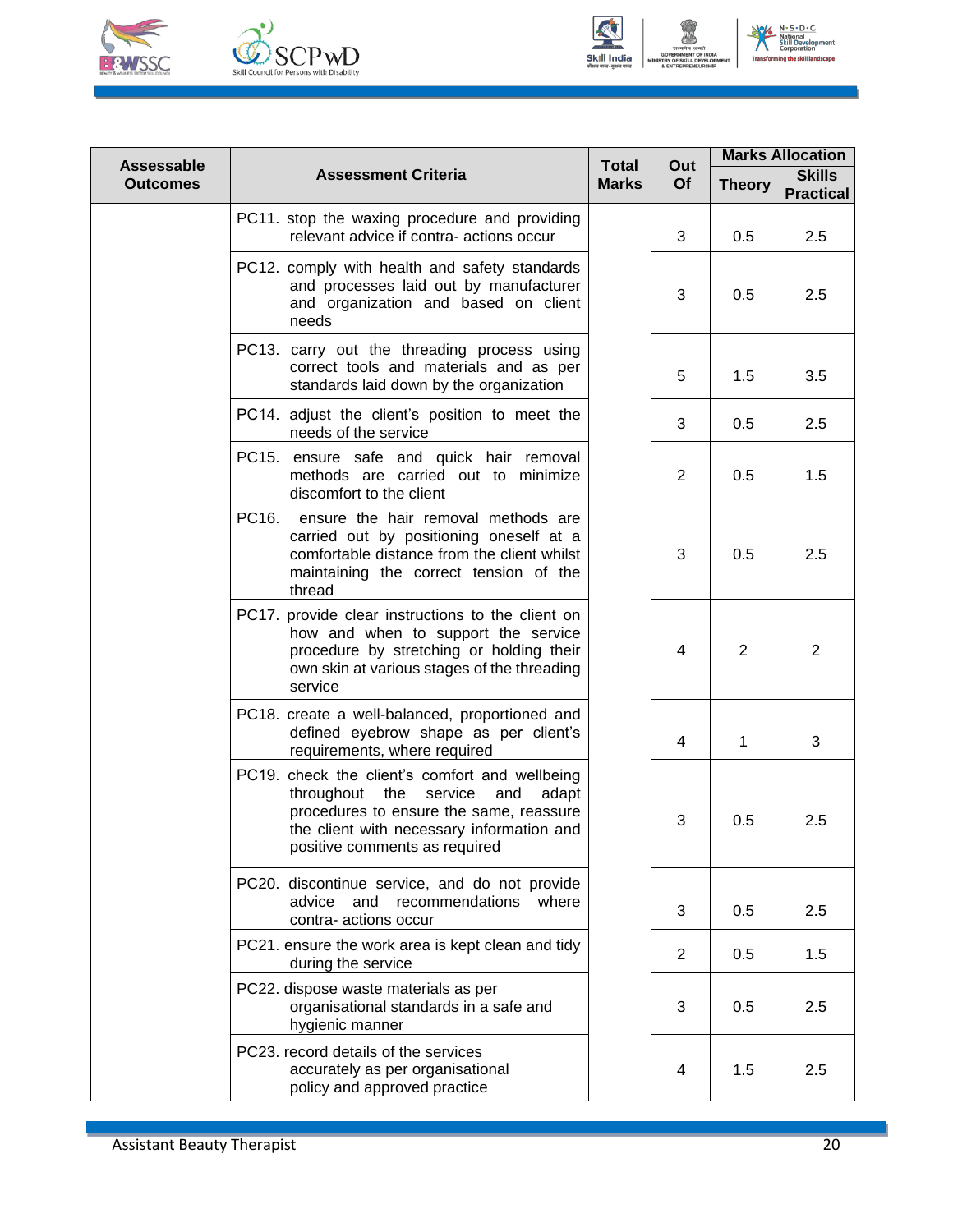





NE N.S.D.C **National<br>Skill Devertion** 

| Assessable                                 |                                                                                                                                                                                                                                                                             | <b>Total</b> | Out            | <b>Marks Allocation</b> |                                   |
|--------------------------------------------|-----------------------------------------------------------------------------------------------------------------------------------------------------------------------------------------------------------------------------------------------------------------------------|--------------|----------------|-------------------------|-----------------------------------|
| <b>Outcomes</b>                            | <b>Assessment Criteria</b>                                                                                                                                                                                                                                                  | <b>Marks</b> | Of             | <b>Theory</b>           | <b>Skills</b><br><b>Practical</b> |
|                                            | PC24. store information securely in line with the<br>salon's policies                                                                                                                                                                                                       |              | $\overline{2}$ | 0.5                     | 1.5                               |
|                                            | PC25. clean the treated area and apply a suitable<br>soothing product correctly, post the<br>threading procedure                                                                                                                                                            |              | 3              | 0.5                     | 2.5                               |
|                                            | PC26. ask questions to check with the client their<br>satisfaction with the finished result                                                                                                                                                                                 |              | 4              | 1.5                     | 2.5                               |
|                                            | PC27. thank customer for feedback post-service,<br>where customer is not satisfied with<br>service take actions to resolve matter to<br>customer satisfaction or refer to supervisor<br>if actions beyond scope of authority or no<br>action is possible to mitigate damage |              | $\overline{4}$ | 1.5                     | 2.5                               |
|                                            | PC28. provide specific after-care advice to the<br>client to minimize irritation, redness and<br>discomfort                                                                                                                                                                 |              | 3              | 1                       | $\overline{2}$                    |
|                                            |                                                                                                                                                                                                                                                                             | <b>Total</b> | 100            | 26                      | 74                                |
|                                            | PC1.<br>adhere to the health and safety standards<br>laid<br>out by<br>the<br>manufacturer<br>organization                                                                                                                                                                  | and          | 3              | 1                       | $\overline{2}$                    |
|                                            | PC <sub>2</sub> .<br>sanitize the hands prior to procedure<br>commencement as per organisational<br>approved process                                                                                                                                                        |              | 3              | 1                       | $\overline{2}$                    |
|                                            | PC <sub>3</sub> .<br>prepare the client suitably for the<br>respective service procedure and provide<br>relevant required personal protective<br>equipment                                                                                                                  |              | 5              | 1                       | 4                                 |
| 4. BWS/N0125<br>(Perform simple<br>make-up | PC4.<br>ask relevant and effective questions to<br>check<br>client's<br>establish<br>the<br>and<br>understanding,<br>requirements<br>expectation prior to commencement and<br>clarify doubts, if any                                                                        | and<br>100   | 4              | 1                       | 3                                 |
| services)                                  | PC <sub>5</sub> .<br>position self and client throughout the<br>procedure in a way to ensure privacy,<br>comfort and wellbeing                                                                                                                                              |              | 4              | 0.5                     | 3.5                               |
|                                            | PC <sub>6</sub> .<br>adjust the client's position to meet the<br>needs of the service without causing them<br>discomfort                                                                                                                                                    |              | 4              | 1                       | 3                                 |
|                                            | PC7.<br>perform<br>adapt<br>make-up<br>and<br>the<br>procedures using materials, equipment<br>and techniques correctly and safely to<br>meet the needs of the client                                                                                                        |              | 5              | 1.5                     | 3.5                               |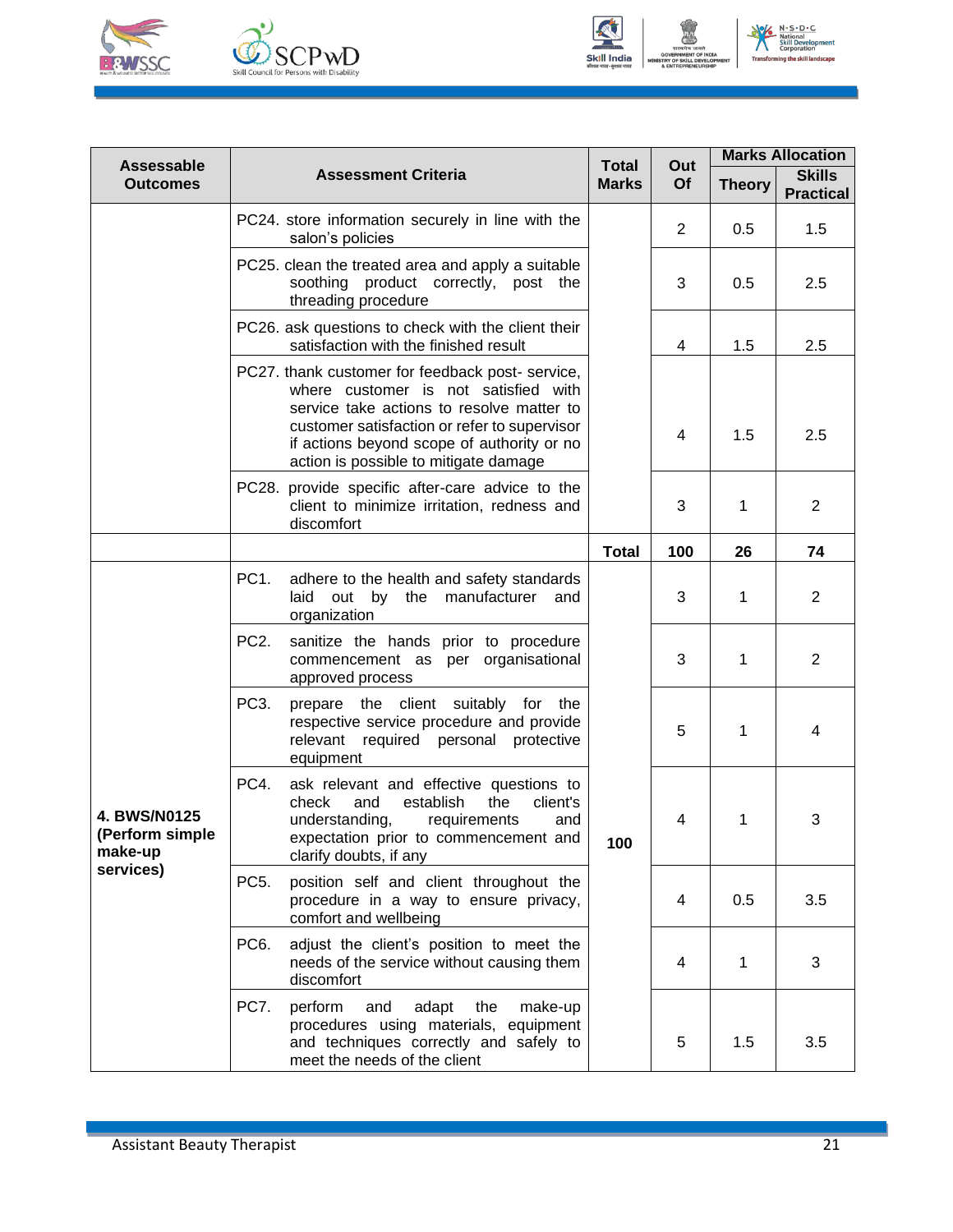





 $N \cdot S \cdot D \cdot C$ 

**Assessable Outcomes Assessment Criteria Total Marks Out Of Marks Allocation Theory Skills Practical** PC8. identify basic skin types and skin tone  $\frac{1}{2}$  0.5 2.5 correctly PC9. define a suitable beauty services plan to meet the client's needs based on skin types, constraints and client preferences  $\begin{vmatrix} 4 & 1 & 3 \end{vmatrix}$ PC10. select and prepare suitable skin care and make up products to meet the client's needs and work plan 4 | 1 | 3 PC11. use make-up removers, cleansers and toners to remove make-up  $\left| \frac{3}{3} \right| 0.5$  2.5 PC12. clean, tone and moisturize the skin to suit the client's skin type and needs in the correct sequence, applying correct techniques, using organisation approved tools and processes 3 1 2 PC13. select and apply the correct make- up products to enhance facial features, to suit the client's needs and achieve the desired effect, applying correct techniques as per organisation standards 4 | 1 | 3 PC14. adapt the make-up procedure using materials, equipment and techniques correctly and safely to meet the needs of the client, where required 3 1 2 PC15. check the client's comfort and wellbeing throughout the service and adapt procedures to ensure the same, reassure the client with necessary information and positive comments as required 3 0.5 2.5 PC16. complete the procedure to the satisfaction of the client in a commercially acceptable time and as per organisational standards  $\begin{bmatrix} 3 & 0.5 \\ 3 & 0.5 \end{bmatrix}$  2.5 PC17. dispose waste materials as per organisational standards in a safe and hygienic manner  $3 \mid 0.5 \mid 2.5$ PC18. record details of the procedure accurately as per organisational policy and approved practice 3 1.5 1.5 PC19. store information securely in line with the salon's policies  $\begin{bmatrix} 3 & 0.5 \\ 0.5 & 2.5 \end{bmatrix}$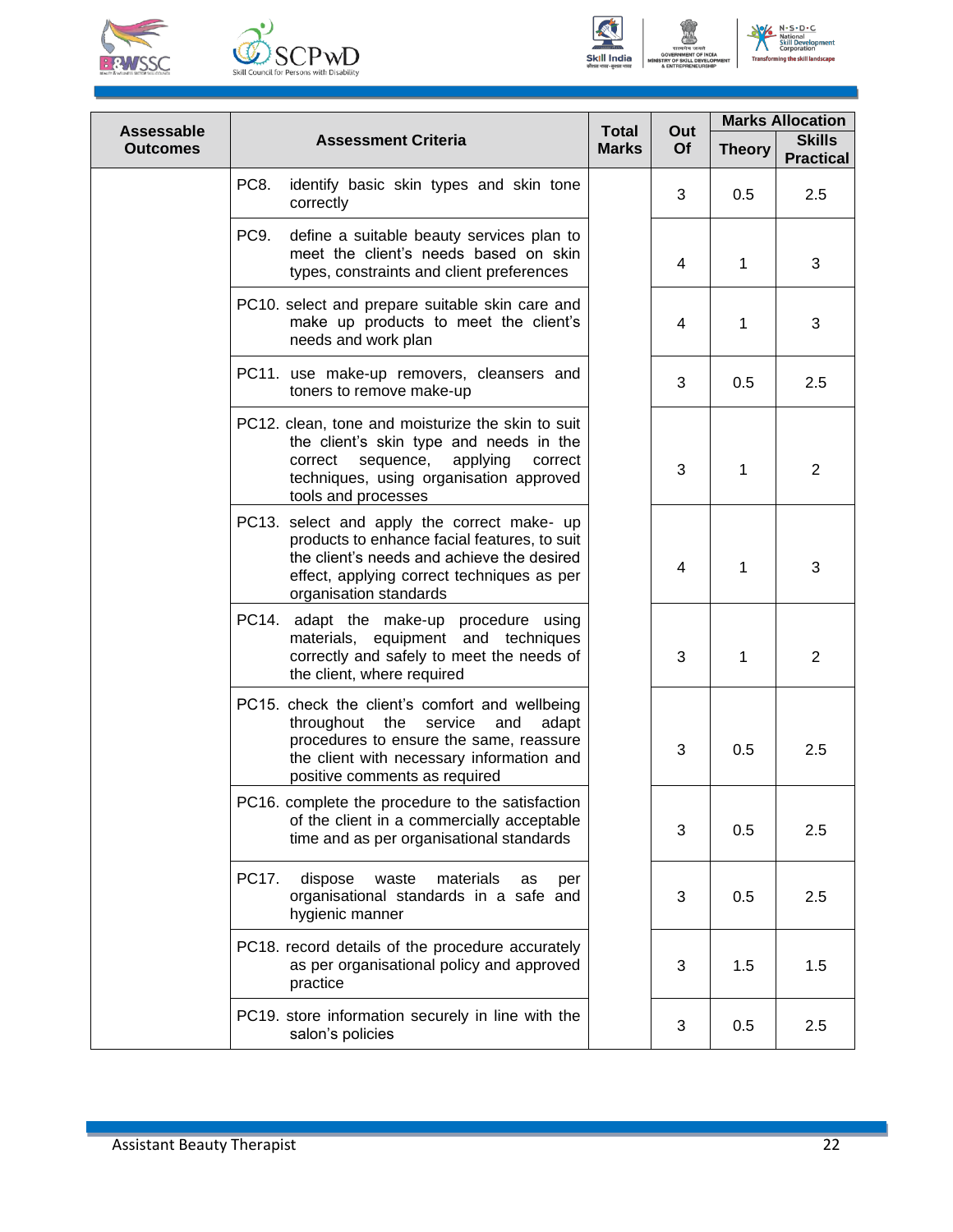





No Solutional<br>
Skill Developre ent

|                                       |                                                                                                                                                                                                                    |                              |                | <b>Marks Allocation</b> |                                   |
|---------------------------------------|--------------------------------------------------------------------------------------------------------------------------------------------------------------------------------------------------------------------|------------------------------|----------------|-------------------------|-----------------------------------|
| <b>Assessable</b><br><b>Outcomes</b>  | <b>Assessment Criteria</b>                                                                                                                                                                                         | <b>Total</b><br><b>Marks</b> | Out<br>Of      | <b>Theory</b>           | <b>Skills</b><br><b>Practical</b> |
|                                       | PC20. provide specific after-procedure, homecare<br>advice and recommendations for product<br>use and further beauty services to the<br>client                                                                     |                              | 4              | 1                       | 3                                 |
|                                       | PC21. ask questions to check with the client their<br>satisfaction with the finished result                                                                                                                        |                              | 3              | 0.5                     | 2.5                               |
|                                       | PC22. thank customer for feedback post-service,<br>where customer is not satisfied with<br>service take actions to resolve matter to<br>customer satisfaction or apologise for the<br>same and refer to supervisor |                              | $\overline{4}$ | 1                       | 3                                 |
|                                       | PC23. handle the costume safely, avoiding any<br>additional wrinkles or crumpling                                                                                                                                  |                              | 3              | 0.5                     | 2.5                               |
|                                       | PC24. identify and highlight any damage to the<br>costume to the customer on receiving the<br>costume                                                                                                              |                              | 3              | 0                       | 3                                 |
|                                       | PC25. ensure the costume is ironed, steamed<br>and/or prepared as per customer and<br>beauty therapist instructions, in line with<br>company policy and procedures                                                 |                              | 3              | 0.5                     | 2.5                               |
|                                       | PC26. drape costumes on customer using correct<br>techniques and without discomfort to the<br>customer and maintaining their privacy<br>and modesty                                                                |                              | 4              | 0.5                     | 3.5                               |
|                                       | PC27. adjust costumes as per body type,<br>preferences and<br>customer<br>following<br>beauty therapist's instructions                                                                                             |                              | 3              | 0.5                     | 2.5                               |
|                                       | PC28. provide the customer guidance on handling,<br>maintenance of the look of the costume,<br>movements, safety, etc. relevant to the<br>costume                                                                  |                              | 3              | 0.5                     | 2.5                               |
|                                       | PC29. ensure the draped costume achieves best<br>is<br>safe<br>and<br>ensures<br>fit.<br>garment<br>cleanliness                                                                                                    |                              | 3              | 0.5                     | 2.5                               |
|                                       |                                                                                                                                                                                                                    | <b>Total</b>                 | 100            | 22                      | 78                                |
| 5. BWS/N0401<br>(Provide              | PC <sub>1</sub> .<br>adhere to the health and safety standards<br>by<br>manufacturer<br>laid<br>out<br>the<br>and<br>organization                                                                                  |                              | 3              | 0.5                     | 2.5                               |
| manicure and<br>pedicure<br>services) | PC <sub>2</sub> .<br>sanitize the hands prior to procedure<br>commencement as per organisational<br>approved process                                                                                               | 100<br>3                     |                | 0.5                     | 2.5                               |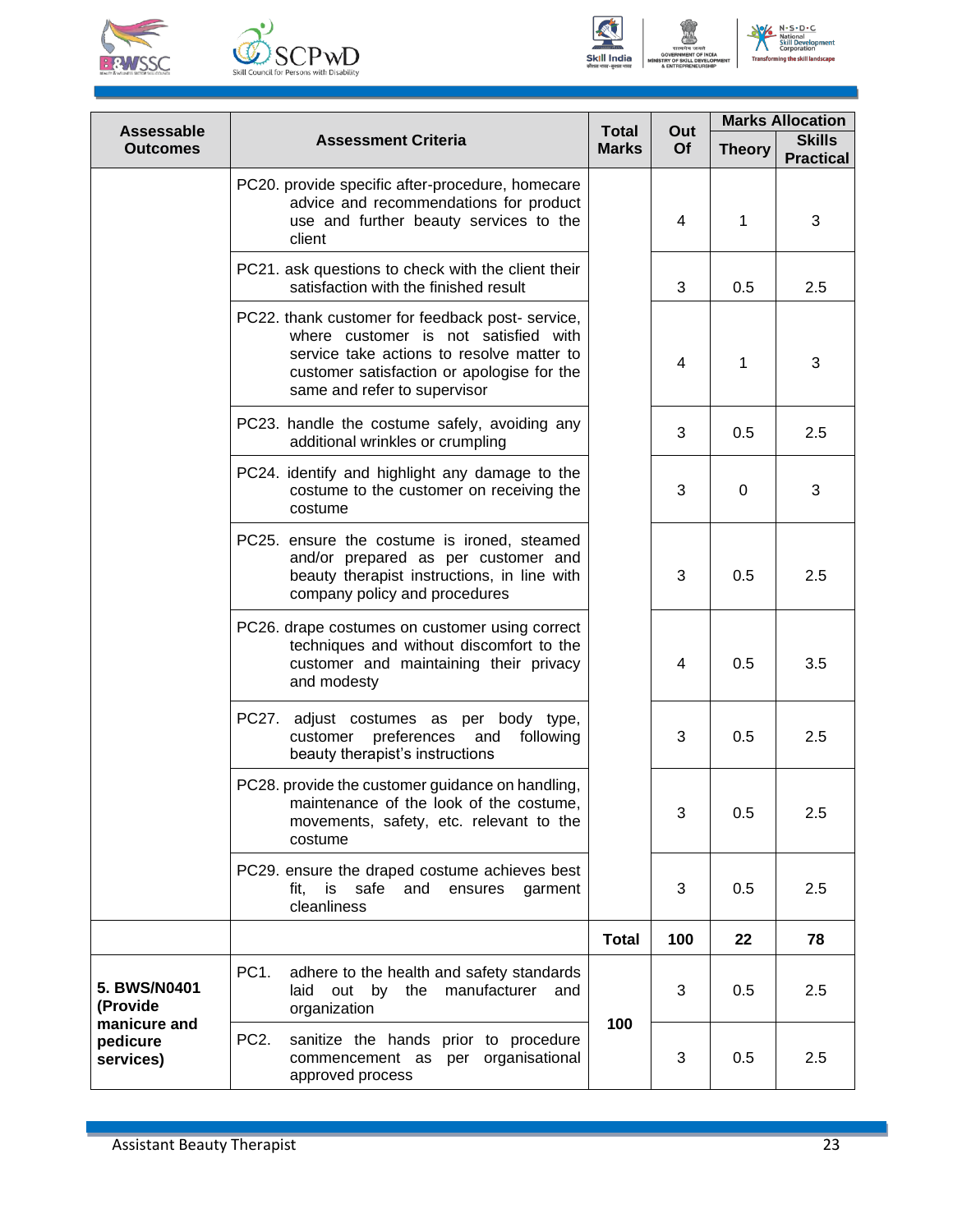





NE N.S.D.C **National<br>Skill Devertion** ent

| <b>Assessable</b> |                   |                                                                                                                                                                                                     | <b>Total</b> | Out            | <b>Marks Allocation</b> |                                   |
|-------------------|-------------------|-----------------------------------------------------------------------------------------------------------------------------------------------------------------------------------------------------|--------------|----------------|-------------------------|-----------------------------------|
| <b>Outcomes</b>   |                   | <b>Assessment Criteria</b>                                                                                                                                                                          | <b>Marks</b> | Of             | <b>Theory</b>           | <b>Skills</b><br><b>Practical</b> |
|                   | PC <sub>3</sub> . | prepare the client suitably for the<br>respective service procedure and provide<br>relevant required personal<br>protective<br>equipment                                                            |              | 5              | 1                       | 4                                 |
|                   | PC4.              | ask relevant and effective questions to<br>check<br>establish<br>the<br>and<br>client's<br>understanding,<br>requirements<br>and<br>expectation prior to commencement and<br>clarify doubts, if any |              | 3              | 0.5                     | 2.5                               |
|                   | PC <sub>5</sub> . | position self and client in a way to ensure<br>privacy, comfort and wellbeing, throughout<br>the procedure                                                                                          |              | 4              | 0.5                     | 3.5                               |
|                   | PC <sub>6</sub> . | adjust the client's position to meet the<br>needs of the service without causing them<br>discomfort                                                                                                 |              | 4              | 0.5                     | 3.5                               |
|                   | PC7.              | perform and adapt the manicure and<br>pedicure procedures using materials,<br>equipment and techniques correctly and<br>safely to meet the needs of the client                                      |              | 5              | 1                       | 4                                 |
|                   | PC8.              | remove any existing nail polish using<br>approved products and procedures before<br>proceeding further                                                                                              |              | 4              | 1                       | 3                                 |
|                   | PC9.              | enquire to establish the desired length and<br>shape of nails (hands or toes) with the<br>client                                                                                                    |              | $\overline{4}$ | 1                       | 3                                 |
|                   |                   | PC10. file the nails ensuring the nail's free edge is<br>left smooth and shaped to required length<br>according to the client's preference                                                          |              | 5              | 1                       | 4                                 |
|                   |                   | PC11. remove dirt in the underside of the nails<br>using nail pick, clippers, nail brush,<br>soaking and washing to be dirt free                                                                    |              | 3              | 0.5                     | 2.5                               |
|                   |                   | PC12. use suitable cuticle tools and products,<br>safely and effectively, to remove excess<br>cuticle, ensuring that the cuticle and nail<br>plate are undamaged                                    |              | 5              | 0.5                     | 4.5                               |
|                   |                   | PC13. use specialized procedures (hand and leg,<br>finger and toe nails) to improve the<br>appearance of the client's skin and nails                                                                |              | 5              | 1                       | 4                                 |
|                   |                   | PC14. use smooth and even massage techniques<br>for hands and lower arms, lower legs and<br>feet and apply appropriate pressure to<br>meet the client's needs                                       |              | 4              | 0.5                     | 3.5                               |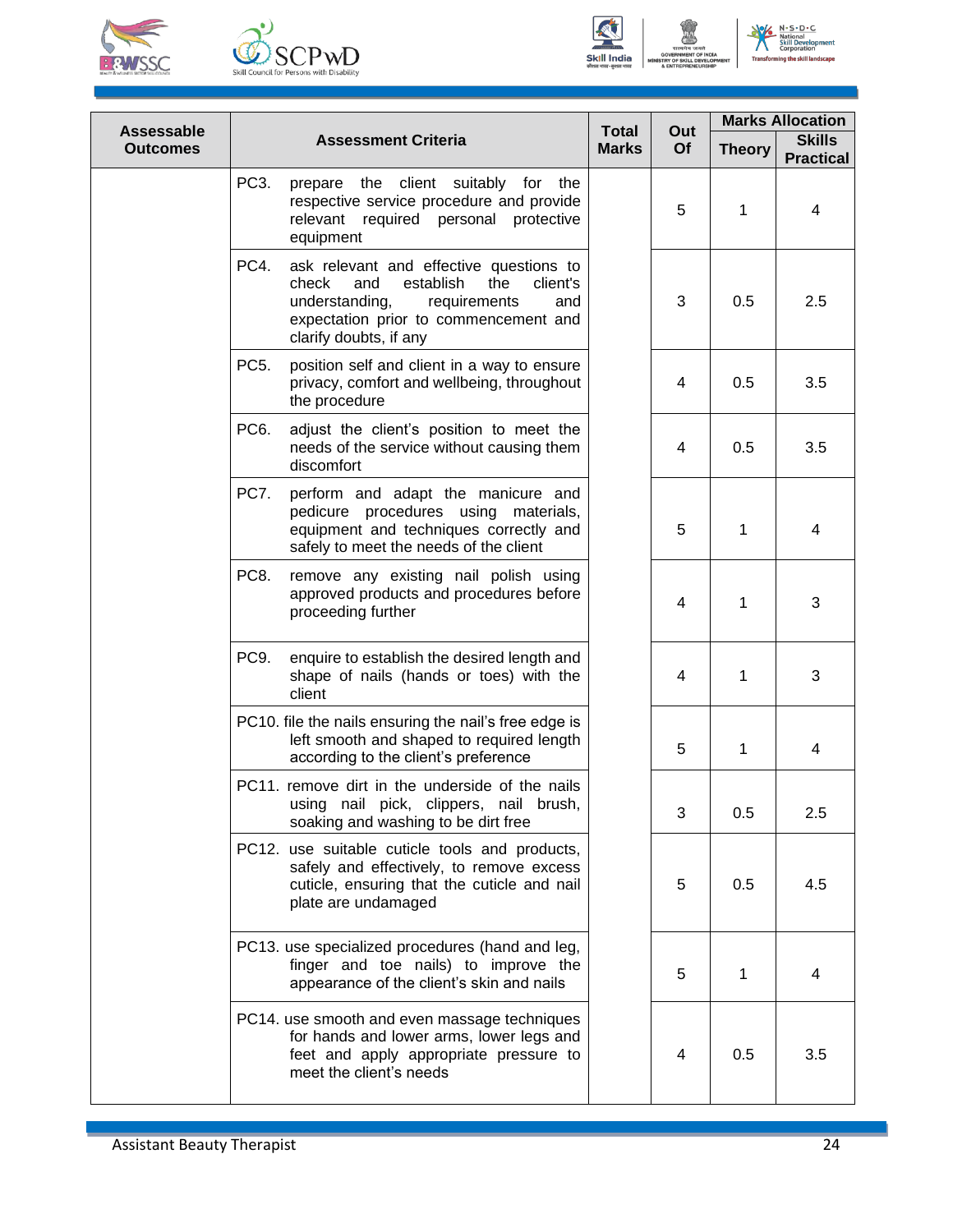





No Solutional<br>
Skill Developre ent

| <b>Assessable</b><br><b>Outcomes</b> | <b>Assessment Criteria</b>                                                                                                                                                                                                        | <b>Total</b><br><b>Marks</b> | Out<br>Of               | <b>Marks Allocation</b> |                                   |  |
|--------------------------------------|-----------------------------------------------------------------------------------------------------------------------------------------------------------------------------------------------------------------------------------|------------------------------|-------------------------|-------------------------|-----------------------------------|--|
|                                      |                                                                                                                                                                                                                                   |                              |                         | <b>Theory</b>           | <b>Skills</b><br><b>Practical</b> |  |
|                                      | PC15. remove any excessive hard skin using a<br>foot scrapper during the manicure service<br>without discomfort to the client                                                                                                     |                              | 3                       | 0.5                     | 2.5                               |  |
|                                      | PC16. leave the hands and lower arm, foot and<br>lower leg free of any excess massage<br>medium at the end of the pedicure or<br>manicure process respectively, by clearing<br>these using a towel or other suitable<br>materials |                              | 3                       | 0.5                     | 2.5                               |  |
|                                      | PC17. check that the nail plate is dehydrated and<br>the underside is clean and free of debris                                                                                                                                    |                              | 3                       | 0.5                     | 2.5                               |  |
|                                      | PC18. apply sufficient base coat, polish coats and<br>top coats as required to achieve the<br>desired nail finish                                                                                                                 |                              | 4                       | 0.5                     | 3.5                               |  |
|                                      | PC19. check that the final nail finish is smooth,<br>even textured and uniformly coloured, with<br>the cuticle and nail wall free of enamel                                                                                       |                              | 3                       | 0.5                     | 2.5                               |  |
|                                      | PC20. check the client's comfort and wellbeing<br>throughout the<br>service<br>and<br>adapt<br>procedures to ensure the same, reassure<br>the client with necessary information and<br>positive comments as required              |                              | $\overline{4}$          | 1                       | 3                                 |  |
|                                      | PC21. clean the treated area and use a suitable<br>soothing product                                                                                                                                                               |                              | 3                       | 0.5                     | 2.5                               |  |
|                                      | PC22. complete the therapy to the satisfaction of<br>the guest in a commercially acceptable<br>time                                                                                                                               |                              | 5                       | 1                       | 4                                 |  |
|                                      | PC23. record the therapy accurately and store<br>information securely in line with the<br>organization's policies                                                                                                                 |                              | 4                       | 2                       | 2                                 |  |
|                                      | PC24. provide specific after-procedure, homecare<br>advice and recommendations for product<br>use and further services to the client                                                                                              |                              | 4                       | 1                       | 3                                 |  |
|                                      | PC25. ask questions to check with the client their<br>satisfaction with the finished result                                                                                                                                       |                              | 3                       | 1                       | $\overline{2}$                    |  |
|                                      | PC26. thank customer for feedback post- service,<br>where customer is not satisfied with<br>service, take actions to resolve matter to<br>customer satisfaction or apologise for the<br>same and refer to supervisor              |                              | $\overline{\mathbf{4}}$ | 1                       | 3                                 |  |
|                                      |                                                                                                                                                                                                                                   | <b>Total</b>                 | 100                     | 20                      | 80                                |  |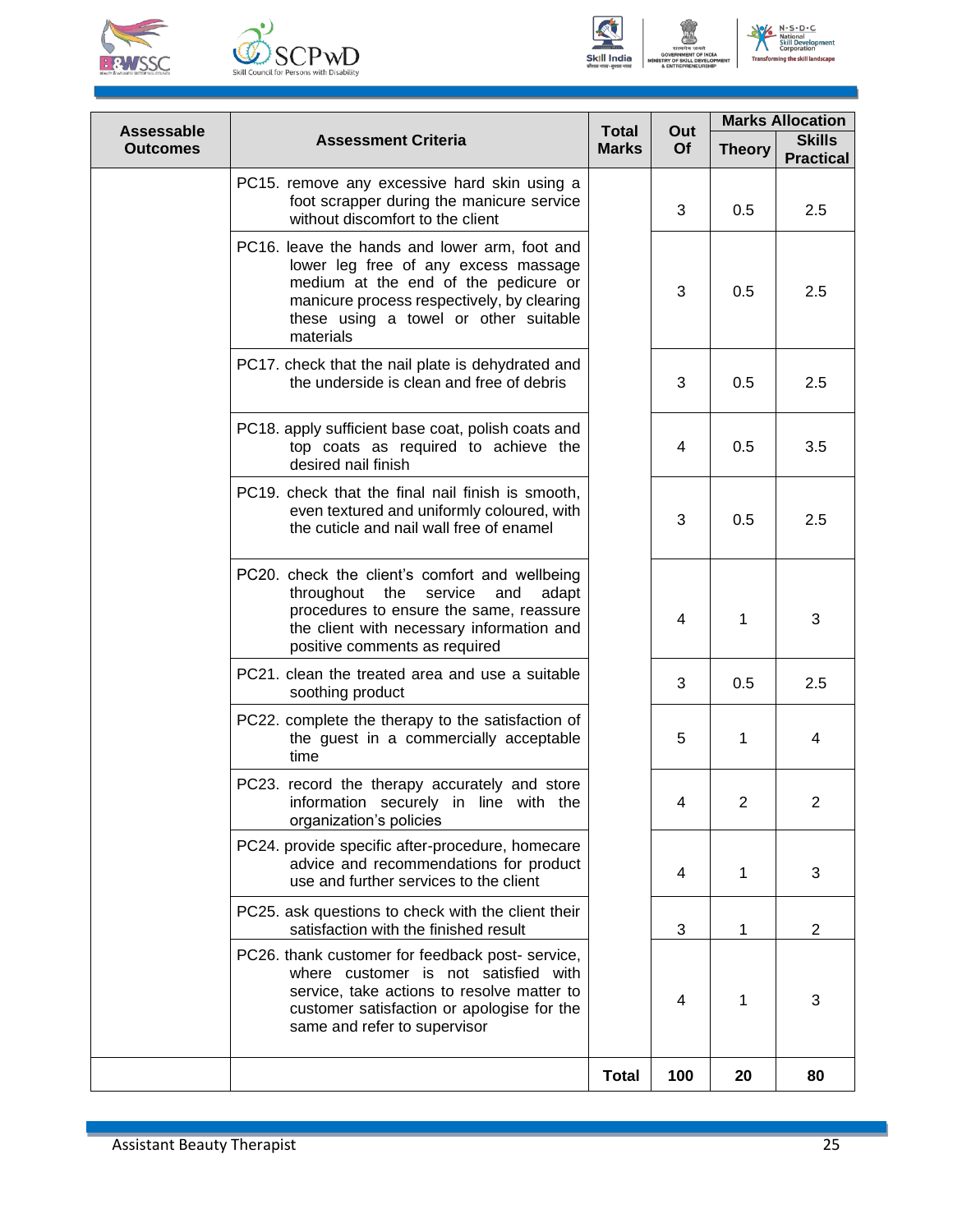





N.S.D.C.<br>National<br>Skill Developr<br>Corporation ent

| Assessable                                                                                        |                            | <b>Total</b><br><b>Marks</b>                                                                                                                                            | Out<br>Of | <b>Marks Allocation</b> |                                   |     |
|---------------------------------------------------------------------------------------------------|----------------------------|-------------------------------------------------------------------------------------------------------------------------------------------------------------------------|-----------|-------------------------|-----------------------------------|-----|
| <b>Outcomes</b>                                                                                   | <b>Assessment Criteria</b> |                                                                                                                                                                         |           | <b>Theory</b>           | <b>Skills</b><br><b>Practical</b> |     |
| 6. BWS/N0126<br>(Provide simple<br>hair dressing<br>services to<br>produce<br>common hair<br>dos) | PC1.                       | use suitable consultation techniques to<br>identify the client's wishes for the desired<br>look before dressing the hair including with<br>guardians/parents for minors | 100       | 6                       | 1.5                               | 4.5 |
|                                                                                                   | PC <sub>2</sub> .          | ensure a guardian/parent is present for<br>minors under age 14                                                                                                          |           | 4                       | 0.5                               | 3.5 |
|                                                                                                   | PC3.                       | position self and client to ensure<br>privacy,<br>comfort<br>and<br>safety,<br>throughout the service                                                                   |           | 6                       | 1                                 | 5   |
|                                                                                                   | PC4.                       | perform and adapt the procedure using<br>materials, equipment and techniques<br>correctly and safely to meet the needs<br>of the client                                 |           | 8                       | 2                                 | 6   |
|                                                                                                   | PC <sub>5</sub> .          | perform<br>back<br>combing<br>/back<br>brushing technique as required                                                                                                   |           | $\overline{7}$          | 2                                 | 5   |
|                                                                                                   | PC6.                       | control and secure hair effectively into<br>place, during dressing                                                                                                      |           | 5                       | 1                                 | 4   |
|                                                                                                   | PC7.                       | dress the hair to the satisfaction of the<br>client producing simple hair dos                                                                                           |           | 6                       | 1.5                               | 4.5 |
|                                                                                                   | PC8.                       | apply<br>common<br>hair<br>accessories<br>correctly                                                                                                                     |           | 6                       | 1.5                               | 4.5 |
|                                                                                                   | PC9.                       | apply finishing<br>product following<br>manufacturer's<br>instructions<br>to<br>maintain the style                                                                      |           | $\overline{7}$          | 2                                 | 5   |
|                                                                                                   |                            | PC10. ensure the work area is kept clean and tidy<br>during the service                                                                                                 |           | 4                       | $\Omega$                          | 4   |
|                                                                                                   |                            | PC11. promptly refer problems that cannot be<br>solved to the relevant superior for action                                                                              |           | 5                       | 1                                 | 4   |
|                                                                                                   | PC12.                      | complete<br>the<br>procedure<br>the<br>to<br>satisfaction<br>of<br>the<br>client<br>in<br>a<br>commercially acceptable time and as<br>per organisational standards      |           | 5                       | 1                                 | 4   |
|                                                                                                   | PC13.                      | record details of the procedure<br>accurately as per organisational policy<br>and procedures                                                                            |           | 6                       | 3                                 | 3   |
|                                                                                                   |                            | PC14. store information securely in line with the<br>salon's policies                                                                                                   |           | 5                       | 1.5                               | 3.5 |
|                                                                                                   | PC15.                      | provide<br>specific<br>after-procedure,<br>advice<br>homecare<br>and<br>recommendations for product use and<br>further services to the client                           |           | 6                       | 2                                 | 4   |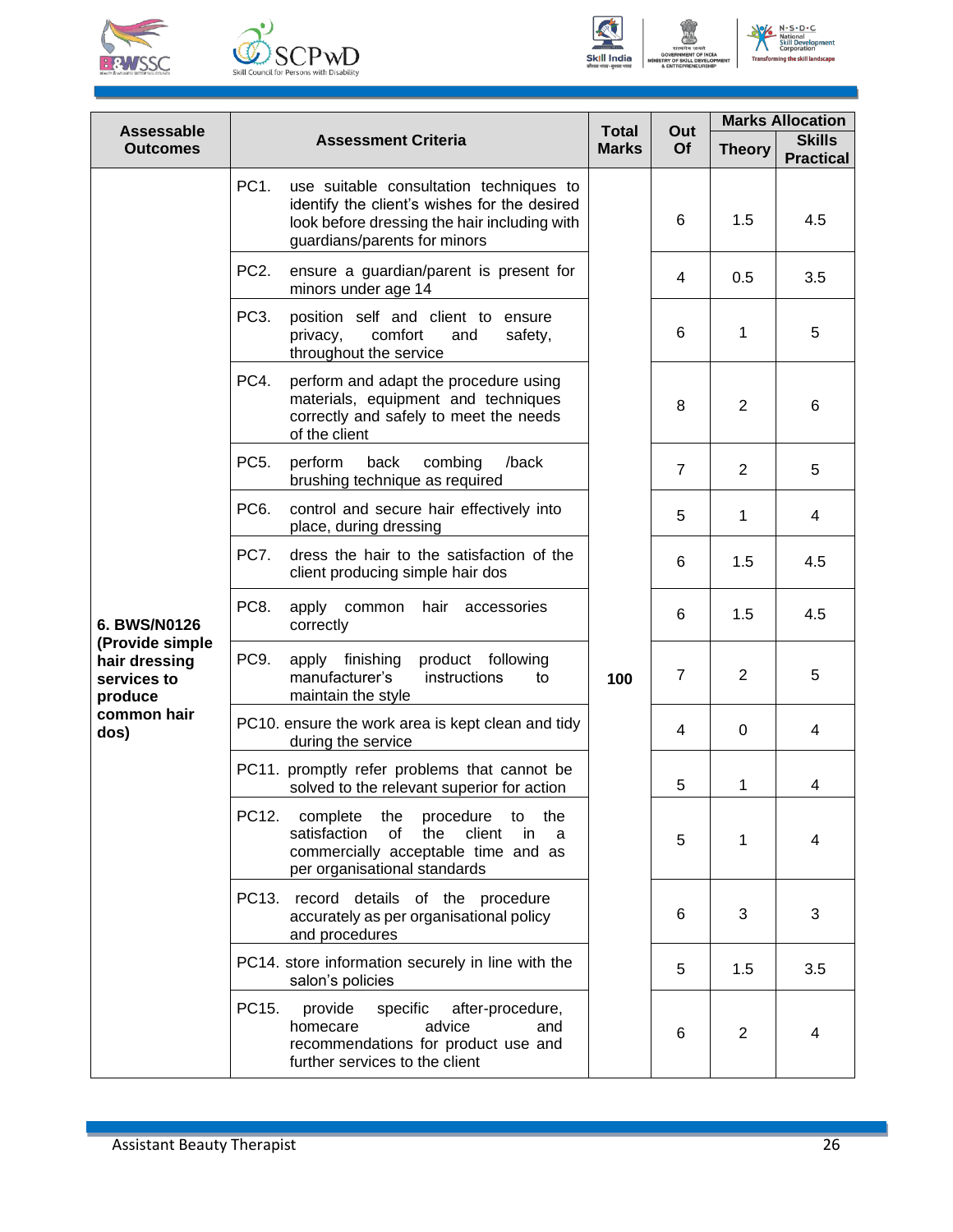





No Solutional<br>
Skill Developre ent

|                                                                                            |                                                                                                                                                                                                                          | <b>Total</b> |           | <b>Marks Allocation</b> |                                   |
|--------------------------------------------------------------------------------------------|--------------------------------------------------------------------------------------------------------------------------------------------------------------------------------------------------------------------------|--------------|-----------|-------------------------|-----------------------------------|
| Assessable<br><b>Outcomes</b>                                                              | <b>Assessment Criteria</b>                                                                                                                                                                                               |              | Out<br>Of | <b>Theory</b>           | <b>Skills</b><br><b>Practical</b> |
|                                                                                            | PC16.<br>dispose<br>waste<br>materials<br>as<br>per<br>organisational standards in a safe and<br>hygienic manner                                                                                                         |              | 4         | 0.5                     | 3.5                               |
|                                                                                            | PC17. ask questions to check with the client their<br>satisfaction with the finished result                                                                                                                              |              | 5         | 2                       | 3                                 |
|                                                                                            | PC18. thank customer for feedback post-service,<br>where customer is not satisfied with<br>service take actions to resolve matter to<br>customer satisfaction or apologise for the<br>same and refer to supervisor       |              | 5         | 1                       | 4                                 |
|                                                                                            |                                                                                                                                                                                                                          | <b>Total</b> | 100       | 25                      | 75                                |
|                                                                                            | PC <sub>1</sub><br>adhere to the health and safety standards<br>laid out by<br>the manufacturer<br>and<br>organization                                                                                                   | 100          | 3         | 0.5                     | 2.5                               |
|                                                                                            | PC <sub>2</sub> .<br>use mehendi procured from authorised<br>sources only                                                                                                                                                |              | 4         | $\mathbf{1}$            | 3                                 |
|                                                                                            | PC <sub>3</sub> .<br>ask relevant and effective questions to<br>establish<br>check<br>and<br>the<br>client's<br>understanding,<br>requirements<br>and<br>expectation prior to commencement and<br>clarify doubts, if any |              | 4         | 1.5                     | 2.5                               |
|                                                                                            | PC4.<br>adjust the client's position to meet the<br>needs of the service without causing them<br>discomfort                                                                                                              |              | 4         | 1                       | 3                                 |
|                                                                                            | PC <sub>5</sub> .<br>sanitize the hands prior to service<br>commencement using a hand sanitiser                                                                                                                          |              | 3         | 0.5                     | 2.5                               |
| <b>7. BWS/N0127</b><br>(Carry out<br>application of<br>simple<br>mehendi/henna<br>designs) | PC <sub>6</sub> .<br>prepare the client and provide suitable<br>protective apparel                                                                                                                                       |              | 6         | 1.5                     | 4.5                               |
|                                                                                            | PC7.<br>use suitable consultation techniques to<br>identify design objectives                                                                                                                                            |              | 5         | $\overline{2}$          | 3                                 |
|                                                                                            | PC8.<br>select and use products, tools<br>and<br>equipment to suit design objectives                                                                                                                                     |              | 4         | 0.5                     | 3.5                               |
|                                                                                            | PC9.<br>perform pre-preparation of mehndi/henna<br>for the cone                                                                                                                                                          |              | 6         | 1                       | 5                                 |
|                                                                                            | PC10. perform preparation of the cone and ensure<br>a suitable tip size                                                                                                                                                  |              | 6         | 2                       | 4                                 |
|                                                                                            | PC11.<br>prepare the mehendi to appropriate<br>consistency and recipe for application<br>technique                                                                                                                       |              | 6         | $\overline{2}$          | 4                                 |
|                                                                                            | PC12. carry out a skin sensitivity test suitably to<br>test for contra actions                                                                                                                                           |              | 6         | $\overline{2}$          | 4                                 |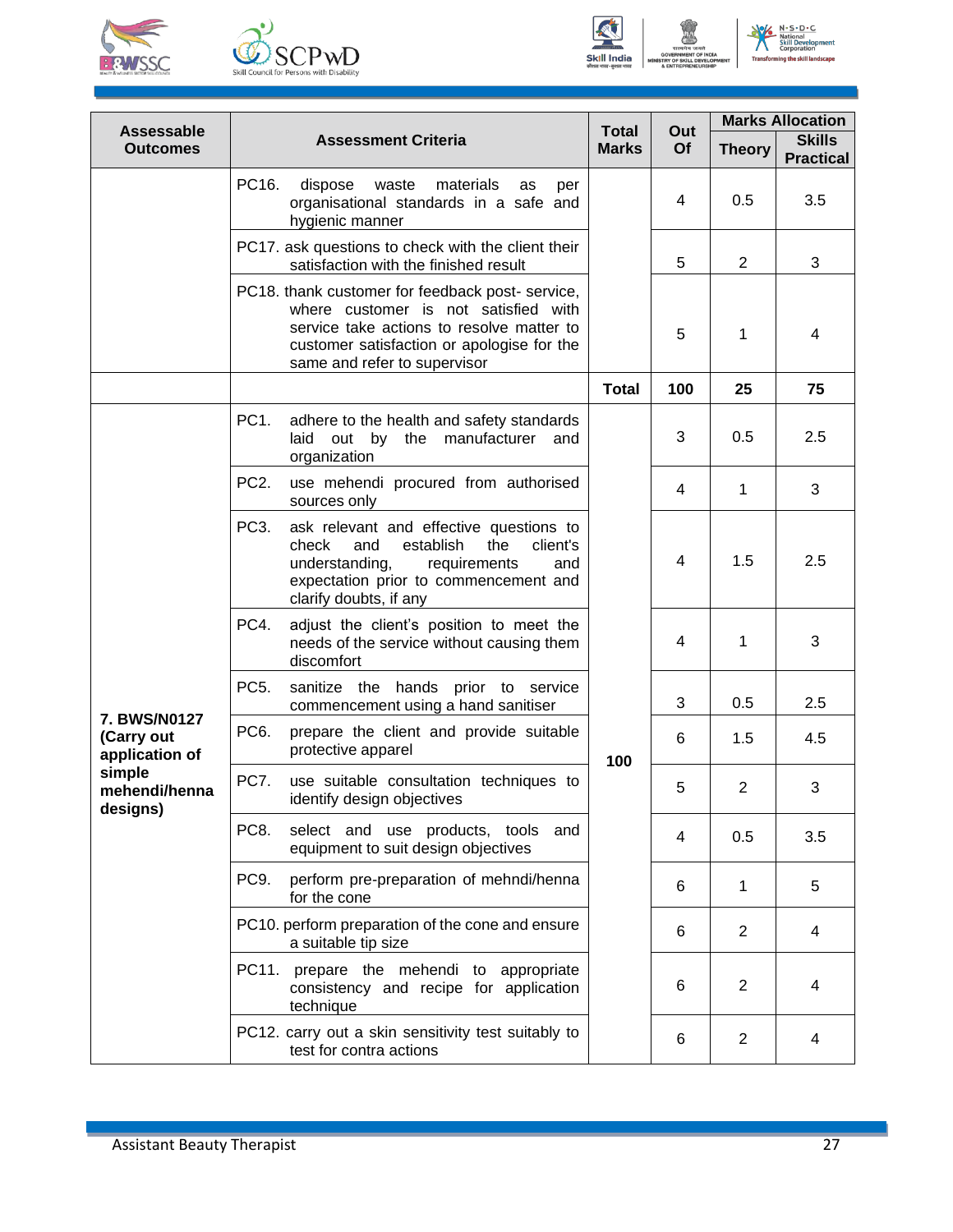





 $N \cdot S \cdot D \cdot C$ 

**Assessable Outcomes Assessment Criteria Total Marks Out Of Marks Allocation Theory Skills Practical** PC13. apply mehndi design using simple elements and correct procedures on hands, wrists and feet  $5 \mid 1.5 \mid 3.5$ PC14. complete the application to the satisfaction of the customer in a commercially acceptable time 5 1 4 PC15. comply with health and safety standards and processes laid out by manufacturer and organization and based on client needs 3 1 2 PC16. check the client's comfort and wellbeing throughout the service and adapt procedures to ensure the same, reassure the client with necessary information and positive comments as required 3 0.5 2.5 PC17. discontinue service, and do not provide advice and recommendations where contra- actions occur 3 1 2 PC18. ensure the work area is kept clean and tidy during the service 2 0 2 PC19. dispose waste materials as per organisational standards in a safe and hygienic manner  $3 \t 0.5 \t 2.5$ PC20. record details of the procedure accurately as per organisational policy and approved practice 4 2 2 PC21. store information securely in line with the salon's policies 3 1 2 PC22. provide specific after-process advice to the client for colour fastening and contra actions 4 1 3 PC23. ask questions to check with the client their satisfaction with the finished result 4 2 2 PC24. thank customer for feedback post- service, where customer is not satisfied with service take actions to resolve matter to customer satisfaction or apologise for the same and refer to supervisor 4 1 3 **Total 100 28 72**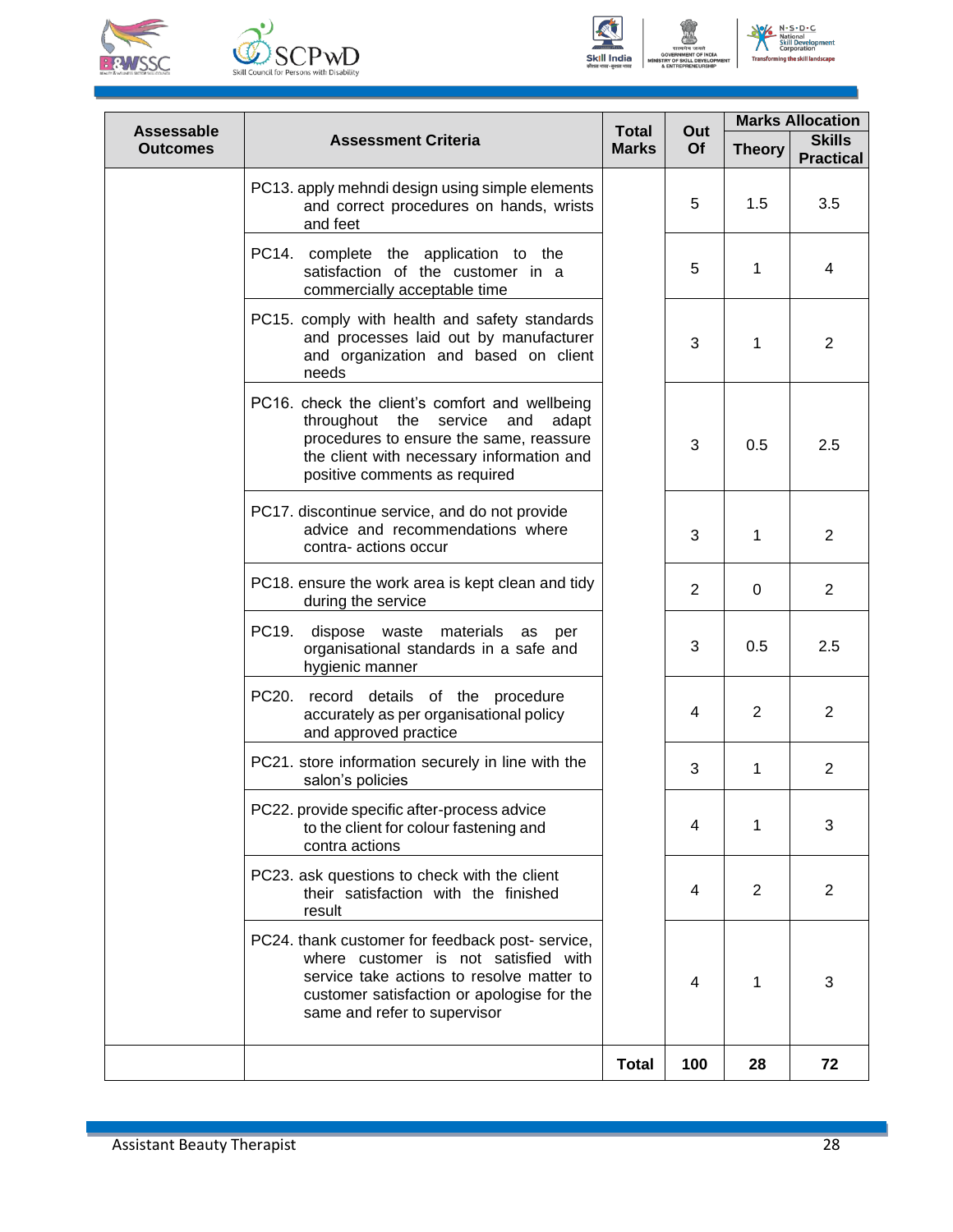





 $N \cdot S \cdot D \cdot C$ 

**Assessable Outcomes Assessment Criteria Total Marks Out Of Marks Allocation Theory Skills Practical 8. BWS/N9002 (Maintain health and safety at the workplace)** PC1. set up and position the equipment, chemicals, products and tools in the work area to meet legal, hygiene and safety requirements **100**  $13 \mid 3 \mid 10$ PC2. clean and sterilize all tools and equipment before use  $10 \mid 3 \mid 7$ PC3. maintain one's posture and position to minimize fatigue and the risk of injury 9 2 7 PC4. dispose waste materials in accordance to the industry accepted standards 12 2 10 PC5. maintain first aid kit and keep oneself updated on the first aid procedures 10 3 7 PC6. identify and document potential risks and hazards in the workplace  $10 \mid 3 \mid 7$ PC7. accurately maintain accident reports 13 5 8 PC8. report health and safety risks/ hazards to concerned personnel  $12 \mid 3 \mid 9$ PC9. use tools, equipment, chemicals and products in accordance with the salon's guidelines and manufacturers' instructions 11 | 3 | 8 **Total 100 27 73 9. BWS/N9003 (Create a positive impression at the workplace)** PC1. maintain good health and personal hygiene **100** 5 1 4 PC2. comply with organisation's standards of grooming and personal behaviour  $\begin{array}{|c|c|c|c|c|c|c|c|c|} \hline \end{array}$  5 | 1 | 4 PC3. meet the organisation's standards of courtesy, behaviour and efficiency 5 1 4 PC4. stay free from intoxicants while on duty  $\begin{array}{|c|c|c|c|c|c|c|c|c|} \hline & 4 & 0.5 & 3.5 \ \hline \end{array}$ PC5. wear and carry organisation's uniform and accessories correctly and smartly **1** 1 5 0.5 4.5 PC6. take appropriate and approved actions in line with instructions and guidelines  $\begin{array}{|c|c|c|c|c|c|c|c|} \hline \end{array}$  5 | 1.5 | 3.5 PC7. record details related to tasks, as per procedure 5 3 2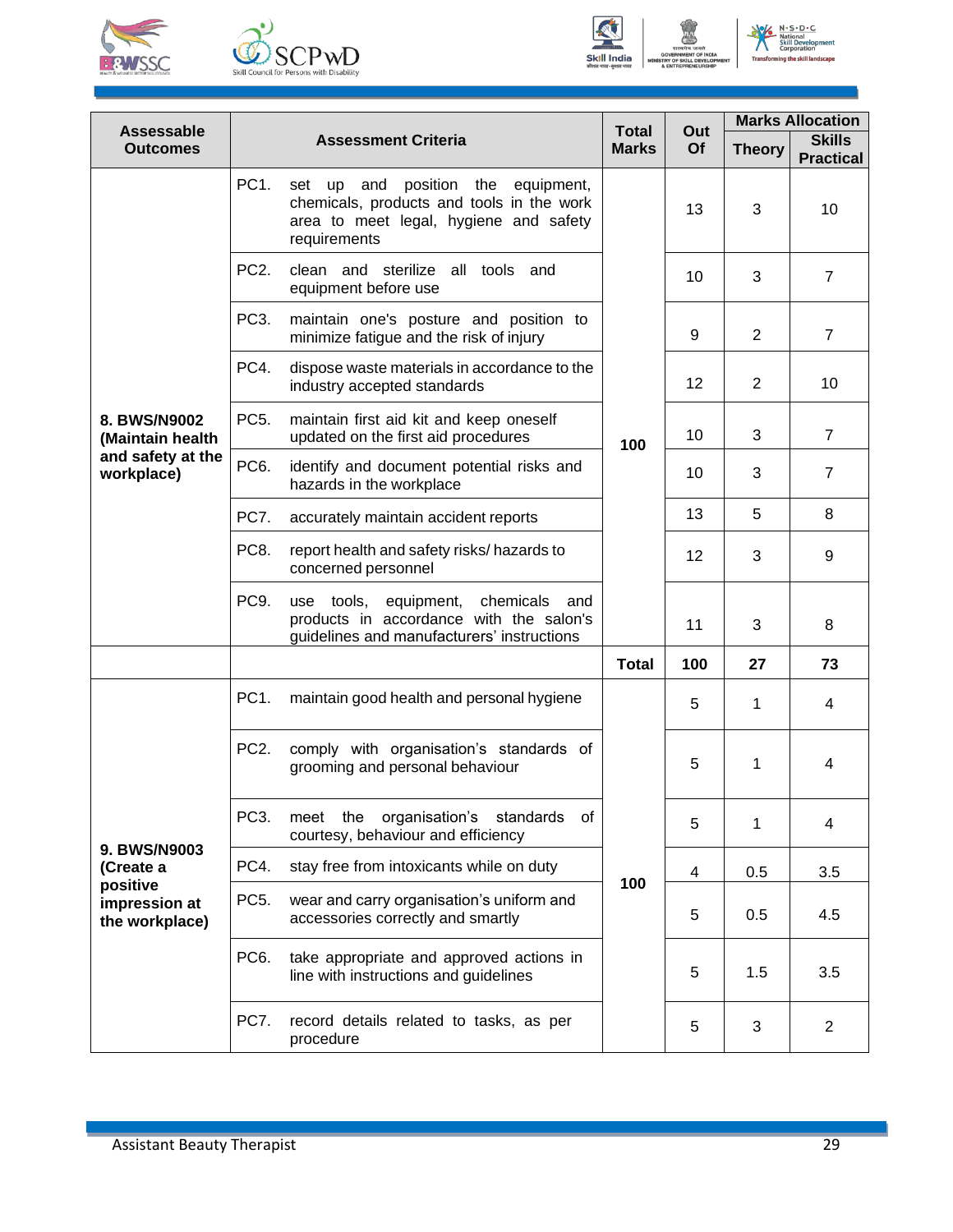





No Solutional<br>
Skill Developre

| <b>Assessable</b> | <b>Assessment Criteria</b>                                                                                                                                              | <b>Total</b><br><b>Marks</b> | Out<br>Of      | <b>Marks Allocation</b> |                                   |
|-------------------|-------------------------------------------------------------------------------------------------------------------------------------------------------------------------|------------------------------|----------------|-------------------------|-----------------------------------|
| <b>Outcomes</b>   |                                                                                                                                                                         |                              |                | <b>Theory</b>           | <b>Skills</b><br><b>Practical</b> |
|                   | PC8.<br>participate in workplace activities as a part<br>of the larger team                                                                                             |                              | $\overline{7}$ | 2                       | 5                                 |
|                   | PC9.<br>report to supervisor immediately in case<br>there are any work issues                                                                                           |                              | 5              | 1                       | 4                                 |
|                   | PC10. Use appropriate language, tone and gestures<br>while interacting with clients from different<br>cultural and religious background, age<br>disabilities and gender |                              | 6              | 1.5                     | 4.5                               |
|                   | PC11. communicate procedure related information<br>to clients based on the sector's code of<br>practices<br>and<br>organisation's<br>procedures/guidelines              |                              | 6              | 1                       | 5                                 |
|                   | PC12.<br>communicate role related information to<br>stakeholders in a polite manner and resolve<br>queries, if any                                                      |                              | $\overline{7}$ | 2                       | 5                                 |
|                   | PC13. assist and guide clients to services or<br>products based on their needs                                                                                          |                              | 6              | 2                       | $\overline{4}$                    |
|                   | PC14.<br>and<br>record<br>instances<br>report<br>οf<br>aggressive/unruly behaviour and seek<br>assistance                                                               |                              | 5              | 2                       | 3                                 |
|                   | PC15. use communication equipment (phone, email,<br>etc.) as mandated by your organization                                                                              |                              | 6              | 3                       | 3                                 |
|                   | PC16. carry out routine documentation legibly and<br>accurately in the desired format                                                                                   |                              | $\overline{7}$ | 3                       | 4                                 |
|                   | PC17. the routine reports and feedback                                                                                                                                  |                              | 5              | $\overline{2}$          | 3                                 |
|                   | PC18. maintain confidentiality of information, as<br>required in the role                                                                                               |                              | 6              | 2                       | 4                                 |
|                   |                                                                                                                                                                         | <b>Total</b>                 | 100            | 30                      | 70                                |